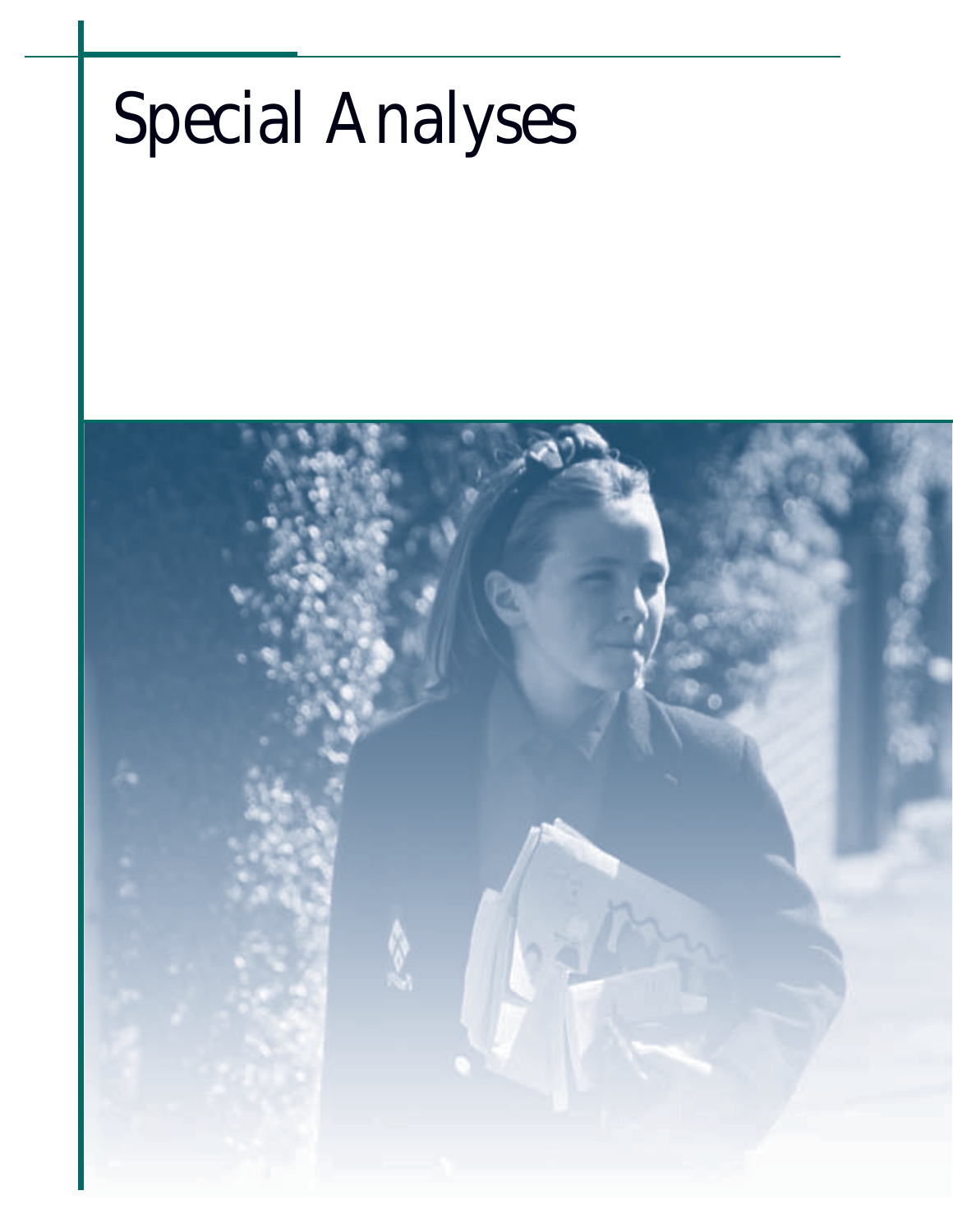## Contents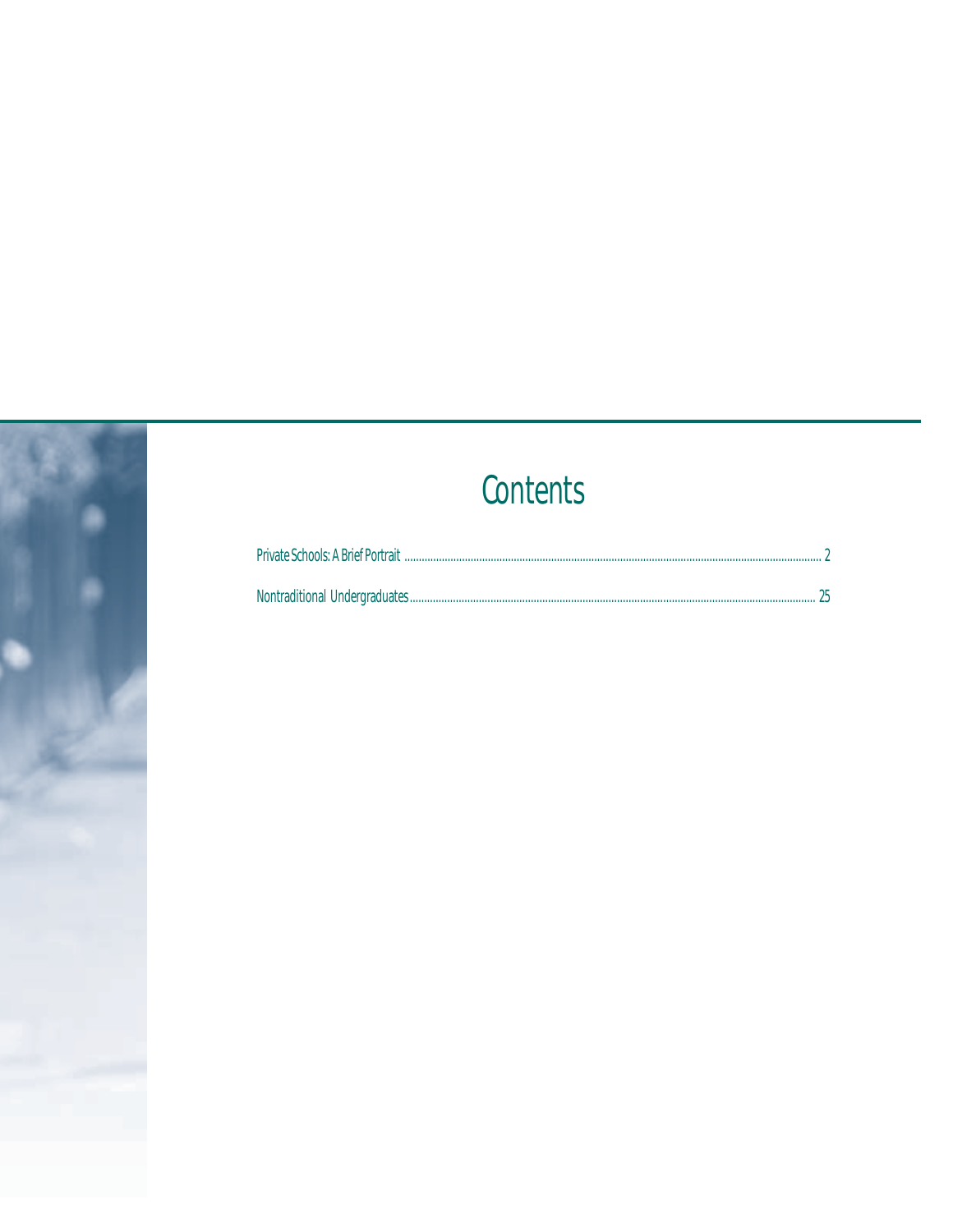*Martha Naomi Alt and Katharin Peter*

#### **INTRODUCTION**

Private schools are owned and governed by entities that are independent of any government typically, religious bodies or independent boards of trustees. Private schools also receive funding primarily from nonpublic sources: tuition payments and often other private sources, such as foundations, religious bodies, alumni, or other private donors. In contrast, state and local education agencies (districts) and publicly elected or appointed school boards govern public schools. At some schools, parent/teacher organizations or similar groups also play a role. Public schools receive nearly all their funding from local, state, and federal governments, supplemented occasionally by grants/donations from corporations and foundations, and parent- or student-initiated fundraising activities.

Choice is another defining characteristic of private schools: families choose private education, and private schools may choose which students to accept. In contrast, public school districts generally assign students to particular schools, and those schools usually accept all students assigned. However, public school systems are expanding school choice options through magnet and charter schools, open enrollment, and similar offerings, and, in a few instances, through publicly funded vouchers. Families with sufficient financial resources have always been able to choose a public school by choosing where to live, but school choice options are also increasingly available for others. Thus, public school districts are sometimes selective about who attends specific schools, and families may have some choice within the public sector as well. The proportion of public school children attending a chosen school (rather than the school assigned by residence location) has increased in recent years (*indicator 29*). In 1999, for example, 16 percent of public school students in grades 1–12 attended a school the family had chosen, up from 12 percent in 1993.

Nonpublic governance and enrollment choice are features that all private schools share, but there is wide variation within the private sector on many measures. This analysis highlights some elements of diversity among private schools (detailing some differences among three broad groups of private schools: Catholic, other religious, and nonsectarian) and notes several aspects that differ between the public and private sectors overall. More detail about the types and affiliations of private schools and their staffs, as well as additional comparisons between the public and private sectors, can be found in Broughman and Colaciello (2001); Baker, Han, and Keil (1996); Henke et al. (1996, 1997); McLaughlin (1997); and in a forthcoming NCES report on private schools.

Although this analysis compares *averages* for the private and public sectors (and for three private school types), no inferences can be drawn from these data about causality. Any number of variables distinct from school sector and type may contribute to inputs and outcomes. For example, student characteristics such as socioeconomic status (SES), prior achievement and support for learning at home, and motivation level may influence student outcomes, independent of the sector of school attended. Characteristics of schools such as enrollment size, community type, and student body composition may also affect outcomes, regardless of school sector. Further research may attempt to identify which variables contribute to certain outcomes for example, a study may compare achievement of private and public school students while controlling for characteristics like SES—but that is beyond the scope of this brief analysis.

The data presented are from the NCES Schools and Staffing Survey (SASS:1999–2000), the National Assessment of Educational Progress High School Transcript Study of 1998 (NAEP:1998), the NAEP:2000 student achievement tests, and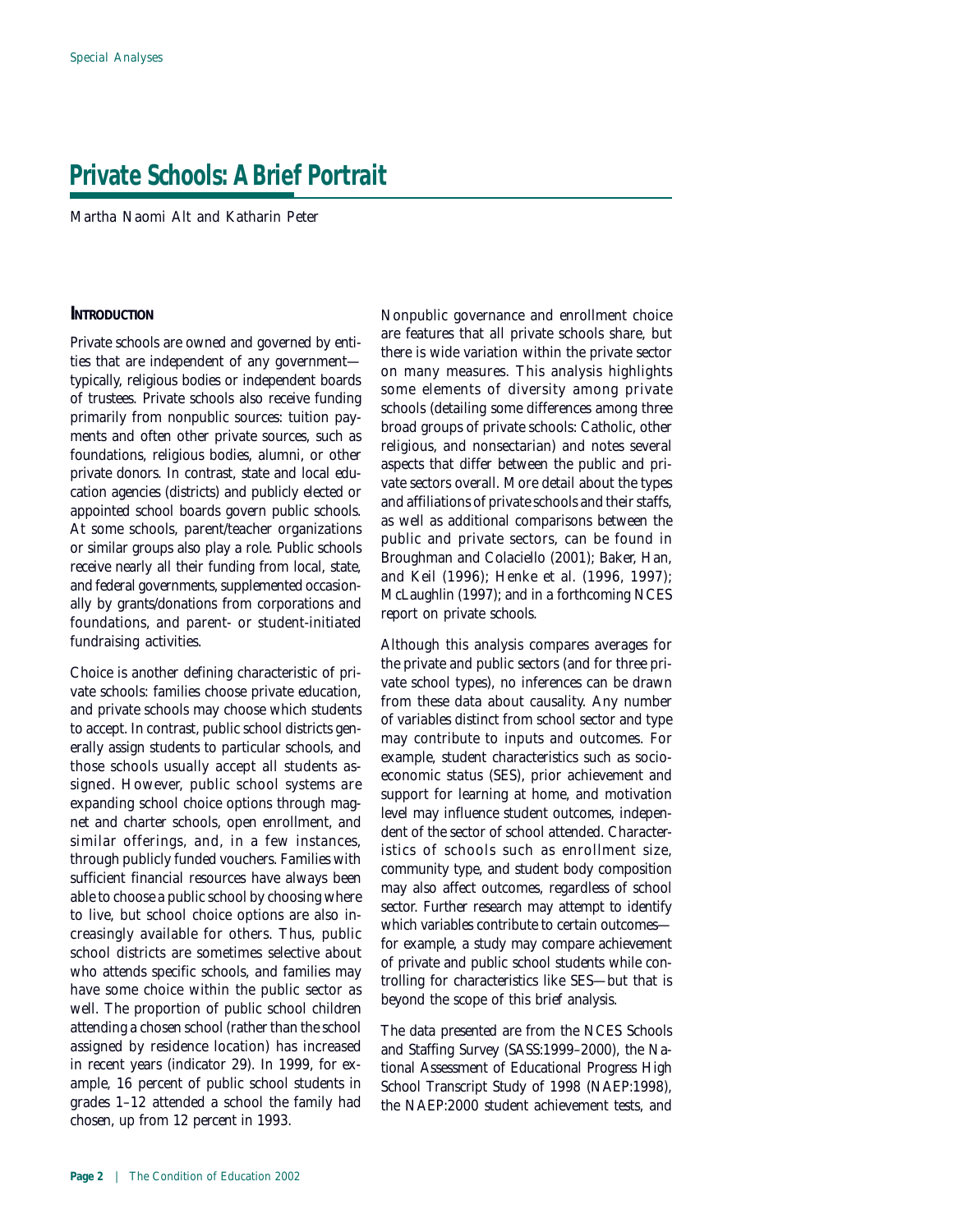**Continued**

the National Education Longitudinal Study of 1988, "Fourth Follow-up" (NELS:1988/2000). Further information on these surveys can be found at *http://nces.ed.gov/surveys/.*

#### **SCHOOLSAND STUDENTS**

In 1999–2000, approximately 27,000 private schools, with 404,000 full-time-equivalent (FTE) teachers, enrolled 5.3 million students (table 1). These schools accounted for 24 percent of all schools in the United States, 10 percent of all students, and 12 percent of all FTE teachers.<sup>1</sup> Private schools have maintained their share of total school enrollments throughout recent decades at roughly 10–11 percent, with growth rates parallel to those of public schools (U.S. Department of Education 2001b). Schools that had some of grades 1–12, or equivalent ungraded classes, are included in the SASS:1999–2000 data and discussion that follow; these schools may or may not also offer kindergarten or preschool grades. Analysis of public sector SASS:1999–2000 data includes traditional public and public charter schools and their staffs (and excludes Bureau of Indian Affairs-funded schools and their staffs).2

Seventy-nine percent of all private schools had a religious affiliation in 1999–2000: 30 percent were affiliated with the Roman Catholic Church, and 49 percent with other religious groups (figure 1). The remaining 22 percent were nonsectarian. Although Catholic schools accounted for 30 percent of the total number of schools, they enrolled 48 percent of all private school students. Each of these three types of private schools can be further disaggregated into three more specific types. In addition, private schools may belong to one or more associations, reflecting either a particular religious affiliation, a special program or pedagogical emphasis, or some other element of the school. Broughman and Colaciello (2001) show in table 15 the numbers of schools that belong to a wide range of associations.

#### **School location and level**

Private schools in 1999–2000 were located primarily in central cities (42 percent) and the urban fringe or large towns (40 percent) (table 2). About 18 percent of private schools were found in rural areas. In contrast, 24 percent of all public schools were in central city locations, 45 per-

**Teachers Teachers Sector Schools Students (FTE) Schools Students (FTE)** Public 75.7 89.6 87.8 84,735 45,366,227 2,905,658 Private 24.3 10.4 12.2 27,223 5,262,849 404,066 Catholic 29.8 48.4 37.6 8,102 2,548,710 152,102 Other religious 48.7 35.6 37.9 13,268 1,871,851 153,071 Nonsectarian 21.5 16.0 24.5 5,853 842,288 98,893 NOTE: Percentages may not add to 100.0 due to rounding. **Percentage of total: Number: Percentage of Private school type all private:**

**Table 1.—Percentage and number of schools, students, and full-time-equivalent (FTE) teachers in each sector and in each of three private school types: 1999–2000**

SOURCE: U.S. Department of Education, NCES. Schools and Staffing Survey (SASS), "Public, Public Charter, and Private School Surveys," 1999–2000.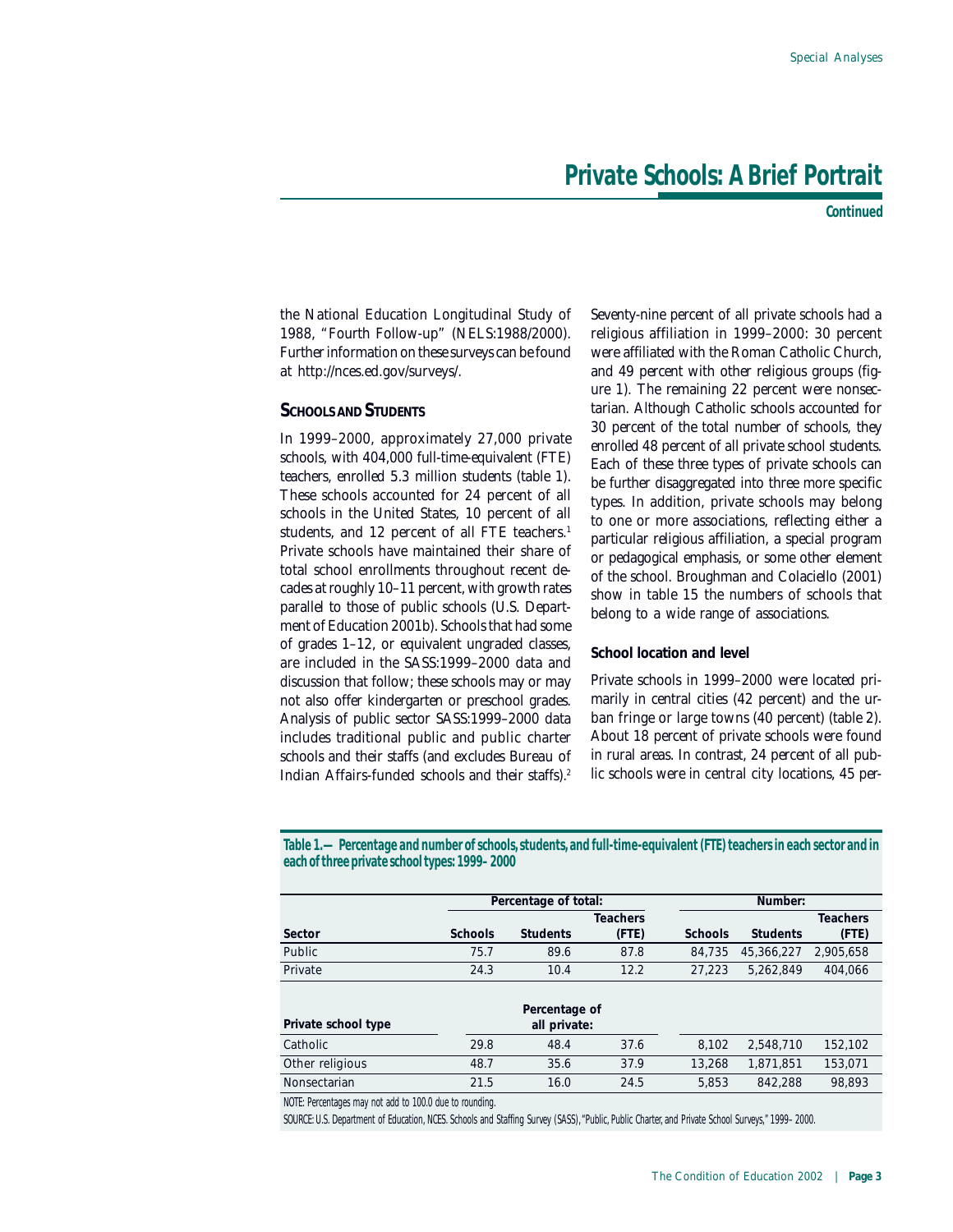**Continued**



NOTE: Percentages may not add to 100 due to rounding.

SOURCE: U.S. Department of Education, NCES. Schools and Staffing Survey (SASS), "Public, Public Charter, and Private School Surveys," 1999–2000.

**Table 2.—Percentage distribution of schools according to community type and level, by sector and private school type: 1999–2000**

|         | Community type |            | Level      |           |          |
|---------|----------------|------------|------------|-----------|----------|
|         | Urban          |            |            |           |          |
| Central | fringe/        | Rural/     |            |           |          |
| city    | large town     | small town | Elementary | Secondary | Combined |
| 24.1    | 44.6           | 31.3       | 71.4       | 24.6      | 4.0      |
| 42.4    | 39.9           | 17.7       | 60.8       | 9.5       | 29.7     |
|         |                |            |            |           |          |
| 46.5    | 41.3           | 12.2       | 82.1       | 13.9      | 4.1      |
| 37.6    | 38.6           | 23.8       | 52.9       | 6.0       | 41.2     |
| 47.4    | 40.9           | 11.7       | 49.5       | 11.4      | 39.1     |
|         |                |            |            |           |          |

NOTE: Percentages may not add to 100.0 due to rounding.

SOURCE: U.S. Department of Education, NCES. Schools and Staffing Survey (SASS), "Public, Public Charter, and Private School Surveys," 1999–2000.

cent in the urban fringe or large towns, and 31 percent in rural areas. Most schools—61 percent of private and 71 percent of public—were elementary, but 10 percent of private schools and 25 percent of public schools were secondary. Finally, a much higher proportion of private schools (30 percent) were combined schools (usually grades K–12 or 1–12), compared with only 4 percent of public schools.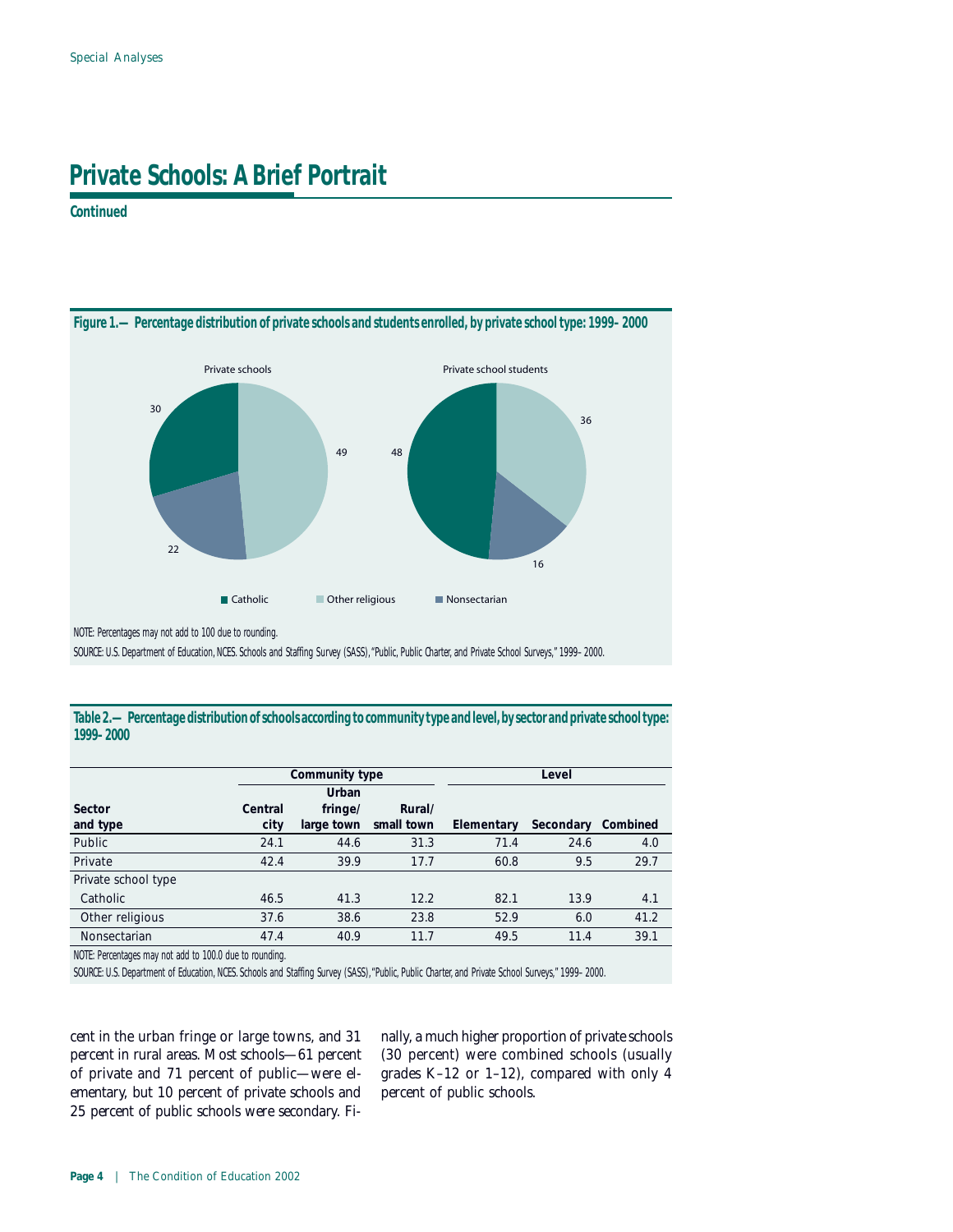**Continued**

#### **School and class sizes**

Some research suggests that small/intermediatesized schools and relatively small classes can have advantages, including possibly leading to higher achievement (Klonsky 1995; Raywid 1995; Lee and Smith 1997), although some of the findings are debated.3 This research has found that placing students in small groups tends to foster close working relationships between teachers and students, thus enhancing learning (Lee and Smith 1993) particularly among at-risk students and those in the early grades (Lee and Smith 1995; Krueger and Whitmore 2001). Fairly small schools are also believed to promote teachers' commitment to collaborative work and to support the development of a "professional community of learners" that Newmann and Wehlage (1995) consider useful for high student achievement. In addition to the possible advantages of small schools, they may have some disadvantages as well, such as providing a narrower set of programs and services. The smallest high schools may not be able to offer advanced courses because they have too few students, a shortage of qualified teachers, or both. The data in *indicator 27*, which examines the proportions of students who completed advanced science and mathematics courses in high schools of different sizes, shows that moderate-sized high schools may provide advantages.

#### ! *On average, private schools have smaller enrollments, smaller average class sizes, and lower student/teacher ratios than public schools.*

School size is typically related to the population density of the local area and its age distribution of children; for private schools, local demand for a school's instructional philosophy also contributes to size of enrollment. The average private school had 193 students in 1999–2000, while the average public school had 535 students (table 3). Among private schools, 80 percent had enrollments of fewer than 300, compared with 29 percent of public schools. Within the private sector, Catholic schools had larger enrollments than other types of schools. About 43 percent of Catholic schools had 150–299 students in 1999–2000 (a higher proportion than in the other two school types), and another 38 percent had 300 or more students. In comparison, 11–12 percent of other religious schools and nonsectarian schools had

**Table 3.—Average number of students enrolled and percentage distribution of schools according to enrollment size, by sector and private school type: 1999–2000**

|                     |            | Percentage distribution of schools by size |           |          |          |          |  |
|---------------------|------------|--------------------------------------------|-----------|----------|----------|----------|--|
|                     | Average    | Fewer                                      |           |          |          | 300      |  |
| Sector              | school     | than 50                                    | $50 - 99$ | 100-149  | 150-299  | or more  |  |
| and type            | enrollment | students                                   | students  | students | students | students |  |
| Public              | 535        | 4.0                                        | 4.3       | 4.6      | 16.2     | 70.9     |  |
| Private             | 193        | 26.1                                       | 16.4      | 12.1     | 25.8     | 19.6     |  |
| Private school type |            |                                            |           |          |          |          |  |
| Catholic            | 315        | 1.1                                        | 7.4       | 10.3     | 42.7     | 38.4     |  |
| Other religious     | 141        | 36.8                                       | 19.9      | 11.0     | 20.6     | 11.7     |  |
| Nonsectarian        | 144        | 36.4                                       | 20.8      | 17.1     | 14.3     | 11.4     |  |

NOTE: Percentages may not add to 100.0 due to rounding.

SOURCE: U.S. Department of Education, NCES. Schools and Staffing Survey (SASS), "Public, Public Charter, and Private School Surveys," 1999–2000.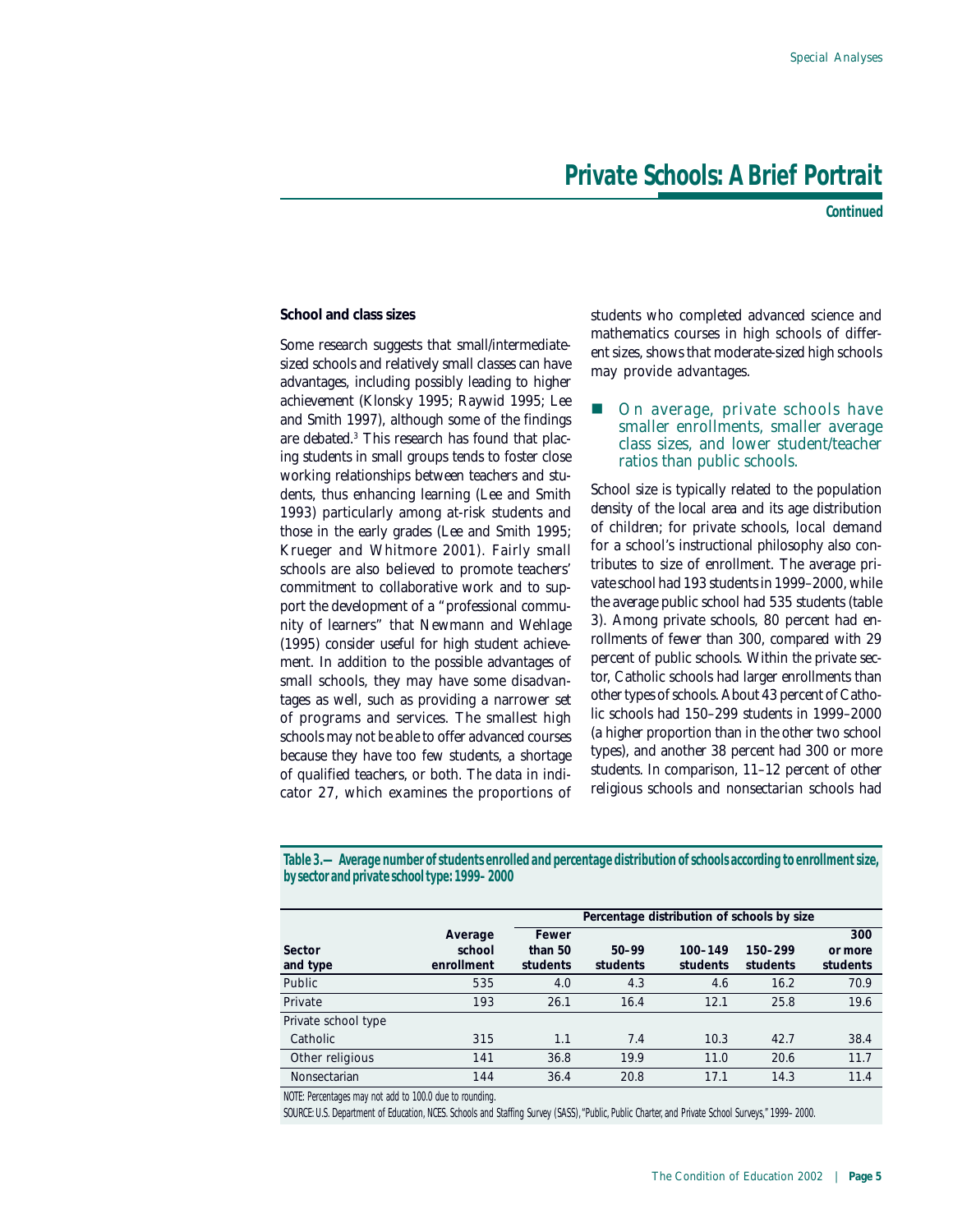**Continued**

300 or more students. About 36–37 percent of other religious and nonsectarian schools had fewer than 50 students. Such small schools were rare, however, among Catholic schools (1 percent) and in the public sector as a whole (4 percent).

The average class size reported by teachers was larger in public schools than in private schools for both self-contained (the norm for elementary grades) and departmentalized classes (typical in middle and upper grades). Teachers in Catholic schools had an average of 23 students in their departmentalized classes, and in public schools the figure was 24 students (table 4). In both Catholic and public schools, however, departmentalized classes were larger than in other religious and nonsectarian schools, where the average class sizes were 17 and 15 students, respectively.

The schoolwide student/teacher ratio tends to be smaller than the average size of self-contained or departmentalized classes (shown in table 4) mainly because the student/teacher ratio includes any pull-out, enrichment, and other special classes. Private schools had an average of 13 students per FTE teacher, compared with an average of 16 students per teacher in public schools. Furthermore, 36 percent of private

schools had a student/teacher ratio lower than 10:1, compared with 10 percent of public schools.

**Special instructional approaches and programs**

Private schools may be established specifically to implement a particular instructional approach, such as Montessori, or a specific curricular focus. Some public schools have adopted special approaches as well, but the public sector included a smaller proportion of such schools than did the private sector in 1999–2000 (20 versus 28 percent) (figure 2). However, public schools were more likely than private schools to offer many specialized programs and courses—for example, gifted/talented programs; Advanced Placement (AP) and college credit courses; and career academies, vocational courses, and work-based learning. About 13– 14 percent of schools in each sector offered a foreign language immersion program. (Figure 2 shows the percentages of all schools that had a specific instructional approach, a gifted program, and foreign language immersion, while the other measures in figure 2 are restricted to schools with grades 9–12.)

Among private schools, nonsectarian ones were the most likely to use a specific instructional ap-

**Table 4.—Average class size, student/teacher ratios, and percentage of schools with a student/teacher ratio less than 10:1, by sector and private school type: 1999–2000**

| Sector              |                | Average class size | Student/      | Percent of schools<br>with a student/<br>teacher ratio |
|---------------------|----------------|--------------------|---------------|--------------------------------------------------------|
| and type            | Self-contained | Departmentalized   | teacher ratio | less than 10:1                                         |
| Public              | 20.9           | 23.6               | 15.6          | 9.7                                                    |
| Private             | 18.9           | 18.8               | 13.2          | 35.8                                                   |
| Private school type |                |                    |               |                                                        |
| Catholic            | 23.6           | 23.2               | 17.2          | 8.4                                                    |
| Other religious     | 17.1           | 16.8               | 12.5          | 38.5                                                   |
| Nonsectarian        | 15.4           | 14.8               | 9.1           | 67.5                                                   |

SOURCE: U.S. Department of Education, NCES. Schools and Staffing Survey (SASS), "Public, Public Charter, and Private School and Teacher Surveys," 1999-2000.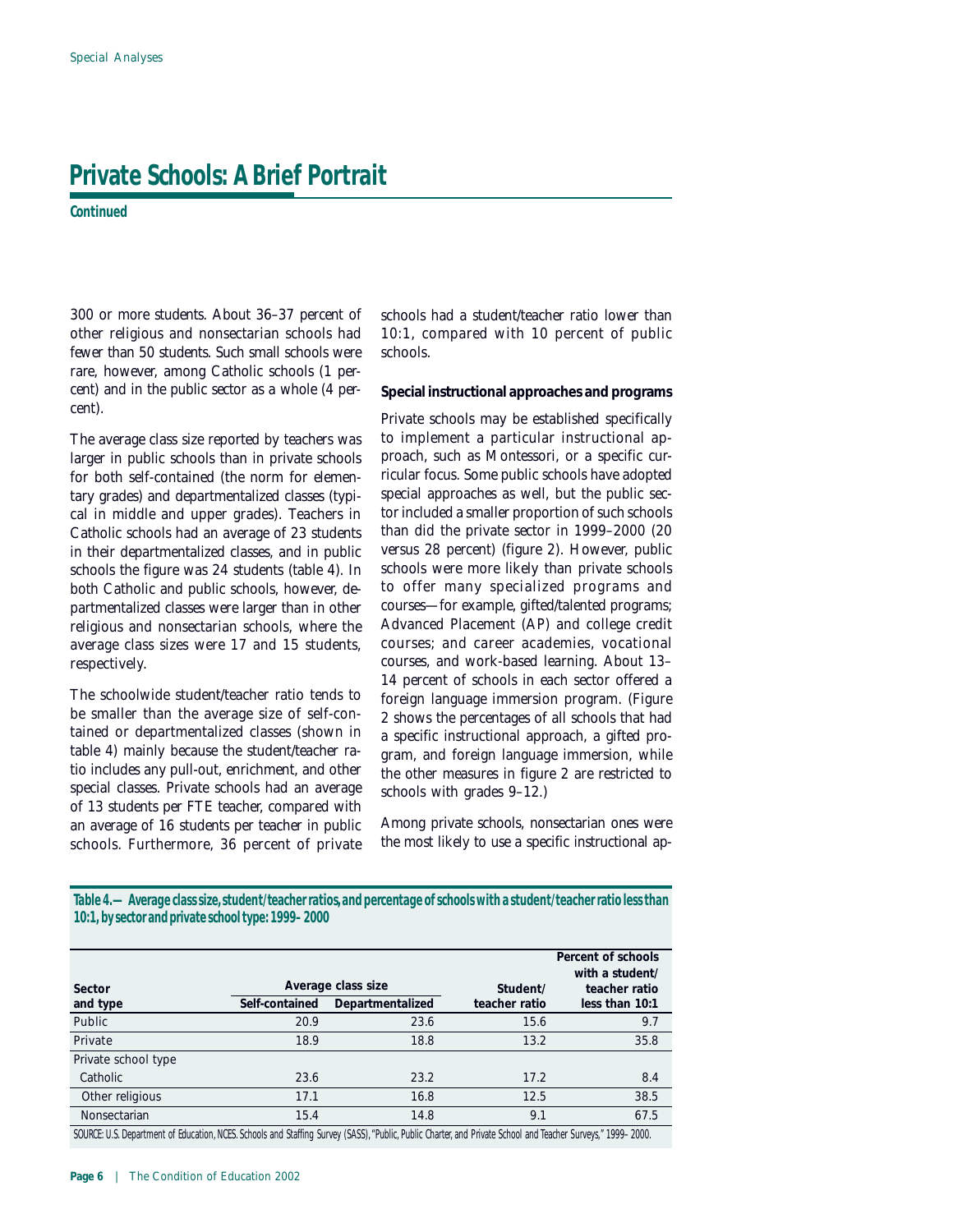**Continued**



**Figure 2.—Percentage of schools offering particular instructional approaches or special programs, by sector and private school type: 1999–2000**

SOURCE: U.S. Department of Education, NCES. Schools and Staffing Survey (SASS), "Public, Public Charter, and Private School Surveys," 1999–2000.

proach (62 percent), compared with other religious (27 percent) and Catholic schools (7 percent). Large proportions of Catholic high (or combined) schools provided AP and college credit courses (82 and 71 percent, respectively), higher percentages than those in either other religious or nonsectarian schools. Catholic schools with grades 9–12 were less likely than other religious schools to have work-based learning programs.

#### **Demographic characteristics of students**

Racial/ethnic and socioeconomic diversity in schools offer academic and social benefits in a society where students need to work well in heterogeneous groups in school, jobs, and social settings (e.g., Coleman et al. 1966; Eaton 2001; Schofield 2001). In addition, research suggests that diversity in a school's enrollment can help low-income and minority students increase their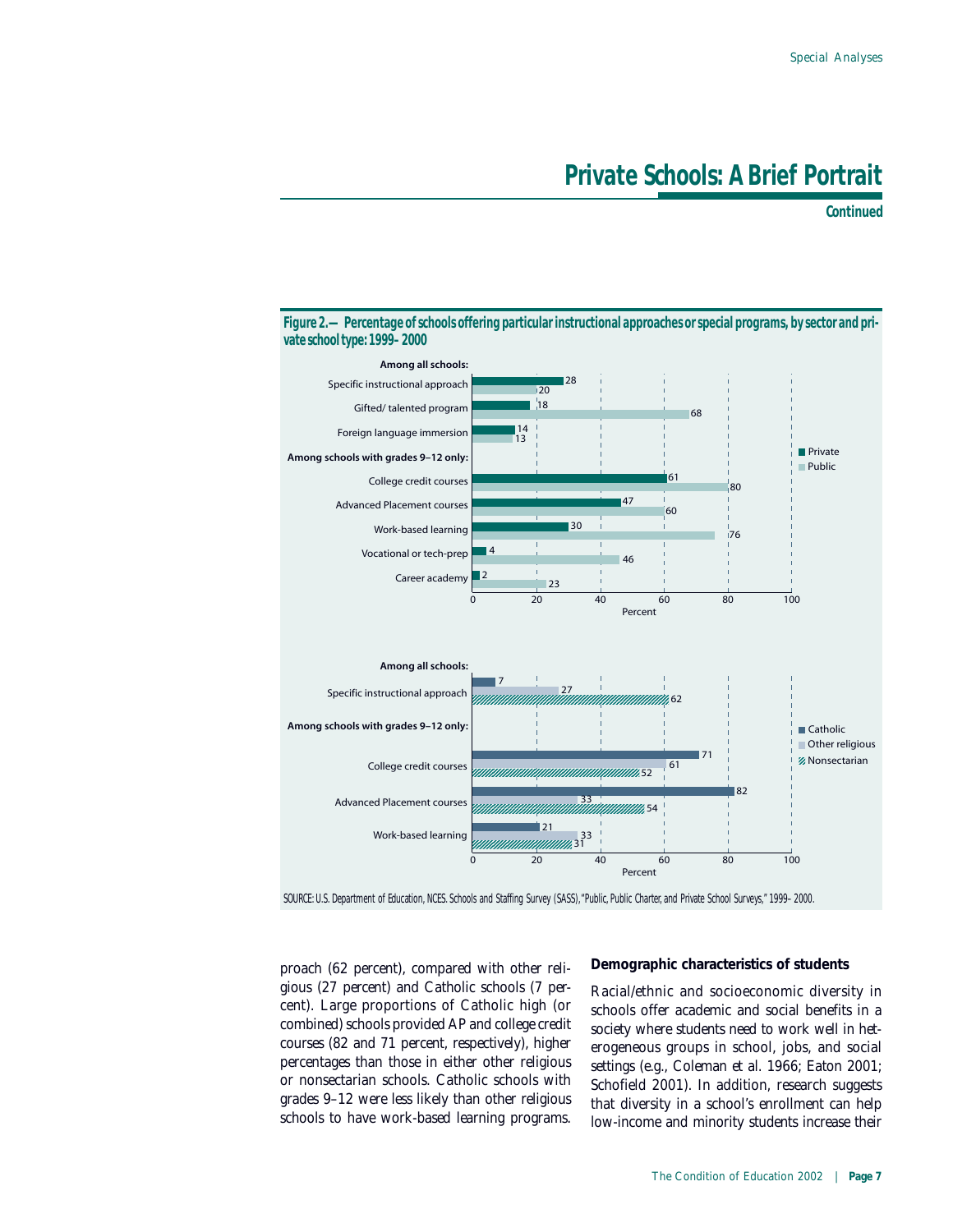**Continued**

achievement and attainment, reduce dropout rates, and improve critical thinking skills and the ability to understand opposing viewpoints. (Syntheses of research on these topics can be found in St. John 1975; Cook 1984; Wells and Crain 1994; and Schofield 1995.) Student populations in private and public schools and in different types of private schools vary on some basic demographic measures, including race/ethnicity, limited-English proficiency (LEP) status, and the family's socioeconomic background.

#### ! *There are differences in the racial and ethnic diversity in public and private schools.*

In 1999–2000, 77 percent of all private school students were White, compared with 63 percent of all public school students (figure 3). The private school sector as a whole had lower proportions of Black and Hispanic students than the public school sector as a whole, and no difference was detected between the sectors in the proportion of Asian/Pacific Islander students. Some earlier research (Greene 2001) found that individual private school students were more likely than those in public schools to be in racially mixed classrooms. Enrollment patterns in public schools more closely replicated neighborhood segregation in housing. In Catholic schools, 12 percent of students were Hispanic, a higher proportion than in the other types of private schools.

Public schools were more likely than private schools to have any minority students in 1999– 2000, as well as to have high concentrations of minority students (more than 30 percent) (table 5). Although many private schools had a racially diverse student body, about 14 percent had no minority students, compared with only 4 percent



NOTE: Percentages may not add to 100 due to rounding. Estimates of 0 are less than 0.5 percent. SOURCE: U.S. Department of Education, NCES. Schools and Staffing Survey (SASS), "Public, Public Charter, and Private School Surveys," 1999–2000.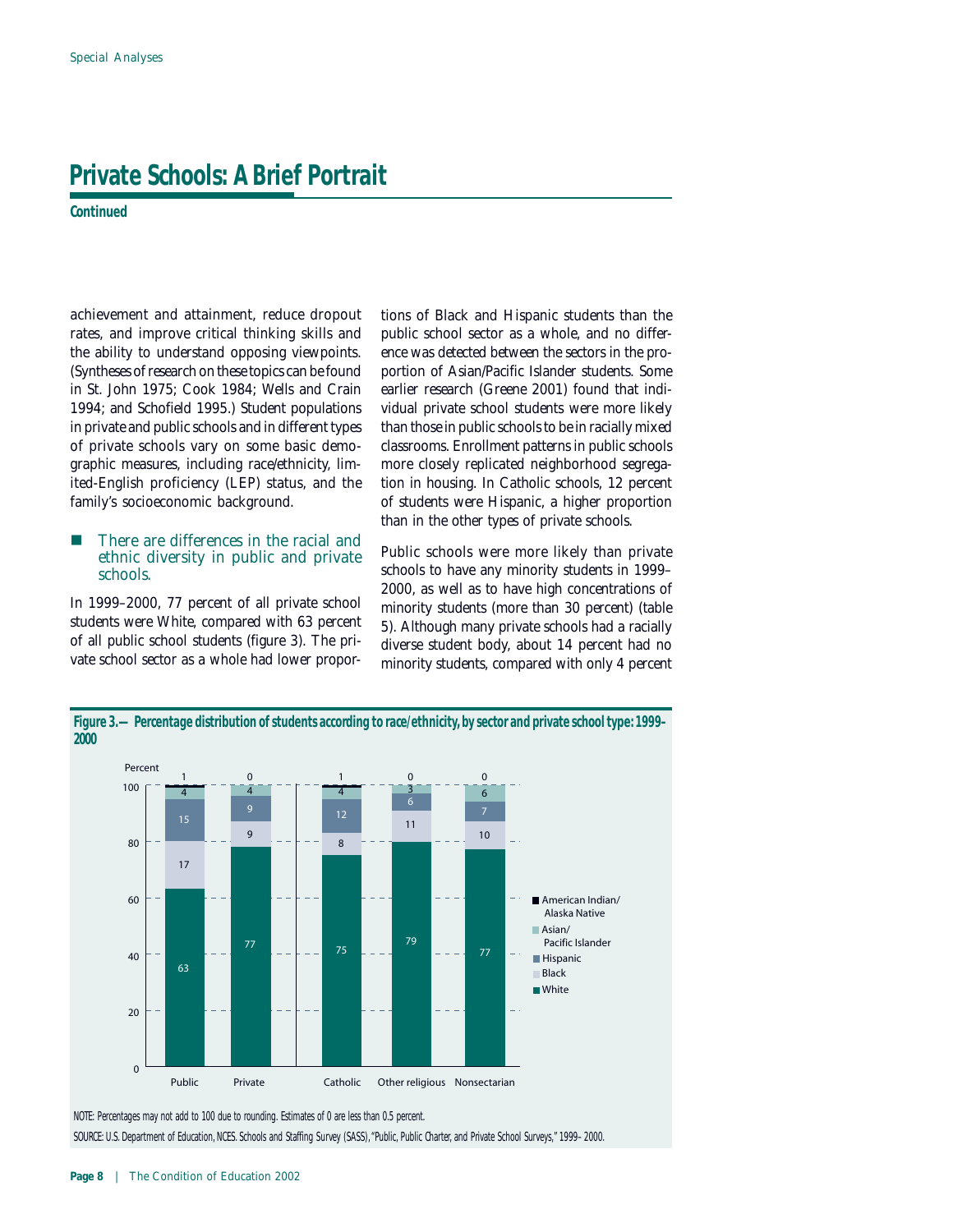**Continued**

**Table 5.—Percentage distribution of schools according to concentration of minority students, by sector and private school type: 1999–2000**

| Sector              |             | $1 - 10$ | $11 - 30$ | $31 - 50$ | 51 percent |
|---------------------|-------------|----------|-----------|-----------|------------|
| and type            | <b>None</b> | percent  | percent   | percent   | or more    |
| Public              | 3.9         | 35.8     | 20.2      | 12.8      | 27.3       |
| Private             | 13.9        | 36.1     | 23.3      | 7.9       | 18.7       |
| Private school type |             |          |           |           |            |
| Catholic            | 4.7         | 49.5     | 19.2      | 5.3       | 21.4       |
| Other religious     | 24.0        | 30.4     | 21.4      | 9.1       | 15.0       |
| Nonsectarian        | 3.8         | 30.7     | 33.4      | 8.9       | 23.2       |
|                     |             |          |           |           |            |

NOTE: Percentages may not add to 100.0 due to rounding.

SOURCE: U.S. Department of Education, NCES. Schools and Staffing Survey (SASS), "Public, Public Charter, and Private School Surveys," 1999–2000.

of public schools. Catholic and nonsectarian schools were about as likely as public schools to have some minority students (95–96 percent of each group did), contrasted with 76 percent of other religious schools. Relatively few other religious schools had 51 percent or more minority students (15 percent), compared with Catholic (21 percent), nonsectarian (23 percent), and public schools (27 percent).

#### ! *Private schools are less likely than public schools to enroll LEP students or students who are eligible for the National School Lunch Program.*

Limited-English proficient students may introduce other students to different cultures and languages and help native English speakers learn foreign languages. Nonetheless, teaching LEP students also adds complexity to educators' tasks and creates new staffing and training challenges for schools. In 1999–2000, 13 percent of private schools had any LEP students, who accounted for an average of 7 percent of total enrollment in these schools (figure 4). In contrast, 54 percent of public schools had any LEP students, and they accounted for 10 percent of the student population on average in these schools. Private schools do not participate directly in federally funded LEP programs and so they may be less likely than pub-

lic schools to identify and count the number of LEP students enrolled.

Although direct measures of SES are not readily available, the Schools and Staffing Survey collects information on the proportion of students eligible for free or reduced-price lunches. (The eligibility rate for the National School Lunch Program is a reasonable proxy for the incidence of school poverty in public schools but a less reliable measure in private schools. Approximately 25 percent of private school respondents in 1999–2000 did not know whether any of their students were eligible.<sup>4</sup>) Virtually all public schools (99 percent) had students eligible for subsidized lunches, about twice the percentage for private schools (49 percent) (table 6). Among schools participating in the subsidized lunch program, 42 percent of students at public schools and 10 percent at private schools, on average, were eligible.

Catholic schools were much more likely than the other two types of private schools to have any students eligible for subsidized lunches (69 percent versus 38–40 percent). Among private schools that participated in the program, nonsectarian schools had a higher average proportion of students eligible for free lunches than did Catholic and other religious schools (30, 7, and 6 percent, respectively).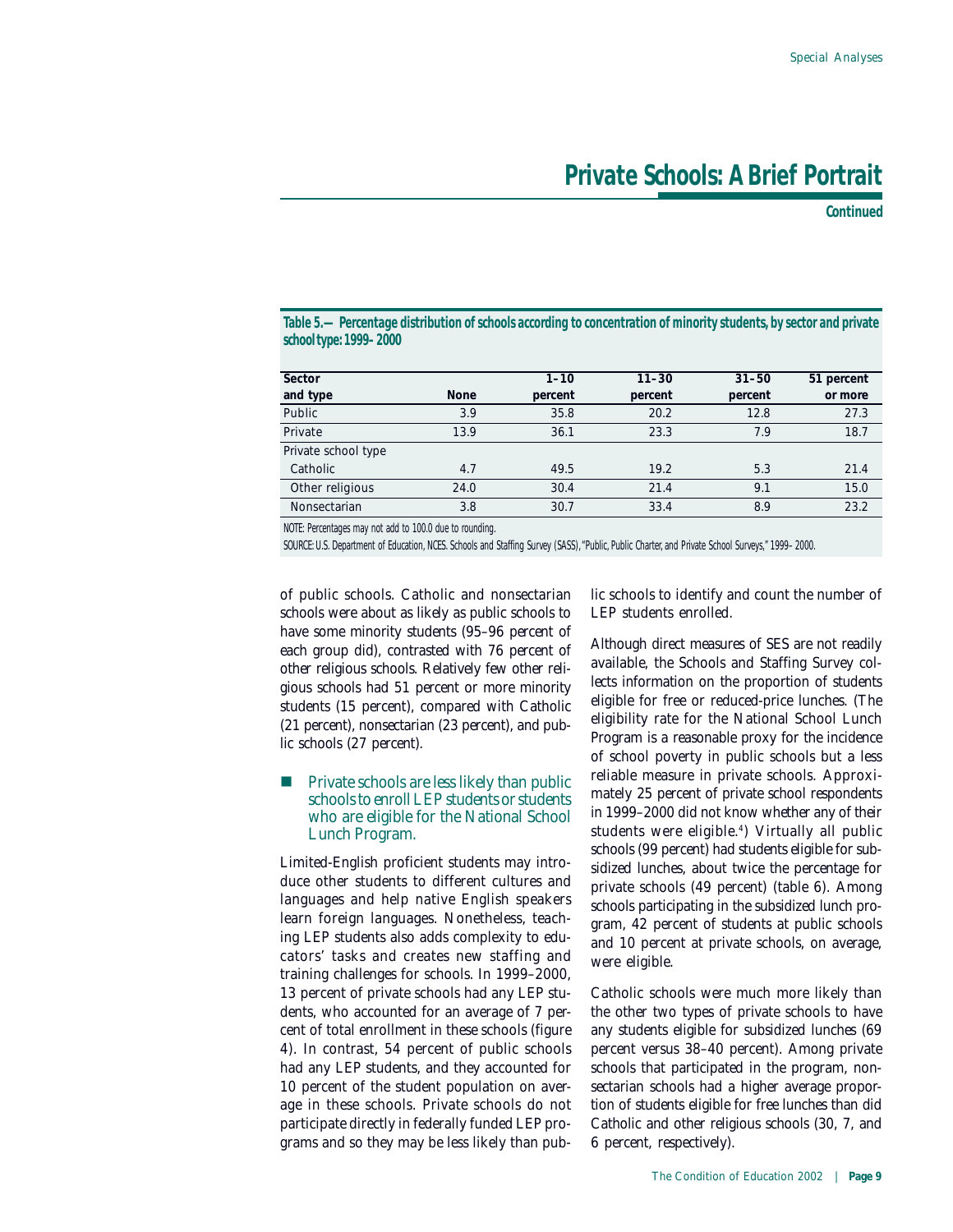**Continued**



**Figure 4.—Percentage of schools serving LEP students and, in those, percentage of students who were LEP, by sector:**

SOURCE: U.S. Department of Education, NCES. Schools and Staffing Survey (SASS), "Public, Public Charter, and Private School Surveys," 1999–2000.

**Table 6.—Percentage of schools that had any students eligible for free or reduced-price lunches and, in participating schools, the average percentage of students who were eligible, by sector and private school type: 1999–2000**

| Sector              | Percentage of schools      | Percentage of     |
|---------------------|----------------------------|-------------------|
| and type            | with any eligible students | students eligible |
| Public              | 98.8                       | 42.5              |
| Private*            | 49.5                       | 10.4              |
| Private school type |                            |                   |
| Catholic            | 68.9                       | 6.9               |
| Other religious     | 38.3                       | 6.3               |
| Nonsectarian        | 39.7                       | 29.5              |
|                     |                            |                   |

\*About 25 percent of private school respondents did not know whether any students enrolled would be eligible for the National School Lunch Program. SOURCE: U.S. Department of Education, NCES. Schools and Staffing Survey (SASS), "Public, Public Charter, and Private School Surveys," 1999–2000.

#### **SCHOOL CLIMATE AND STAFF PERCEPTIONS**

Research has examined the links between teachers' perceptions of a school's professional climate, on the one hand, and teachers' effectiveness and job satisfaction on the other (for example, see Mitchell, Ortiz, and Mitchell 1987; Rosenholtz 1991). In one extensive study of Catholic high schools, a range of attributes were found to contribute to school effectiveness, including the staff's communal organization to advance shared goals; principals having primary decisionmaking authority for most school management matters; teachers' commitment to the academic, spiritual,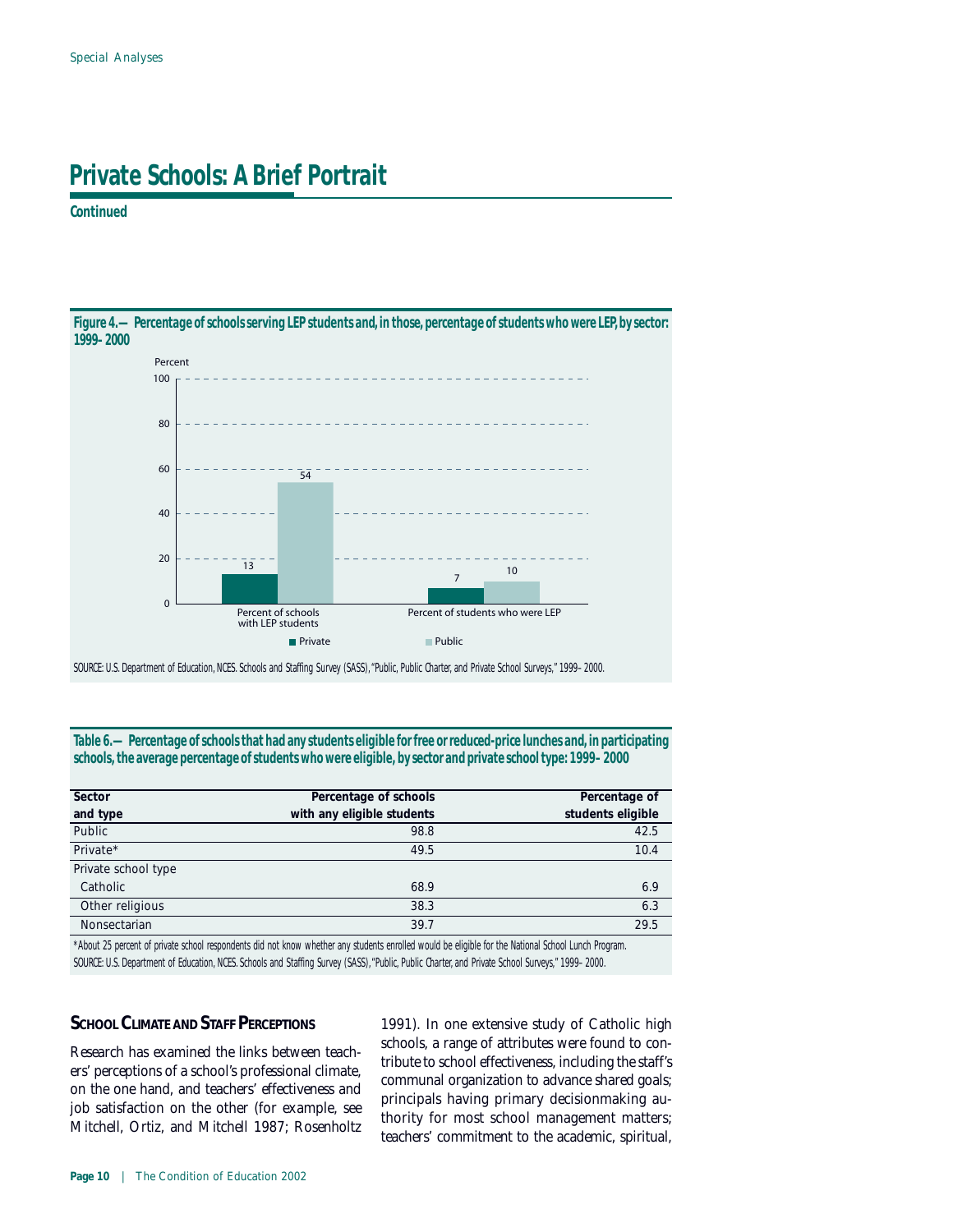**Continued**

and social development of students (which encompassed providing extra help when needed and supporting extracurricular activities); and an atmosphere of mutual respect among everyone in the school (Bryk, Lee, and Holland 1993). Elements of staff opinion and school climate discussed here include teachers' sense of shared purpose, collegiality, and cooperative efforts; teachers' evaluations of principals' leadership and support; and principals' top goals for the school.

**Teachers' control over teaching practices and influence on school policies**

! *Private school teachers are more likely than public school teachers to report having a lot of influence on several teaching practices and school policies.*

For most teaching practices—selecting teaching techniques, evaluating and grading students, disciplining students, choosing course content and skills to teach, and selecting textbooks and materials—private school teachers were more likely than public school teachers to report having a lot of influence on school policymaking (table 7). (Public schools are often required to follow the decisions of state and/or district officials regarding curricular content and textbooks.) However, though differences between the sectors were found, some of these policies were common in both types of schools: more than 85 percent of teachers in public and private schools thought that they had a lot of control over selecting teaching techniques, evaluating and grading students, and determining homework quantity. Few differences were detected among the three private school types on most measures in table 7, but nonsectarian school teachers were more likely than Catholic or other religious school teachers to report having a lot of control over the content and skills to teach and selecting textbooks and materials.

In four areas of school policy linked closely with teaching—establishing curriculum, setting student performance standards, setting discipline policy, and evaluating teachers—the sector differences were substantial (table 8 and figure 5). For example, 68 percent of private school teachers said they had a lot of influence on establishing curriculum, compared with 44 percent of public school teachers. In addition, private school teachers were more likely than public school teachers to say that they had a lot of influence on setting student performance standards (63

**Table 7.—Percentage of teachers who thought they had a lot of control over various teaching practices, by sector and private school type: 1999–2000**

|                     |           | Evaluating |             |              | Choosing   |            |  |
|---------------------|-----------|------------|-------------|--------------|------------|------------|--|
|                     | Selecting | and        | Determining |              | content    | Selecting  |  |
| Sector              | teaching  | grading    | homework    | Disciplining | and skills | textbooks. |  |
| and type            | techiques | students   | quantity    | students     | to teach   | materials  |  |
| Public              | 87.4      | 89.1       | 87.9        | 73.3         | 56.7       | 54.1       |  |
| Private             | 92.5      | 92.4       | 87.3        | 85.5         | 75.0       | 70.6       |  |
| Private school type |           |            |             |              |            |            |  |
| Catholic            | 93.8      | 93.7       | 89.7        | 86.8         | 73.1       | 69.4       |  |
| Other religious     | 91.5      | 91.5       | 84.8        | 85.8         | 70.4       | 64.5       |  |
| Nonsectarian        | 92.3      | 91.7       | 87.5        | 83.0         | 85.0       | 81.8       |  |
|                     |           |            |             |              |            |            |  |

SOURCE: U.S. Department of Education, NCES. Schools and Staffing Survey (SASS), "Public, Public Charter, and Private School Teacher Surveys," 1999–2000.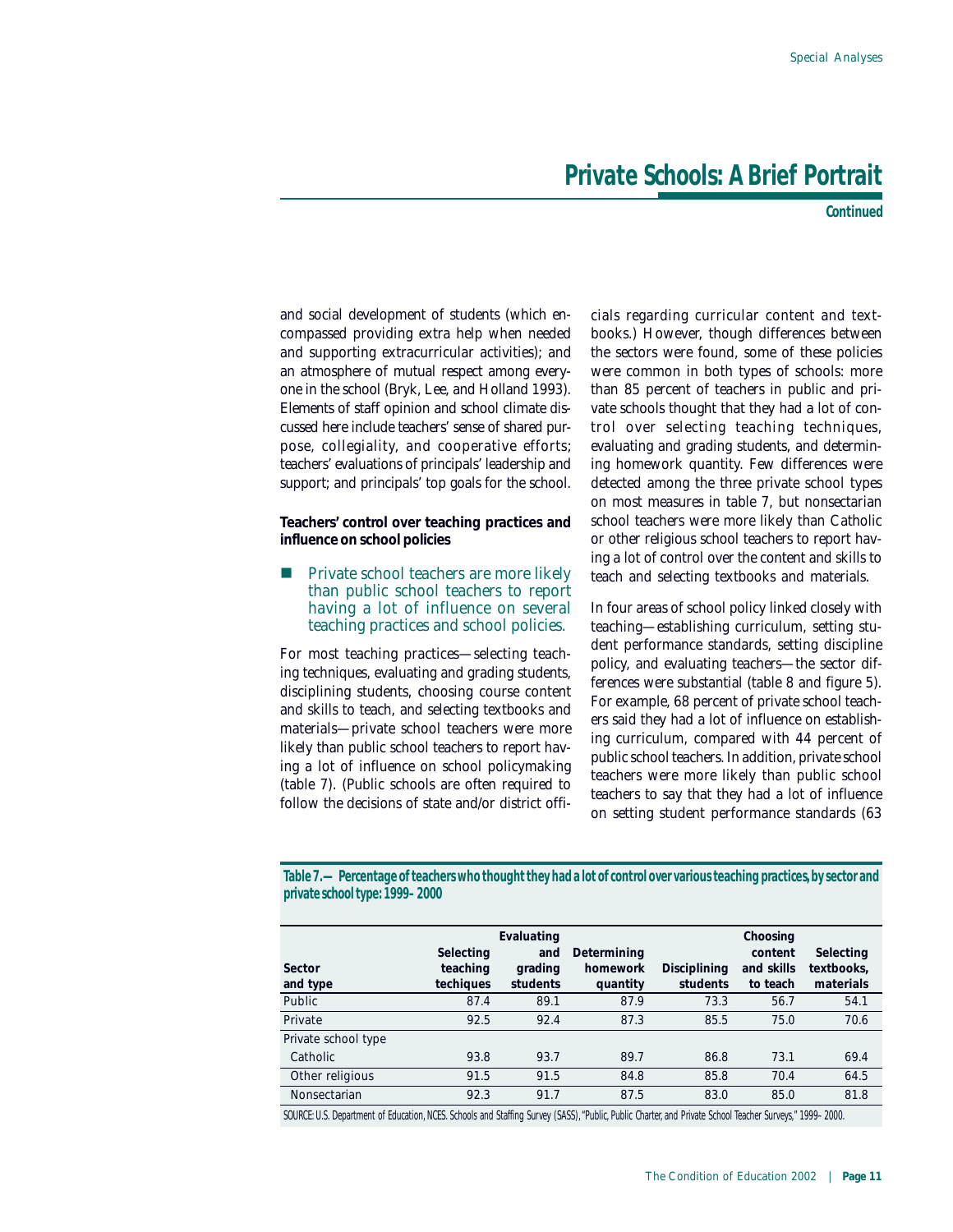**Continued**

**Table 8.—Percentage of teachers who thought they had a lot of influence on various school policies, by sector and private school type: 1999–2000**

| Sector<br>and type  | Establishing<br>curriculum | Setting<br>student<br>perfor-<br>mance<br>standards | Setting<br>discipline<br>policy | <b>Inservice</b><br>training<br>content | Evaluating<br>teachers | Hiring<br>full-time<br>teachers | School<br>budget<br>decisions |
|---------------------|----------------------------|-----------------------------------------------------|---------------------------------|-----------------------------------------|------------------------|---------------------------------|-------------------------------|
| Public              | 44.3                       | 37.6                                                | 30.4                            | 32.5                                    | 8.2                    | 14.5                            | 14.0                          |
| Private             | 67.5                       | 62.5                                                | 47.9                            | 35.5                                    | 18.6                   | 14.1                            | 9.9                           |
| Private school type |                            |                                                     |                                 |                                         |                        |                                 |                               |
| Catholic            | 59.0                       | 56.2                                                | 45.1                            | 33.5                                    | 13.7                   | 9.8                             | 6.9                           |
| Other religious     | 68.0                       | 65.3                                                | 50.7                            | 35.0                                    | 17.0                   | 11.4                            | 11.0                          |
| <b>Nonsectarian</b> | 79.4                       | 67.6                                                | 47.6                            | 39.3                                    | 28.4                   | 24.6                            | 12.6                          |

SOURCE: U.S. Department of Education, NCES. Schools and Staffing Survey (SASS), "Public, Public Charter, and Private School Teacher Surveys," 1999-2000.

versus 38 percent) and on student discipline policy (48 versus 30 percent). In contrast, no difference was detected between the two sectors for teachers' reported influence on teacher hiring decisions (about 14 percent for each). In addition to hiring decisions, teachers in both sectors were unlikely to think they had a lot of influence on the content of inservice training, school budget decisions, or evaluating teachers. (However, the sectors did differ on these matters; for example, 19 percent of teachers in private schools versus 8 percent in public schools thought they had a lot of influence on teacher evaluation.)

Teachers in nonsectarian schools were more likely than Catholic or other religious school teachers to say they had a lot of influence on establishing curriculum, evaluating teachers, and hiring full-time teachers (table 8 and figure 6). In addition, nonsectarian school teachers were more likely than Catholic school teachers to report having a lot of influence on setting student performance standards and on deciding teachers' inservice training content.

#### **Teachers' ratings of school climate and management**

A school's professional climate, in particular the existence of a strong shared purpose among staff members and cooperative interactions among people at the school, is likely to contribute to its effectiveness. As an illustration, Newmann and Wehlage (1995) found that when teachers feel a sense of community at their schools, they can better communicate consistent goals to students and collaborate more effectively on raising student achievement. Similarly, another study (Bryk and Driscoll 1988) found that teachers who work toward shared goals express higher job satisfaction and have lower absentee rates than do other teachers. Among the elements that shape a school's climate are several examined in this section: the extent to which the staff shares a commitment to the school's central mission, teachers collaborate and share ideas, parents support teachers' work, the principal provides clear direction and priorities to the staff, and the administrators communicate expectations clearly and enforce rules of student conduct.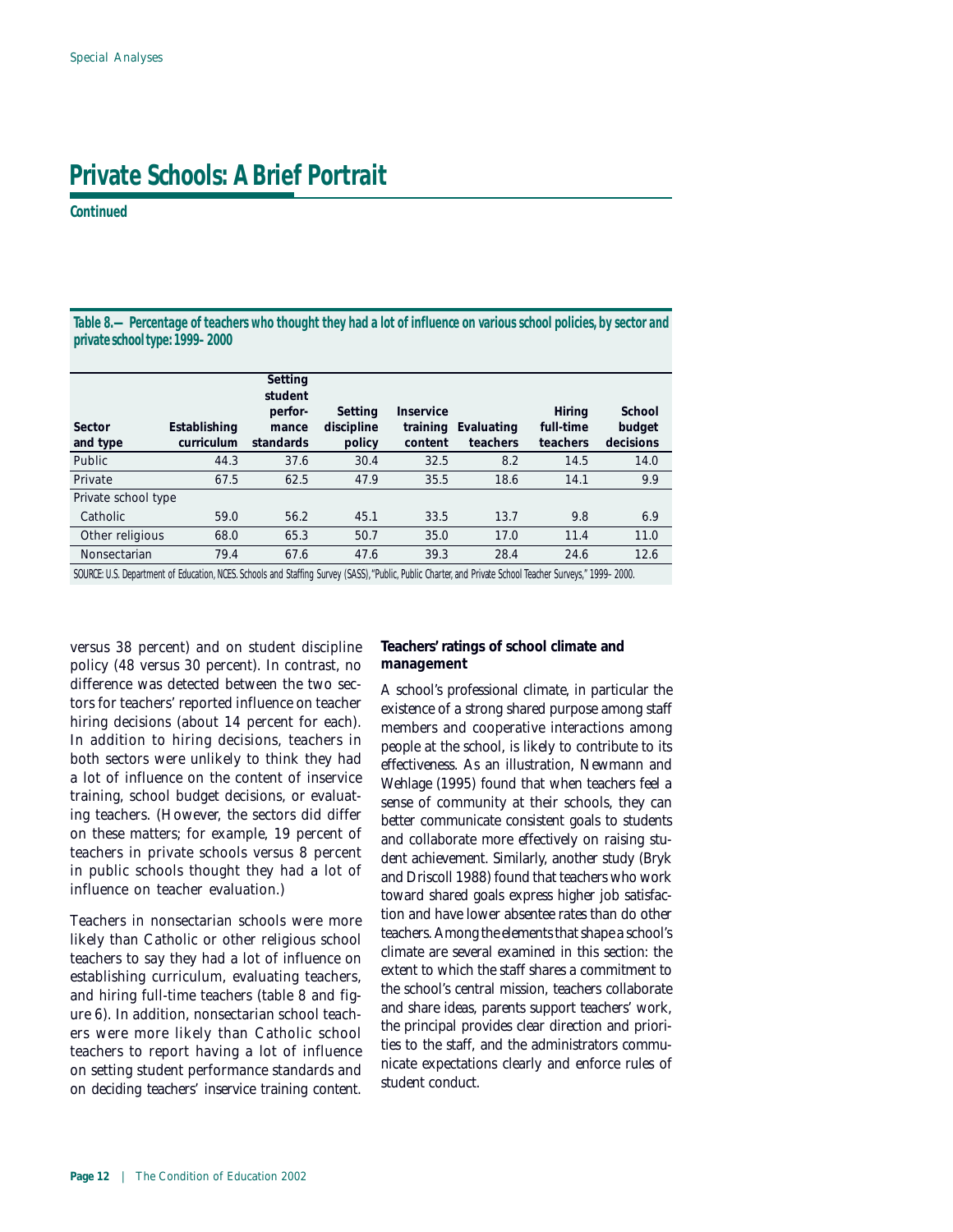**Continued**



SOURCE: U.S. Department of Education, NCES. Schools and Staffing Survey (SASS), "Public, Public Charter, and Private School Teacher Surveys," 1999–2000.



**Figure 6.—Percentage of teachers who thought they had a lot of influence on various school policies, by private school type: 1999–2000**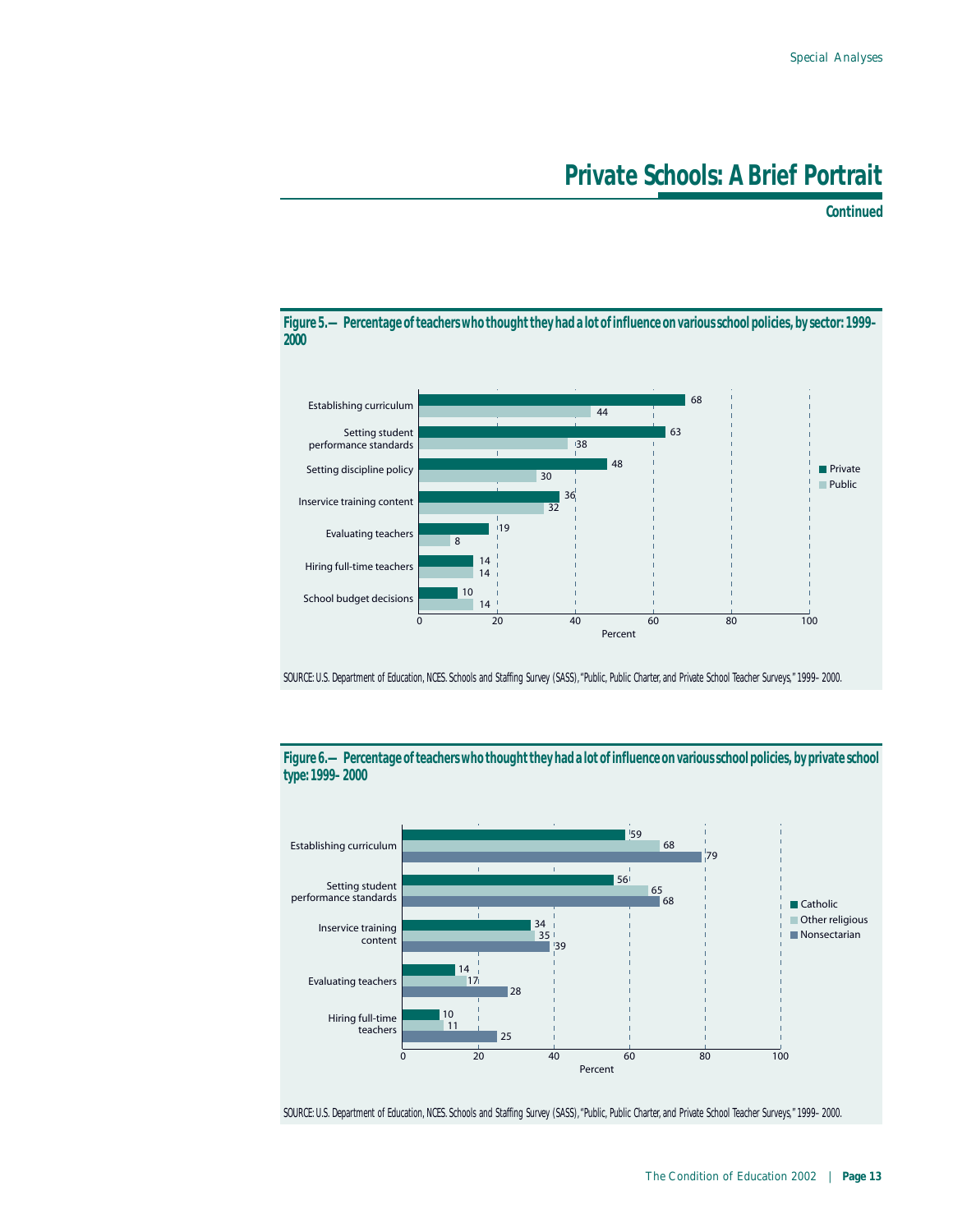**Continued**

! *Private school teachers are more likely than public school teachers to report being satisfied with teaching at their school.*

Schools and Staffing Survey (SASS:1999–2000) data indicate that teachers in private schools for the most part have positive views about their jobs and the extent of staff cooperation and collegiality at their school. For example, private school teachers were more likely than public school teachers to "strongly agree"5 that they were generally satisfied with teaching at their school (66 versus 54 percent) and with their class size (60 versus 36 percent) (table 9). In addition, greater proportions of private school than public school teachers agreed that teachers consistently enforce rules of behavior, that most colleagues shared their beliefs about the school's central mission, and that cooperative effort among the staff was high. Moreover, teachers at private schools (42 percent) were much more likely than teachers at public schools (16 percent) to state that they received a great deal of support from parents for their work. No differences were detected between sectors or among private school types in the percentage who agreed that they consciously coordinated course content with other teachers.

Teachers at other religious schools agreed with five positive statements about their school's professional climate and working conditions at higher rates than those of teachers at Catholic and nonsectarian schools. Topics of these statements concerned satisfaction with teaching at the school in general, colleagues' shared beliefs about the school's mission, staff cooperative effort, support from parents, and teachers' consistent enforcement of rules.

#### ! *A majority of private school teachers express positive opinions about their principal and their school's management.*

Most private school teachers agreed that their principal enforced school rules, expressed expectations for staff, and clearly communicated the kind of school he or she wanted (table 10). A majority of private school teachers also agreed that the administration was supportive and encouraging and that necessary materials were available. For each of these aspects, as well as thinking that staff members were recognized for

**Table 9.—Percentage of teachers who strongly agreed with various statements about the school's professional climate and working conditions, by sector and private school type: 1999–2000**

| I am      |           |            |          | I receive | I consciously | <b>Rules</b> are |
|-----------|-----------|------------|----------|-----------|---------------|------------------|
| satisfied | l am      | Most       | Staff    | lots of   | coordinate    | consist-         |
| with      | satisfied | colleagues | coopera- | parent    | courses       | ently            |
| teaching  | with my   | share      | tive     | support   | with          | enforced         |
| at this   | class     | school's   | effort   | for       | other         | by               |
| school    | size      | mission    | is high  | my work   | teachers      | teachers         |
| 53.7      | 35.8      | 33.2       | 33.9     | 15.6      | 38.0          | 22.8             |
| 66.4      | 60.0      | 59.9       | 56.0     | 42.4      | 39.3          | 37.8             |
|           |           |            |          |           |               |                  |
| 62.9      | 46.5      | 55.3       | 50.2     | 40.0      | 37.4          | 36.8             |
| 71.3      | 67.7      | 72.3       | 63.5     | 48.1      | 41.4          | 41.9             |
| 64.1      | 68.0      | 47.4       | 53.1     | 37.1      | 38.8          | 33.0             |
|           |           |            |          |           |               |                  |

SOURCE: U.S. Department of Education, NCES. Schools and Staffing Survey (SASS), "Public, Public Charter, and Private School Teacher Surveys," 1999–2000.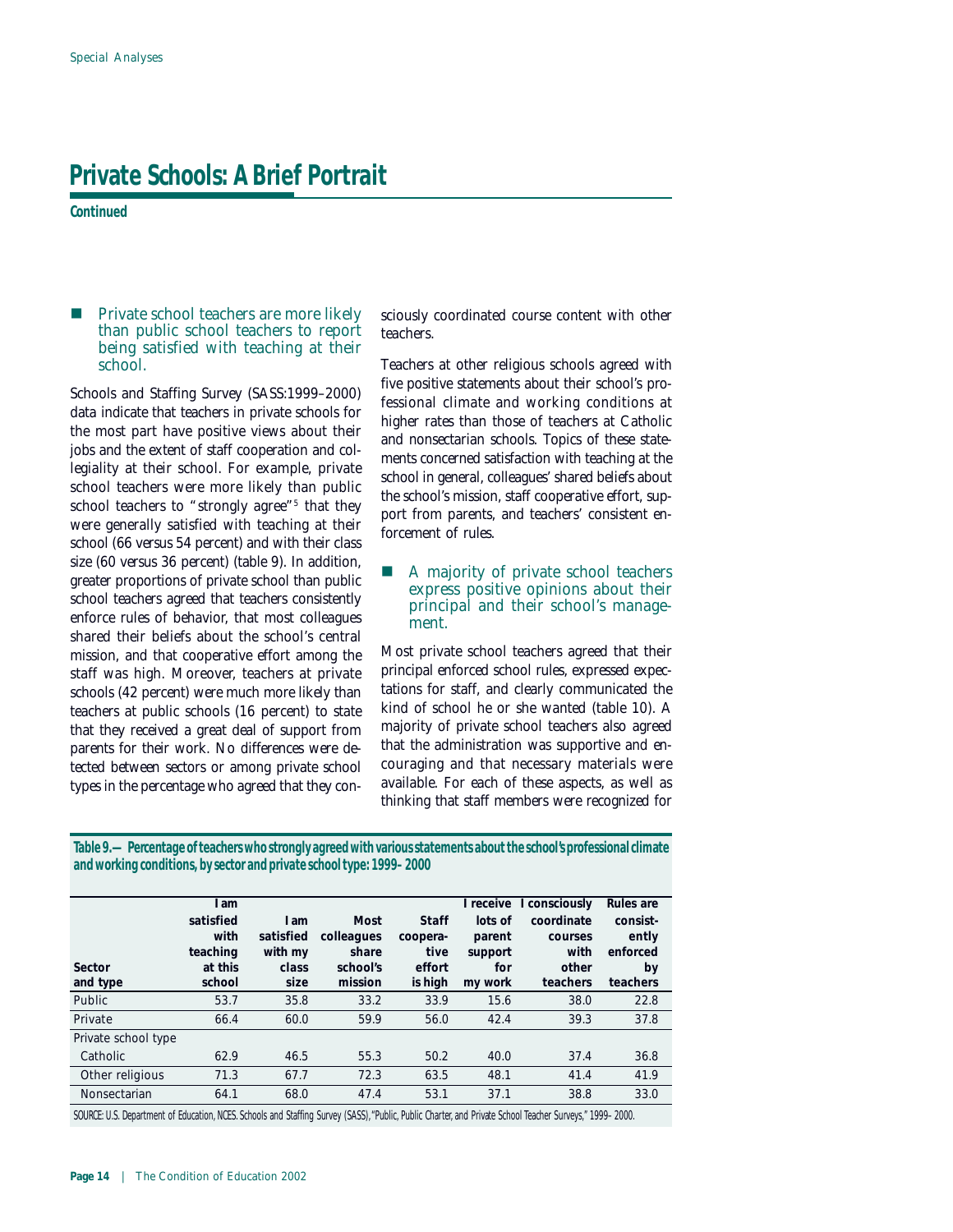**Continued**

|                     |           |           | Administra- |           |           |            | Principal |
|---------------------|-----------|-----------|-------------|-----------|-----------|------------|-----------|
|                     |           | School    | tion is     |           | Principal |            | often     |
|                     | Principal | goals are | supportive  | Necessary | expresses | Staff are  | discusses |
|                     | enforces  | commun-   | and         | materials | expecta-  | recognized | instruct- |
| Sector              | school    | icated    | encourag-   | are       | tions for | for good   | ional     |
| and type            | rules     | clearly   | ing         | available | staff     | work       | practices |
| Public              | 47.4      | 48.1      | 41.8        | 37.2      | 49.7      | 25.7       | 11.0      |
| Private             | 62.7      | 61.3      | 59.8        | 60.2      | 56.5      | 39.8       | 15.4      |
| Private school type |           |           |             |           |           |            |           |
| Catholic            | 59.2      | 59.1      | 56.1        | 53.2      | 55.9      | 36.5       | 14.1      |
| Other religious     | 68.3      | 66.4      | 67.3        | 64.0      | 60.5      | 45.7       | 18.1      |
| Nonsectarian        | 59.4      | 56.5      | 53.6        | 64.5      | 51.1      | 35.7       | 12.9      |
|                     |           |           |             |           |           |            |           |

**Table 10.—Percentage of teachers who strongly agreed with various statements about the school's principal and management, by sector and private school type: 1999–2000**

SOURCE: U.S. Department of Education, NCES. Schools and Staffing Survey (SASS), "Public, Public Charter, and Private School Teacher Surveys," 1999–2000.

doing a good job, public school teachers were less likely than private school teachers to agree with the positive statement. Indeed, no more than 50 percent of teachers in public schools agreed with any of these statements.

Within the private sector, teachers at other religious schools were more likely than those at the other two private school types to agree with several statements regarding school management: that the administration was supportive and encouraging, that their principal enforced school rules, that school goals were communicated clearly, and that staff members were recognized for doing a good job. Forty-six percent of other religious school teachers agreed with the last statement, compared with about 36 percent of teachers in the two other school types.

#### **Principals and school leadership**

Principals' instructional leadership can include observing teachers in the classroom and providing constructive evaluations, requiring teachers to work collaboratively, providing substantive training in teaching methods, and working directly with teachers to develop new curricula or

teaching techniques. In one study (Larsen 1987), high-achieving schools had principals who visited classrooms and talked to teachers frequently about instructional methods and content. These principals also explained the school's goals clearly to staff and learned from other schools' notable curricula and methods. Despite the presumed usefulness of strong instructional leadership (Louis and Miles 1990; Leithwood 1992), principals for the most part are not discussing instructional practices often with teachers (table 10, last column), perhaps because of overwhelming demands for their time (Pierce 2000). Elmore (1999–2000) found from his observations that "few administrators of any kind or at any level are directly involved in instruction. Principals who develop the skills and knowledge required to become instructional leaders do so because of their own preferences and values—and often at some cost to their own careers."

#### ■ *Most principals are not engaging teachers on instructional practices on a frequent basis—in either sector.*

Most private school teachers thought their principal performed well in enforcing rules, commu-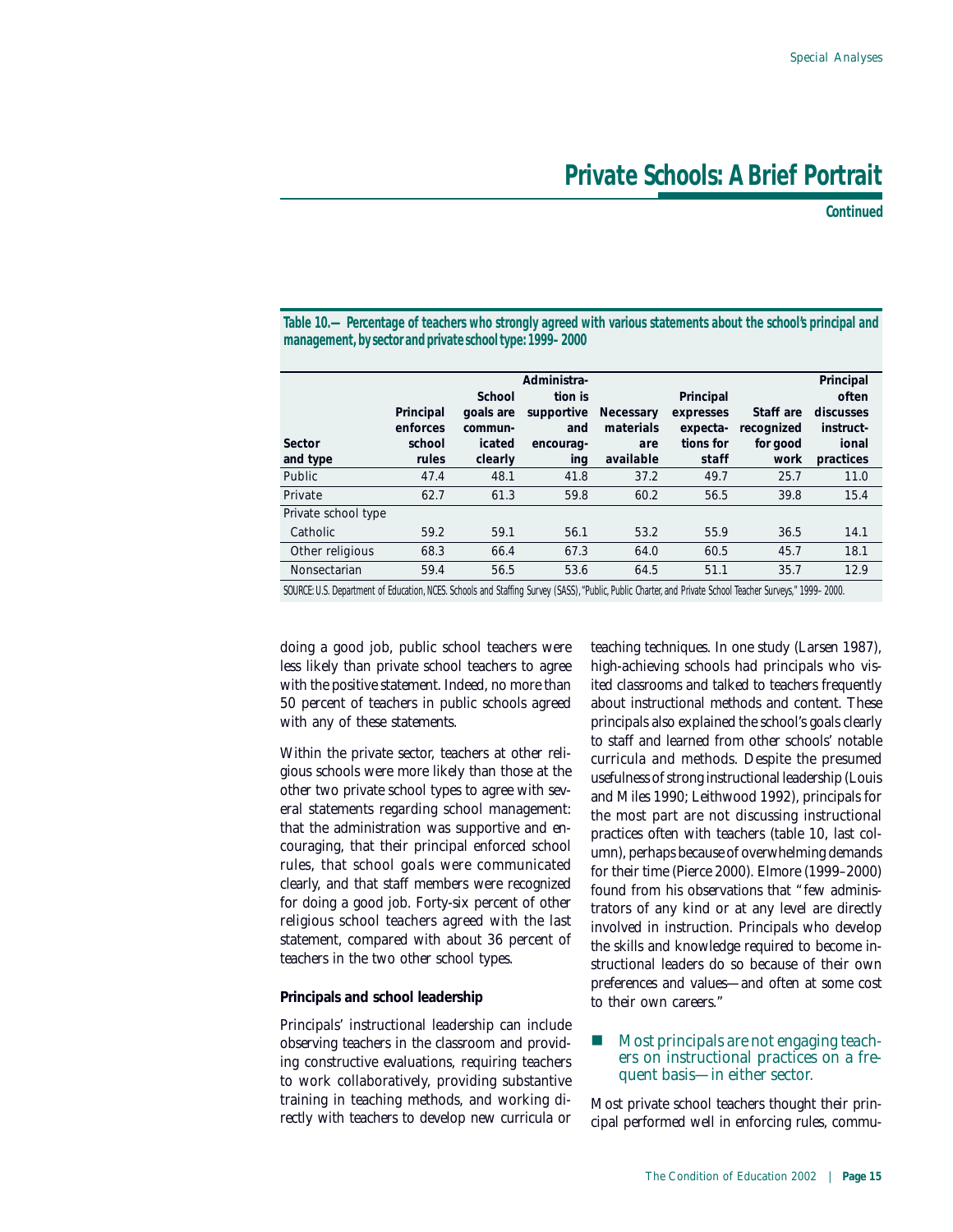**Continued**

nicating expectations and goals, and supporting teachers, as discussed above. However, SASS:1999–2000 data indicate that private schools did not show much of an advantage in principals' leadership on instruction. Teachers in both sectors were unlikely to report that the principal often discussed instructional matters with them: 15 percent in the private sector and 11 percent in the public sector agreed that their principals did so (table 10).6 Teachers in other religious schools were more likely to say that their principals frequently discussed instruction than those in either Catholic or nonsectarian schools.

The principal's top-priority goals, if communicated effectively to teachers and other staff, can influence both daily practices and the professional climate at the school. Public school principals in 1999–2000 were most likely to name among their top three goals building basic literacy skills in core areas like reading, writing, and mathematics (80 percent) (figure 7). Other goals cited frequently by public school principals were encouraging academic excellence (70 percent) and developing self-discipline and good work habits (60 percent). Principals in private schools were about equally likely to include academic excellence (66 percent) and fostering religious/spiritual development7 (64 percent) among their highest three goals. Literacy skills (51 percent) and developing self-discipline (47 percent) were also included often as top three goals in private schools.

The percentage of all private school principals who included religious development as a top goal disguises the large differences across school types for this measure: principals in Catholic and other religious schools cited religious development more often than any other goal (80–82 percent of these principals cited it), while hardly any nonsectarian school principals did so (1 percent) (figure 8). At both types of religious schools, academic excellence was included as a high-priority goal by 66–69 percent of the principals (second after religious development), followed by two other

**Figure 7.—Percentage of principals who rated each of eight educational goals among the three most important for their school, by sector: 1999–2000**



\*Private school principals were given "religious or spiritual development" to rate, while public school principals were given "multicultural awareness" instead. SOURCE: U.S. Department of Education, NCES. Schools and Staffing Survey (SASS), "Public, Public Charter, and Private School Principal Surveys," 1999–2000.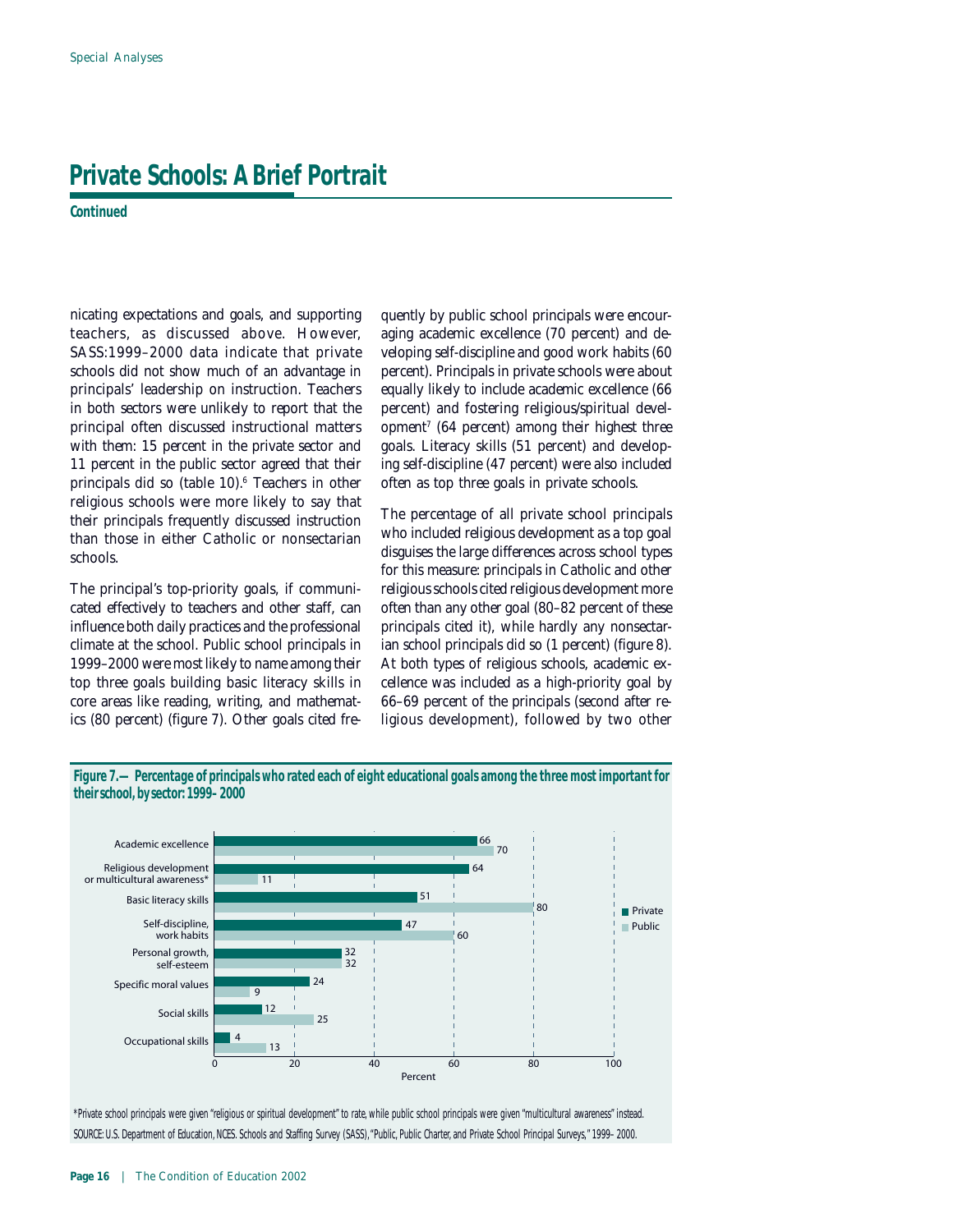**Continued**

*Special Analyses*



**Figure 8.—Percentage of principals who rated each of eight educational goals among the three most important for their school, by private school type: 1999–2000**



goals: building literacy skills (42–52 percent) and developing self-discipline (39–47 percent). Promoting self-discipline was included more frequently than teaching specific moral values by Catholic and other religious school principals.

Nonsectarian school principals had a somewhat different pattern of priorities: between 59 and 65 percent included developing personal growth/selfesteem, literacy skills, academic excellence, and promoting self-discipline among their top three goals. In addition, nonsectarian school principals were more likely than those at the other two school types to include social skills development (29 versus 7 percent at Catholic and other religious schools). About 59 percent of nonsectarian school principals included developing self-discipline among their top three goals, more than the 47 percent at other religious schools, which in turn was more than the 39 percent at Catholic schools. Principals' ratings for teaching basic literacy skills followed a similar pattern by school type. About 27 percent of both Catholic and other

religious school principals included teaching specific moral values, roughly twice the 14 percent for principals of nonsectarian schools.

#### **ACADEMIC COURSETAKINGAND STUDENT OUTCOMES**

**Student achievement, high school graduation requirements, and courses completed**

#### ! *Private school students generally perform higher than their public school counterparts on standardized achievement tests.*

As with earlier results from the National Assessment of Educational Progress (NAEP), private school students performed higher than public school students on the NAEP:2000 tests.8 Their average scores were above those of public school students on the  $4<sup>th</sup>$ -grade reading test and on the  $4<sup>th</sup>$ -,  $8<sup>th</sup>$ -, and  $12<sup>th</sup>$ -grade science and mathematics proficiency tests (table 11). See *indicators 7, 10, 11,* and *12* for detailed data on student performance, including differences by many variables beyond school sector.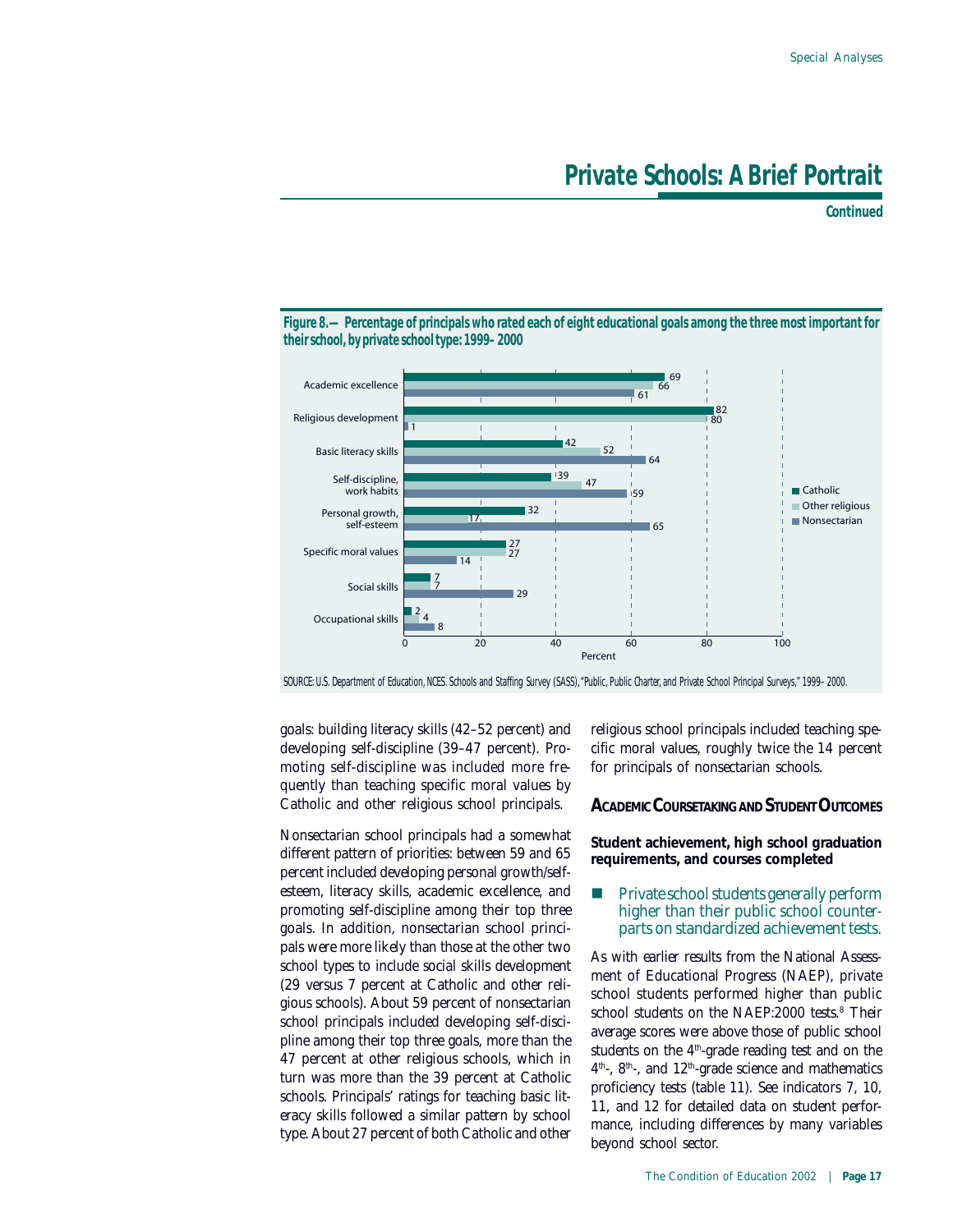**Continued**

| Table 11.—Average science, mathematics, and reading scale scores for 4 <sup>th</sup> -, 8 <sup>th</sup> -, and 12 <sup>th</sup> -graders, by sector: 2000 |         |                    |          |  |  |  |  |  |
|-----------------------------------------------------------------------------------------------------------------------------------------------------------|---------|--------------------|----------|--|--|--|--|--|
|                                                                                                                                                           |         |                    |          |  |  |  |  |  |
|                                                                                                                                                           |         | Scale score        |          |  |  |  |  |  |
| Sector                                                                                                                                                    | Grade 4 | Grade 8            | Grade 12 |  |  |  |  |  |
|                                                                                                                                                           |         | <b>Science</b>     |          |  |  |  |  |  |
| Public                                                                                                                                                    | 148     | 149                | 145      |  |  |  |  |  |
| Private                                                                                                                                                   | 163     | 166                | 161      |  |  |  |  |  |
|                                                                                                                                                           |         | <b>Mathematics</b> |          |  |  |  |  |  |
| Public                                                                                                                                                    | 226     | 274                | 300      |  |  |  |  |  |
| Private                                                                                                                                                   | 238     | 287                | 315      |  |  |  |  |  |
|                                                                                                                                                           |         | Reading            |          |  |  |  |  |  |
| Public                                                                                                                                                    | 215     |                    |          |  |  |  |  |  |
| Private                                                                                                                                                   | 234     |                    |          |  |  |  |  |  |
|                                                                                                                                                           |         |                    |          |  |  |  |  |  |

—Not applicable.

SOURCE: U.S. Department of Education, NCES. (2002). *The Nation's Report Card: Science 2000* (NCES 2002–451); (2001) *The Nation's Report Card: Mathematics 2000* (NCES 2001–517); (2001) *The Nation's Report Card: Reading 2000* (NCES 2001–499).

Applying high academic standards—both requiring students to complete high-level, challenging courses and pushing students to strive and excel in their work—is a central schooling component that many experts recommend (Newmann 1992; Bryk, Lee, and Holland 1993; Gamoran et al. 1997). Earlier research has found not only that private high school students take more advanced mathematics courses than those in public high schools but also that the type of private school may matter (Lee et al. 1998). Students at Catholic high schools in that study completed more advanced mathematics than students in "independent, selective" private schools, even after adjusting for measures including prior achievement in mathematics, school selectivity, and family SES. (The independent, selective schools cited are a subset of the nonsectarian group discussed here; one difference is that the latter includes special education schools. Students in Catholic schools in the study varied more in academic skill and family SES than did students in the more selective independent schools.)

#### ! *Private high schools typically have more demanding graduation requirements than do public high schools.*

Compared with public schools, private schools required more coursework (in 4-year high school programs) in 1999–2000 in social studies, mathematics, science, foreign language, and computer science (table 12).<sup>9</sup> Private schools required on average 3.1 years of mathematics, while public schools required 2.7 years, for example. The figures for foreign language study also differed: 1.5 years at private schools but 0.5 years at public schools. In addition, about 40 percent of private schools required some form of community service for high school graduation, four times the rate for public schools (10 percent). Nonsectarian schools required an average of 3.3 years of mathematics, compared with 3.0–3.1 years for the other two types of private schools. Catholic schools were quite likely (73 percent) to require some community service for graduation, more so than the other two types.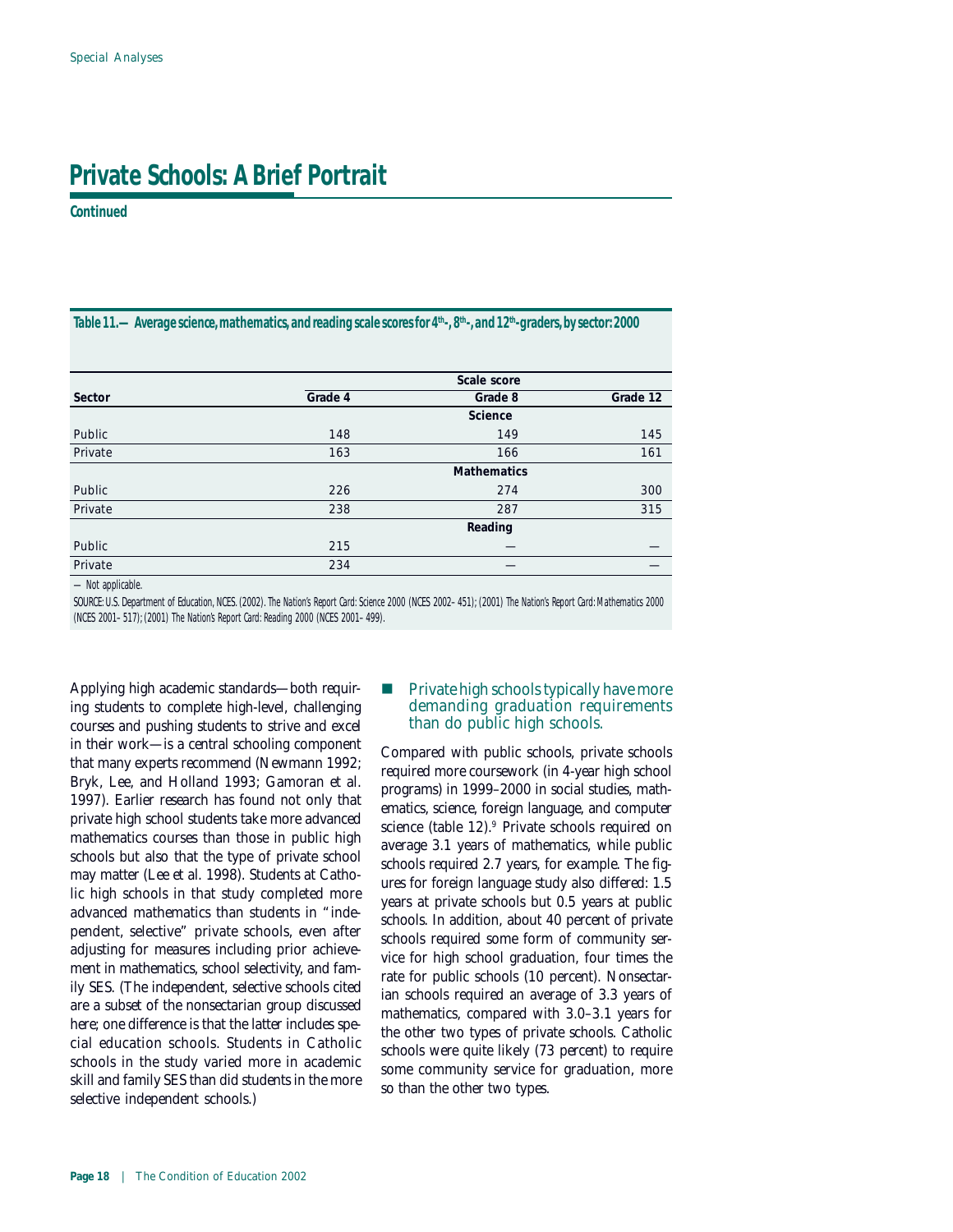**Continued**

**Table 12.—Average years of high school study required for graduation in selected subjects, and percentage of public and private schools\* that had a community service requirement, by sector and private school type: 1999–2000**

| Average years of study required |         |         |         |         |          | Percent that<br>require |
|---------------------------------|---------|---------|---------|---------|----------|-------------------------|
|                                 | Social  | Math-   |         | Foreign | Computer | community               |
|                                 |         |         |         |         |          | service                 |
| 3.90                            | 3.10    | 2.73    | 2.41    | 0.46    | 0.52     | 9.9                     |
| 3.94                            | 3.33    | 3.13    | 2.67    | 1.51    | 0.88     | 39.8                    |
|                                 |         |         |         |         |          |                         |
| 3.96                            | 3.15    | 3.05    | 2.59    | 1.81    | 0.87     | 73.1                    |
| 3.92                            | 3.39    | 3.09    | 2.68    | 1.35    | 0.92     | 30.7                    |
| 4.02                            | 3.28    | 3.32    | 2.71    | 1.79    | 0.74     | 41.9                    |
|                                 | English | studies | ematics | Science | language | science                 |

\*Restricted to schools that grant high school diplomas (district data on requirements were applied to public schools). Columns 1-4 were further restricted to schools reporting for 3- or 4-year high school programs, and columns 5 and 6 to schools reporting for 4-year high school programs.

SOURCE: U.S. Department of Education, NCES. Schools and Staffing Survey (SASS), "Public School District, and Public, Public Charter, and Private School Surveys," 1999–2000.

#### ! *Private school graduates are more likely than their peers from public schools to have completed advancedlevel courses in three academic subject areas.*

Findings from the NAEP High School Transcript Study of 1998 (*indicator 27*) show that 1998 private high school graduates were more likely than public high school graduates to have completed advanced courses in science and mathematics (figure 9). Advanced science courses include chemistry, physics, and advanced biology; advanced mathematics courses include trigonometry, precalculus, and calculus. In a parallel pattern, private school graduates were about twice as likely as their public school counterparts to have completed the third (or higher) year of study in a foreign language (55 versus 28 percent) (*indicator 34*, U.S. Department of Education 2001a). Completing intermediate-level and even advanced courses is often required for admission to selective colleges and universities.

#### **Educational attainment**

#### ! *Private school students are more likely than public school students to complete a bachelor's or advanced degree by their mid-20s.*

Data from the National Education Longitudinal Study of 1988, "Fourth Follow-up" (NELS:1988/2000) show that students who had attended private school in 8th grade were twice as likely as those who had attended public school to have completed a bachelor's or higher degree by their mid-20s (52 versus 26 percent) and far less likely to have had no postsecondary education (figure 10). Even students from low-SES backgrounds attained higher levels if they had been private school students in 1988. Specifically, 7 percent of students in the lowest SES quartile who had attended public school in 1988 had earned a bachelor's degree by 2000, whereas 24 percent of their private school peers had done so (table 13). In addition, for students whose mother's expectation (in  $8<sup>th</sup>$  grade) was for them to attain an associate's degree or less, those who had at-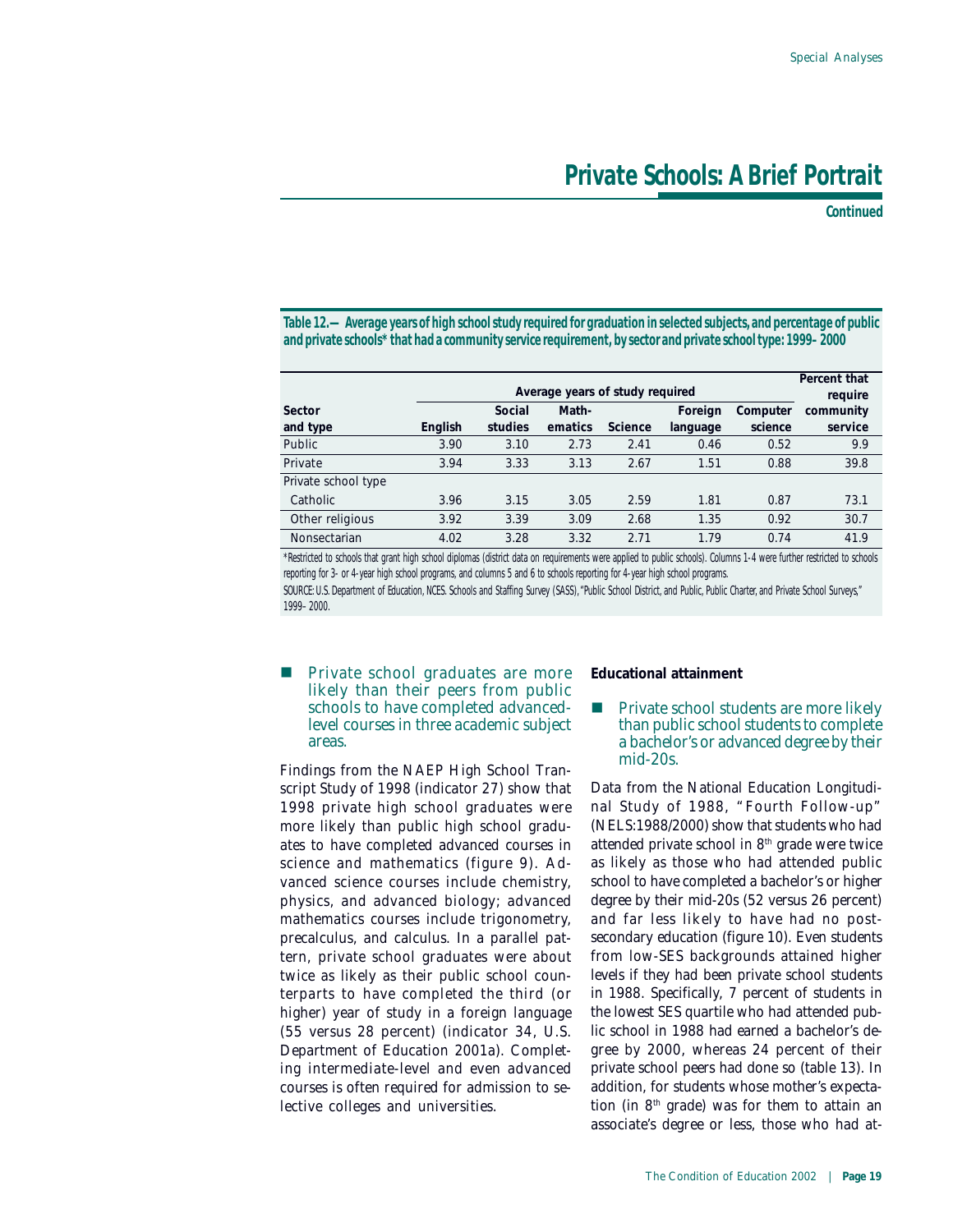**Continued**



**Figure 9.—Percentage distribution of 1998 high school graduates according to highest level of science and mathemat-**

NOTE: Percentages may not add to 100 due to rounding. Estimate of 0 is less than 0.5 percent. SOURCE: U.S. Department of Education, NCES. National Assessment of Educational Progress (NAEP) High School Transcript Study, 1998.

Figure 10.—Percentage distribution of 1988 8<sup>th</sup>-graders according to their educational attainment, by sector of 8<sup>th</sup>**grade school: 2000**



SOURCE: U.S. Department of Education, NCES. National Education Longitudinal Study of 1988, "Fourth Follow-up" (NELS:1988/2000).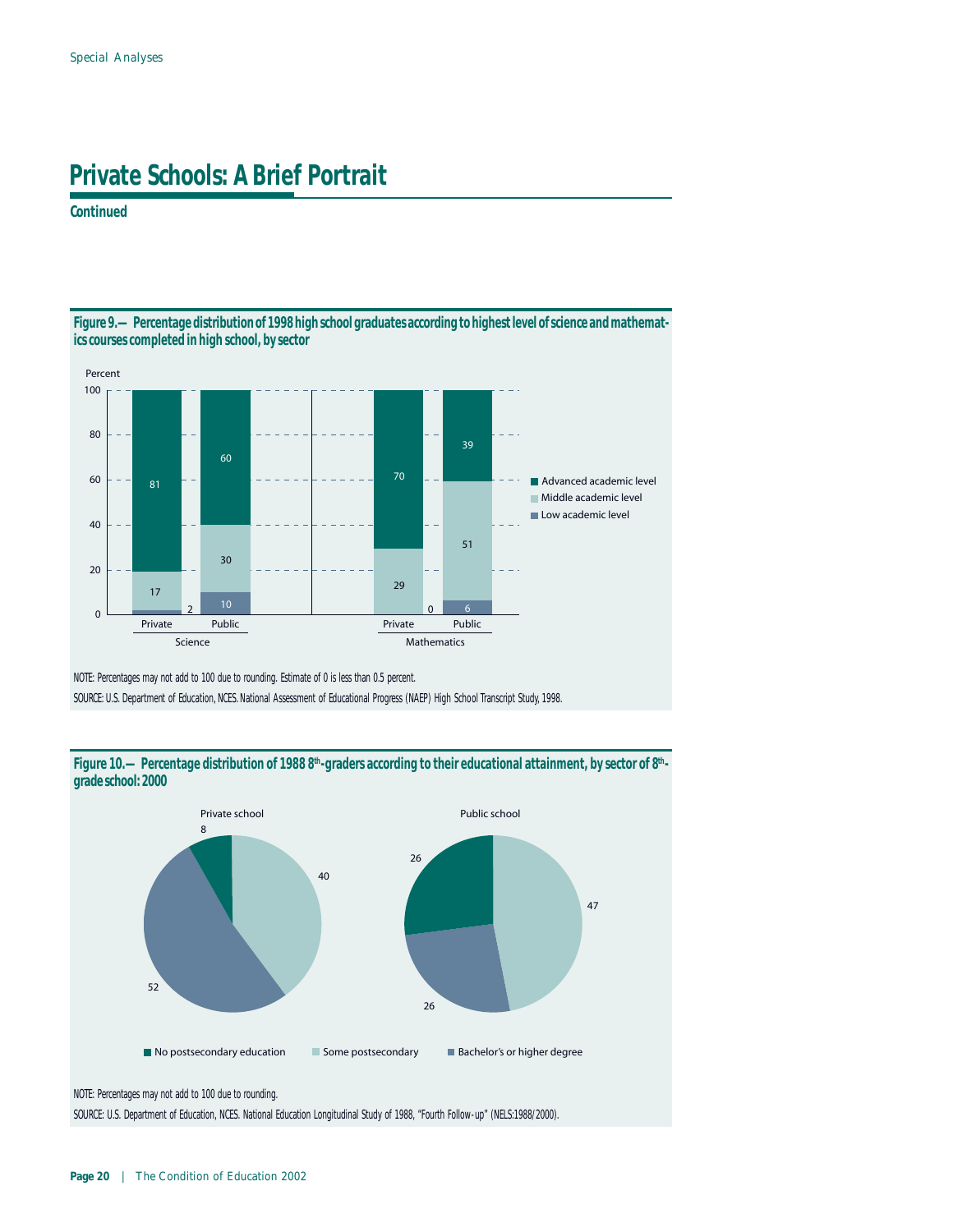**Continued**

Table 13.—Percentage of 1988 8<sup>th</sup>-graders with various backgrounds who had completed a bachelor's or higher degree **by 2000**

|                             |         |                                         | Studied calculus          |      |
|-----------------------------|---------|-----------------------------------------|---------------------------|------|
|                             |         | Sector of 8 <sup>th</sup> -grade school | by 12 <sup>th</sup> grade |      |
| Student characteristics     | Private | <b>Public</b>                           | Yes                       | No.  |
| Total                       | 52.2    | 26.1                                    | 81.9                      | 25.4 |
| Family socioeconomic status |         |                                         |                           |      |
| Lowest quartile             | 24.4    | 6.6                                     | 70.9                      | 6.1  |
| Middle two quartiles        | 38.6    | 22.3                                    | 68.5                      | 21.8 |
| Highest quartile            | 69.1    | 56.9                                    | 91.0                      | 53.9 |
| Mother's expectation for    |         |                                         |                           |      |
| student's attainment        |         |                                         |                           |      |
| Less than bachelor's degree | 29.5    | 7.2                                     | 56.7                      | 8.1  |
| Bachelor's degree or higher | 56.1    | 34.6                                    | 83.8                      | 33.0 |

NOTE: The number in row 2, column 1 shows that, among students whose family SES was in the lowest quartile, 24.4 percent of those who had attended private school in the 8<sup>th</sup> grade had completed a bachelor's or higher degree by 2000.

SOURCE: U.S. Department of Education, NCES. National Education Longitudinal Study of 1988, "Fourth Follow-up" (NELS:1988/2000).

tended private school completed a bachelor's or higher degree at a rate about four times that of public school students (30 versus 7 percent). Furthermore, students who came from a low-SES family but had completed a calculus course in high school were much more likely than those who had not studied calculus to earn a degree by their mid-20s (71 versus 6 percent). Students in private schools are more likely than those in public schools to take challenging courses like calculus, and private schools are more likely to require them, as discussed in the preceding section.

#### CONCLUSION

In addition to differences between schools in the private and public sectors, within each sector, schools vary in size, level, community type, and student populations. Differences in internal management practices, staff cohesiveness, top-priority goals, and professional climate also appear between and within each sector. Some characteristics of private schools vary widely according to the type of school, while others do not.

Private schools overall have fewer students than public schools, and minorities are a lower percentage of the student population. Catholic schools tend to be larger and have greater diversity in enrollment than other types of private schools. Teachers in private schools report that they have wide latitude in deciding how and what to teach, as well as a fairly strong influence on many school policies. Nonsectarian schools, in particular, may give teachers greater influence in shaping their school's activities. In contrast, though the majority of teachers in each private school type agreed with positive statements about staff cooperation and the school's management, teachers at other religious schools were more likely than other private school teachers to agree strongly with many of these statements. Teachers at other religious schools were particularly likely to give their administrators high marks, and to report that their colleagues shared similar beliefs about their school's central mission and that rules were enforced consistently. Principals at the three types of private schools had different top priorities for their schools, but at least 60 percent in each school type included academic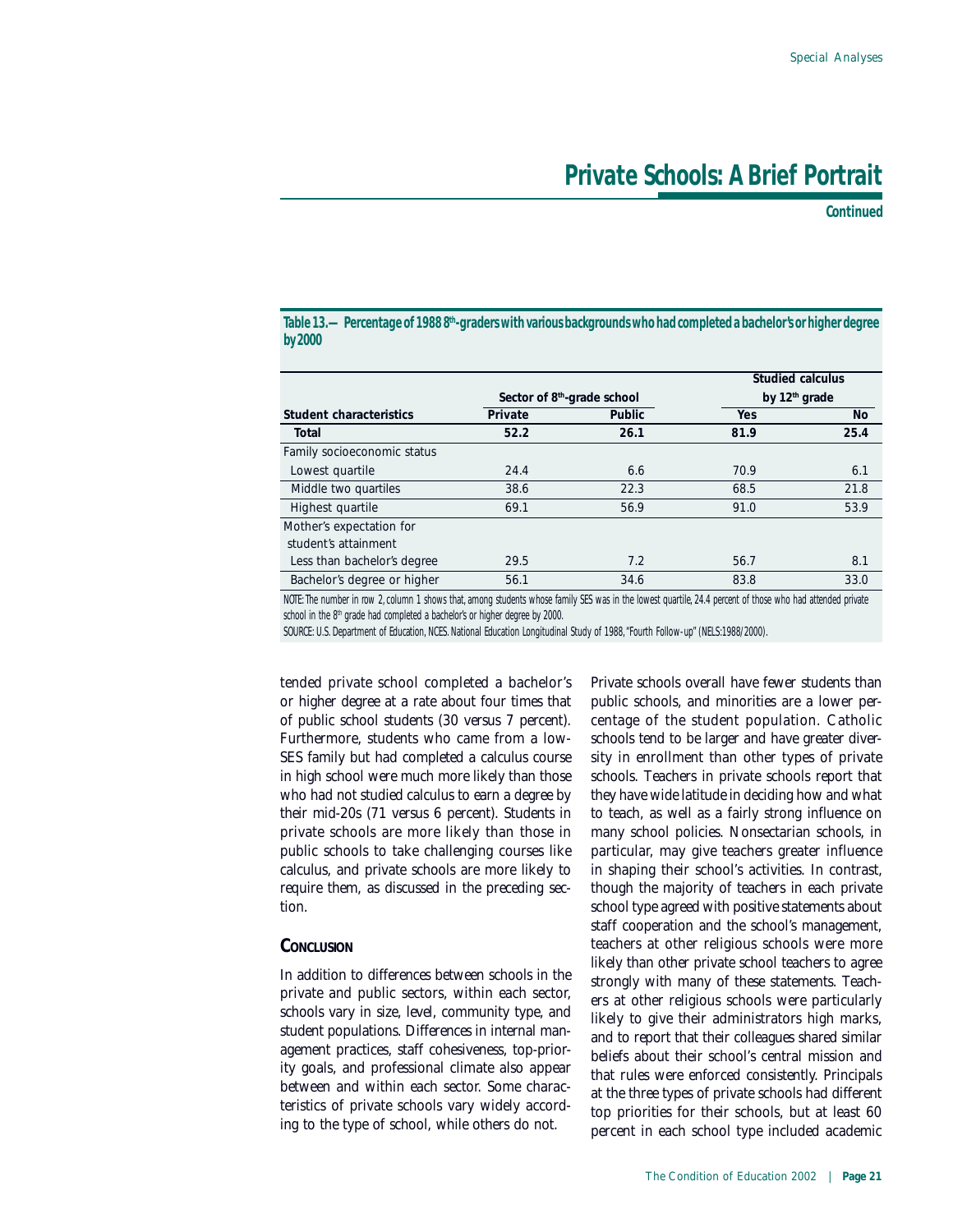**Continued**

excellence. Public school principals most often cited teaching basic literacy skills as one of their top three goals (80 percent included it), while 51 percent of private school principals did so.

Achievement tests in reading, mathematics, and science show higher average scores for private school students. In addition, private schools tend to require more years of core academic subjects for high school graduation than do public schools, with some variation across school types. Graduates of private high schools have on average completed more advanced courses than public school graduates in science, mathematics, and foreign language. Finally, students who had attended private school in 8th grade were twice as likely as those who had attended public school to have completed a bachelor's or higher degree by their mid-20s, and far less likely to have had no postsecondary education.

Private schools have advantages from the outset that many public schools cannot match, stemming from the choice by students and their families to participate in private education. However, requiring students to tackle difficult course material, developing consistent commitment from staff to meet clearly communicated goals, and maintaining a school climate that extols learning may well contribute to better achievement at schools in either sector.

#### **NOTES**

<sup>1</sup>An additional number of students are schooled at home, outside of the private and public school sectors. In 1999, the estimated number of home-schooled students was 850,000 (Bielick, Chandler, and Broughman 2001).

<sup>2</sup>A public charter school is a public school that, in accordance with an enabling statute, has been granted a charter exempting it from selected state or local rules and regulations. A public charter school may be a newly created school or it may previously have been a public or private school. Traditional public schools include all public schools except public charter schools and Bureau of Indian Affairs-funded schools that are operated by local public school districts. Traditional public schools include regular, special education, vocational/technical, and alternative schools. They also include schools in juvenile detention centers, and schools located on military bases and operated by the Department of Defense.

<sup>3</sup>Some other research has questioned the value of decreasing class sizes in raising achievement, particularly in light of the often high costs of implementing such changes. Hanushek (2000) argues that the quality of additional teachers hired to reduce class sizes is the important variable, rather than smaller class sizes per se. O'Connell and Smith (2000) and Finn and Achilles (1999) found that smaller class size does not substantively change how teachers teach, although the evidence on that question is mixed; see Holloway (2002) for a summary of research on the topic.

<sup>4</sup>Schools that do not participate in federally funded programs like the school lunch program are less likely to know how many students would be eligible because the school's funding is not affected by tracking eligibility.

<sup>5</sup>"Agree" and "agreed" are used hereafter for brevity, but all the data discussed in this section reflect the percentage of teachers who said they strongly agreed with the statement mentioned.

<sup>6</sup>These two percentages do differ but also indicate that principals in both sectors were unlikely to engage teachers on instructional practices often.

<sup>7</sup>Private school principals rated "fostering religious or spiritual development" as one of the eight goals, while public school principals instead rated "promoting multicultural awareness or understanding."

<sup>8</sup>For earlier data about several subjects, see previous editions of two recurring NCES publications: *The Condition of Education* and *The Nation's Report Card.*

<sup>9</sup>Differences for some of the subjects were small but nevertheless statistically significant.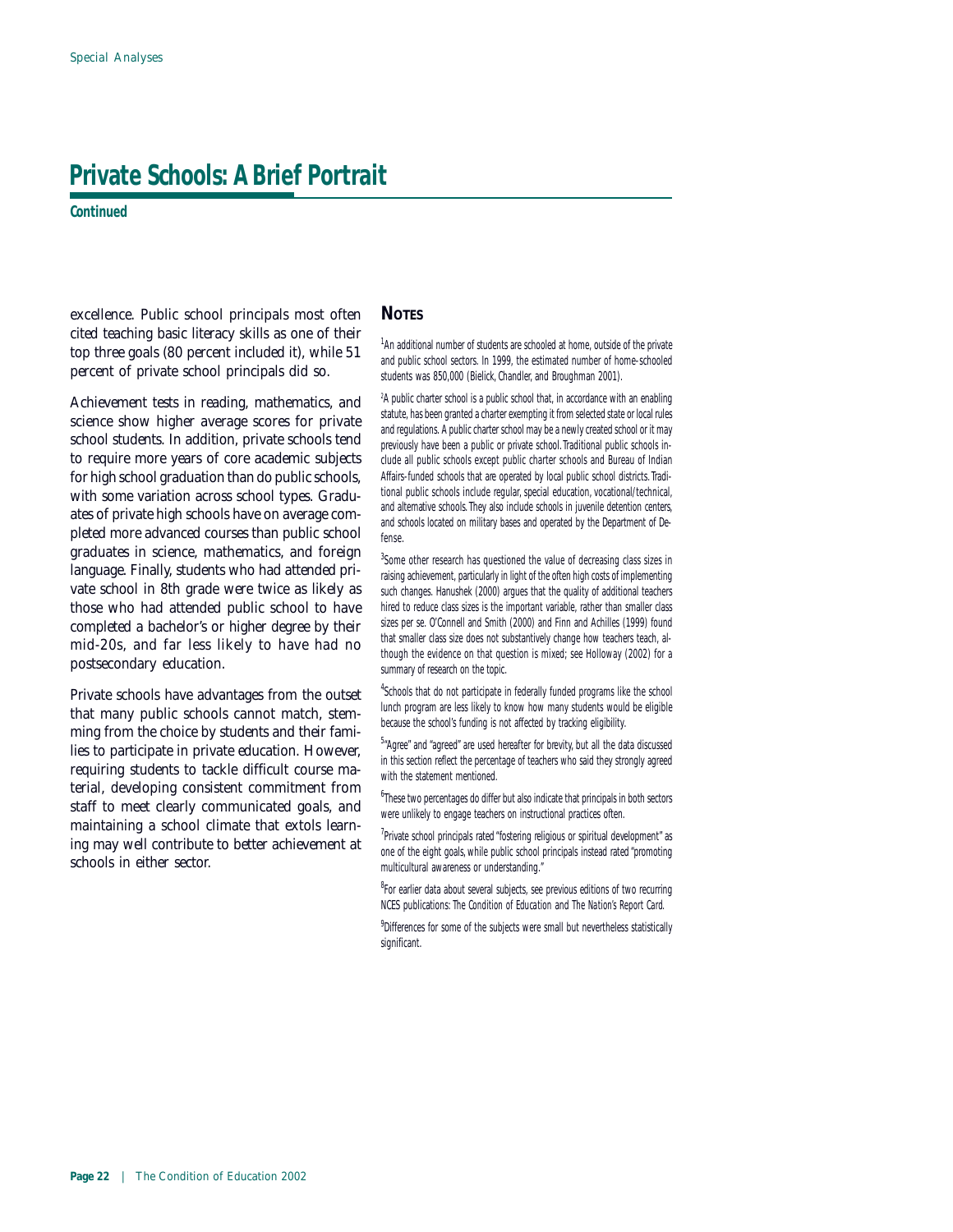**Continued**

#### **REFERENCES**

Baker, D., Han, M., and Keil, C.T. (1996). *How Different, How Similar: Comparing Key Organizational Qualities of American Public and Private Secondary Schools* (NCES 96–322). U.S. Department of Education, NCES. Washington, DC: U.S. Government Printing Office.

Bielick, S., Chandler, K., and Broughman, S.P. (2001). *Homeschooling in the United States: 1999* (NCES 2001–033). U.S. Department of Education, NCES. Washington, DC: U.S. Government Printing Office.

Broughman, S.P., and Colaciello, L.A. (2001). *Private School Universe: 1999–2000* (NCES 2001–330). U.S. Department of Education, NCES. Washington, DC: U.S. Government Printing Office.

Bryk, A.S., and Driscoll, M.E. (1988). *An Empirical Investigation of the School as Community*. Chicago: University of Chicago Press.

Bryk, A.S., Lee, V.E., and Holland, P.B. (1993). *Catholic Schools and the Common Good*. Cambridge, MA: Harvard University Press.

Coleman, J.S., et al. (1966). *Equality of Educational Opportunity*. U.S. Department of Health, Education, and Welfare, Office of Education. Washington, DC: U.S. Government Printing Office.

Cook, T.D. (1984). What Have Black Children Gained Academically From School Integration? Examination of the Meta-Analytic Evidence. In T.D. Cook and D. Armor et al. (Eds.), *School Desegregation and Black Achievement*. Washington, DC: U.S. Department of Education, Office of Educational Research and Improvement, National Institute of Education.

Eaton, S.E. (2001). *Blurring the Race Boundary: Black Adults Raised in Urban Neighborhoods and Schooled in White Suburbia*. New Haven, CT: Yale University Press.

Elmore, R.F. (1999–2000, Winter). Building a New Structure for School Leadership. *American Educator, 23*(4): 6–13.

Finn, J., and Achilles, C. (1999). Tennessee's Class Size Study: Findings, Implications, Misconceptions. *Educational Evaluation and Policy Analysis, 21*(2): 97–109.

Gamoran, A., Porter, A.C., Smithson, J., and White, P.A. (1997). Upgrading High School Mathematics Instruction: Improving Learning Opportunities for Low-Achieving, Low-Income Youth. *Educational Evaluation and Policy Analysis, 19*(4): 325–338.

Greene, J.P. (2001, Summer). The Surprising Consensus on School Choice. *The Public Interest* (144): 19–35.

Hanushek, E.A. (2000). Evidence, Politics, and the Class Size Debate. In *The Class Size Policy Debate*.Working Paper Number 121 (October). Washington, DC: Economic Policy Institute.

Henke, R.R., Choy, S.P., Chen, X., Geis, S., and Alt, M.N. (1997). *America's Teachers: Profile of a Profession: 1993–94* (NCES 97– 460). U.S. Department of Education, NCES. Washington, DC: U.S. Government Printing Office.

Henke, R.R., Choy, S.P., Geis, S., and Broughman, S.P. (1996). *Schools and Staffing in the United States: A Statistical Profile, 1993– 94* (NCES 96–124). U.S. Department of Education, NCES. Washington, DC: U.S. Government Printing Office.

Holloway, J.H. (2002). Do Smaller Classes Change Instruction? *Educational Leadership, 59*(5): 91–92.

Klonsky, M. (1995). *Small Schools: The Numbers Tell a Story. A Review of the Research and Current Experiences*. Chicago: Illinois University. (ERIC ED386517)

Krueger, A.B., and Whitmore, D.M. (2001, January). The Effect of Attending a Small Class in the Early Grades on College Test Taking and Middle School Test Results: Evidence from Project STAR. *The Economic Journal, 111:* 1–28.

Larsen, T.J. (1987, April). *Identification of Instructional Leadership Behaviors and the Impact of Their Implementation on Academic Achievement.* Paper presented at the annual meeting of the American Educational Research Association, Washington, DC. (ERIC ED281286)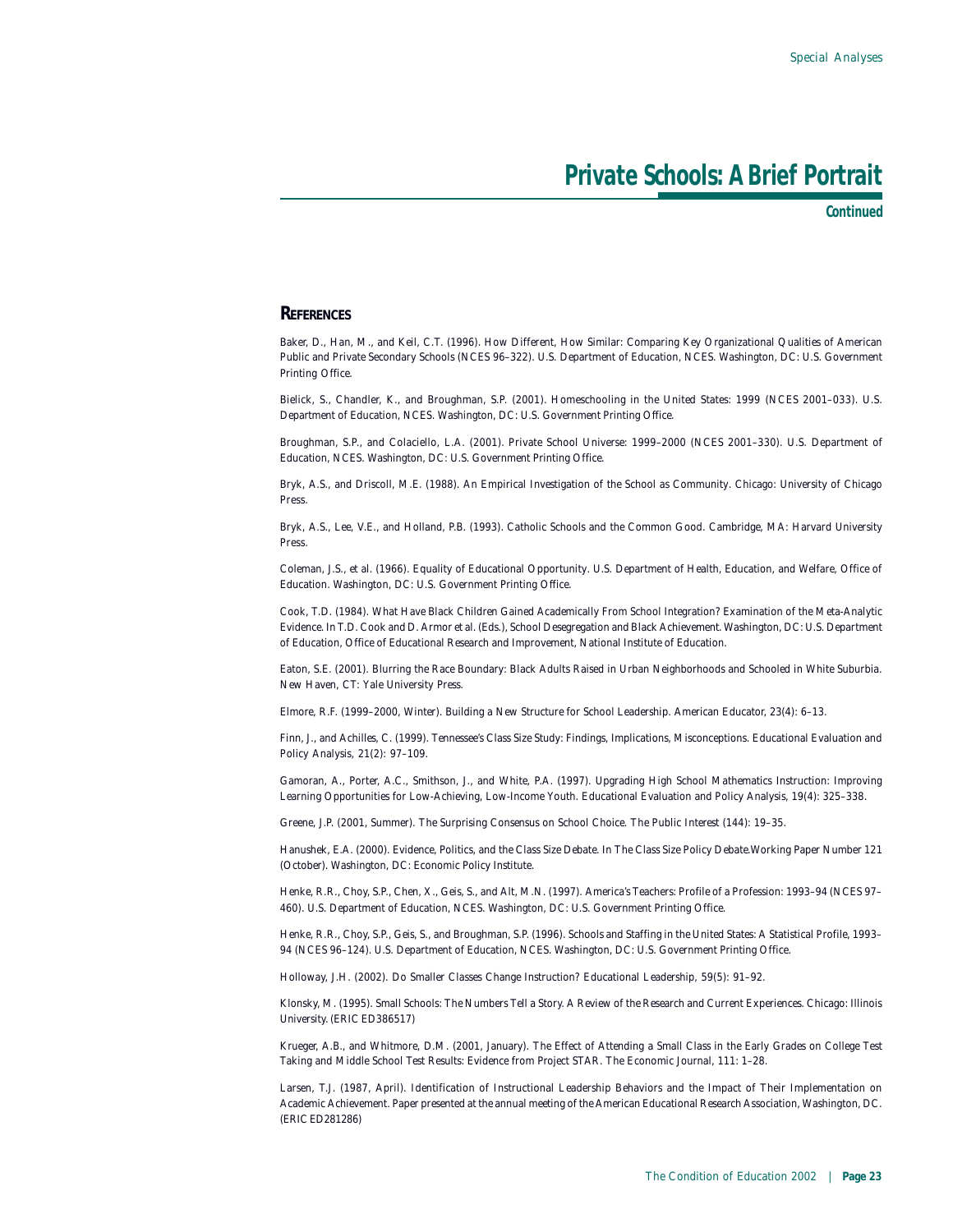**Continued**

Lee, V.E., Chow-Hoy, T.K., Burkam, D.T., Geverdt, D., and Smerdon, B.A. (1998, October). Sector Differences in High School Course Taking: A Private School or Catholic School Effect? *Sociology of Education, 71*: 164–187.

Lee, V.E., and Smith, J.B. (1993, July). Effects of School Restructuring on the Achievement and Engagement of Middle-Grade Students. *Sociology of Education, 66*(3): 164–187.

Lee, V.E., and Smith, J.B. (1995). *Restructuring High Schools for Equity and Excellence: What Works*. New York: Teachers College Press.

Lee, V.E., and Smith, J.B. (1997). High School Size: Which Works Best, and for Whom? *Educational Evaluation and Policy Analysis, 19*(3): 205–227.

Leithwood, K.A. (1992, February). The Move Toward Transformational Leadership. *Educational Leadership, 49*(5): 8–12.

Louis, K.S., and Miles, M.B. (1990). *Improving the Urban High School: What Works and Why*. New York: Teachers College Press.

McLaughlin, D. (1997). *Private Schools in the United States: A Statistical Profile, 1993–94* (NCES 97–459). U.S. Department of Education, NCES. Washington, DC: U.S. Government Printing Office.

Mitchell, D.E., Ortiz, F.I., and Mitchell, T.K. (1987). *Work Orientation and Job Performance: The Cultural Basis of Teaching Rewards and Incentives*. Albany, NY: State University of New York Press.

Newmann, F., and Wehlage, G. (1995). *Successful School Restructuring*. Madison, WI: Center on Organization and Restructuring of Schools.

Newmann, F.M. (1992). *Student Engagement and Achievement in American Secondary Schools*. New York: Teachers College Press.

O'Connell, J., and Smith, S. (2000). *Capitalizing on Small Class Size*. Eugene, OR: ERIC Clearinghouse on Educational Management. (ERIC Digest No. 136)

Pierce, M. (2000, September/October). Portrait of the "Super Principal." *Harvard Education Letter*: 6–7.

Raywid, M. (1995). *The Subschools/Small Schools Movement—Taking Stock*. Madison, WI: Center on Organization and Restructuring of Schools.

Rosenholtz, S.J. (1991). *Teachers' Workplace: The Organizational Context of Schooling*. New York: Teachers College.

Schofield, J.W. (1995). Review of Research on School Desegregation's Impact of Elementary and Secondary School Students. In J.A. Banks and C.A.M. Banks (Eds.), *Handbook of Research on Multicultural Education*. New York and London: Macmillan and Prentice-Hall International.

Schofield, J.W. (2001). Maximizing the Benefits of Student Diversity: Lessons From School Desegregation Research. In G. Orfield (Ed.), *Diversity Challenged: Evidence on the Impact of Affirmative Action*. Cambridge, MA: Harvard Education Publishing Group.

St. John, N.H. (1975). *School Desegregation: Outcomes for Children*. New York: Wiley & Sons.

U.S. Department of Education, NCES. (2001a). *The Condition of Education 2001* (NCES 2001–072). Washington, DC: U.S. Government Printing Office.

U.S. Department of Education, NCES. (2001b). *Digest of Education Statistics 2001* (NCES 2002–130). Washington, DC: U.S. Government Printing Office.

Wells, A.S., and Crain, R.L. (1994). Perpetuation Theory and the Long-Term Effects of School Desegregation. *Review of Educational Research, 64*: 531–555.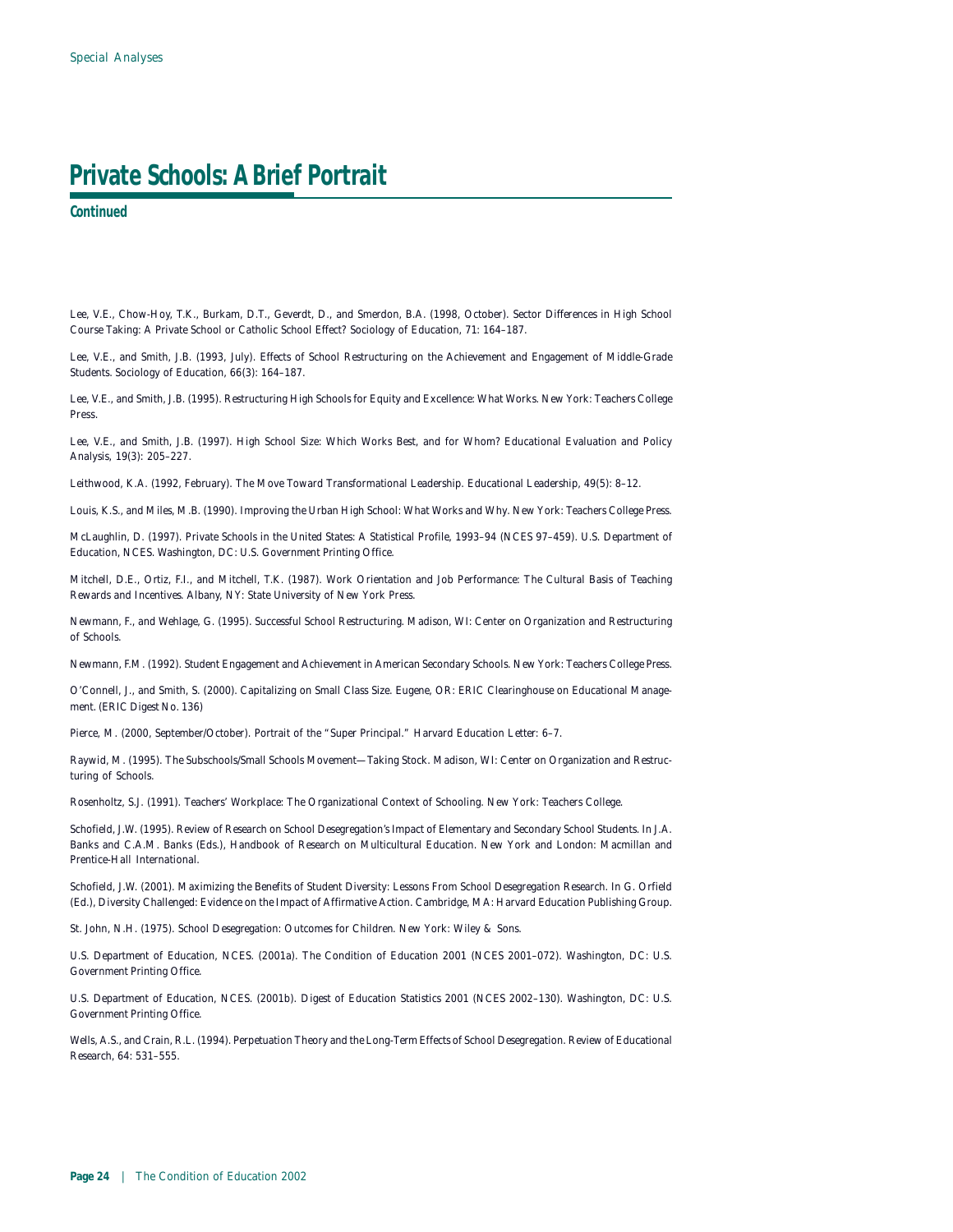*Susan P. Choy*

Today's undergraduate population is different than it was a generation ago. In addition to being 72 percent larger in 1999 than in 1970 (with fall enrollment growing from 7.4 to 12.7 million), proportionately more students are enrolled part time (39 versus 28 percent) and at 2-year colleges (44 versus 31 percent), and women have replaced men as the majority (representing 56 percent of the total instead of 42 percent) (*indicator 5*). There are proportionately more older students on campus as well: 39 percent of all postsecondary students were 25 years or older in 1999, compared with 28 percent in 1970 (U.S. Department of Education 2002b).

The "traditional" undergraduate—characterized here as one who earns a high school diploma, enrolls full time immediately after finishing high school, depends on parents for financial support, and either does not work during the school year or works part time is the exception rather than the rule. In 1999– 2000, just 27 percent of undergraduates met all of these criteria.<sup>1</sup> Thus, 73 percent of all undergraduates were in some way "nontraditional."2 Comparable data for a generation ago are not available, but the fact that much of the change in demographic characteristics and enrollment patterns described above occurred in the 1970s (U.S. Department of Education 2002b) suggests that this is not a recent phenomenon.

While traditional undergraduates are generally able to direct most of their energy toward their studies, older students, parents (especially single parents), and students who work full time have family and work responsibilities competing with school for their time, energy, and financial resources. Difficulties in obtaining child care and class schedules that do not mesh with work schedules are just two of the barriers that nontraditional students may encounter. In addition, some of the older students who did not pursue a postsecondary education when they were younger may have made this decision because they were not prepared academically. Consequently, they may struggle when they enroll later. Nontraditional students who enter postsecondary education seeking a degree are, in fact, less likely than traditional students to attain a degree or remain enrolled after 5 years (Horn 1996). To design effective programs and services to help nontraditional students reach their degree goals, policymakers and postsecondary administrators need information on how many students are affected, the details of their enrollment patterns, and the nature of their persistence problems.

The first part of this discussion of nontraditional students uses the National Postsecondary Student Aid Study (NPSAS:2000) to describe their demographic characteristics, enrollment patterns, how they combine school and work, and their participation in distance education. The second part examines the relationship between nontraditional status and persistence using the Beginning Postsecondary Students Longitudinal Studies (BPS), which followed cohorts of students enrolling in postsecondary education for the first time in 1989–90 and in 1995–96. Unless a specific type of institution is specified, the data refer to students at all types of postsecondary institutions (less-than-2-year, 2-year, and 4-year).

#### **DEFINITION OF NONTRADITIONAL STATUS**

The term "nontraditional student" is not a precise one, although age and part-time status (which often go together) are common defining characteristics (Bean and Metzner 1985). An NCES study examining the relationship between nontraditional status and persistence in postsecondary education identified nontraditional students using information on their enrollment patterns, financial dependency status, family situation, and high school graduation status (Horn 1996). Specifically, in this study, a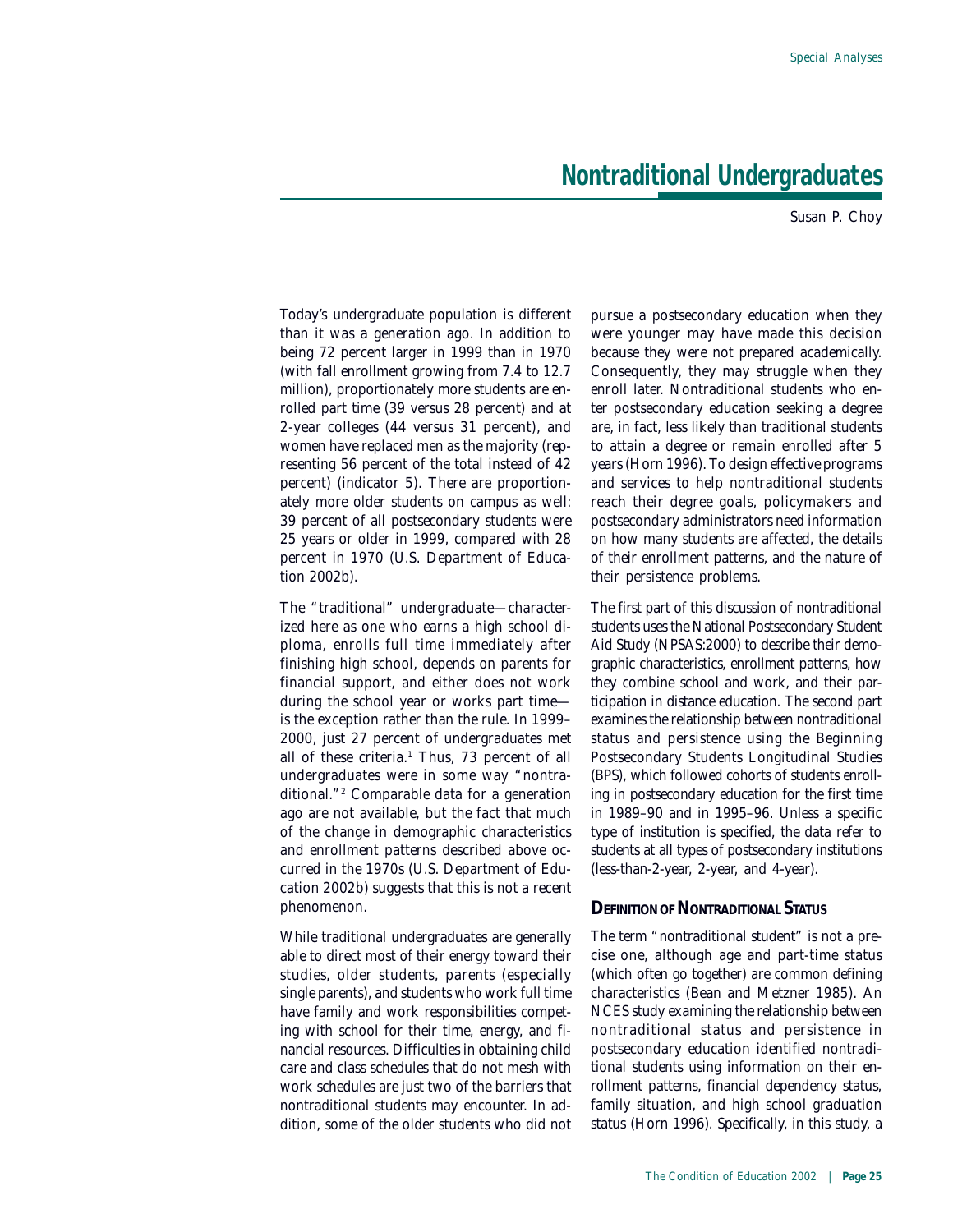**Continued**

nontraditional student is one who has any of the following characteristics:

- Delays enrollment (does not enter postsecondary education in the same calendar year that he or she finished high school);
- Attends part time for at least part of the academic year;
- Works full time (35 hours or more per week) while enrolled;
- Is considered financially independent for purposes of determining eligibility for financial aid: $3$
- Has dependents other than a spouse (usually children, but sometimes others);
- Is a single parent (either not married or married but separated and has dependents); or
- Does not have a high school diploma (completed high school with a GED or other high

school completion certificate or did not finish high school).

Horn (1996) defined "nontraditional" on a continuum based on the number of these characteristics present. Students are considered to be "minimally nontraditional" if they have only one nontraditional characteristic, "moderately nontraditional" if they have two or three, and "highly nontraditional" if they have four or more.

#### ! *Almost three-quarters of undergraduates are in some way "nontraditional."*

As indicated earlier, 73 percent of all undergraduates in 1999–2000 had one or more of these characteristics. Figure 1 shows the percentage of undergraduates with each nontraditional characteristic. In 1999–2000, financial independence was the most common nontraditional characteristic (51 percent), followed by part-time attendance (48 percent), and then delayed enrollment (46 percent).

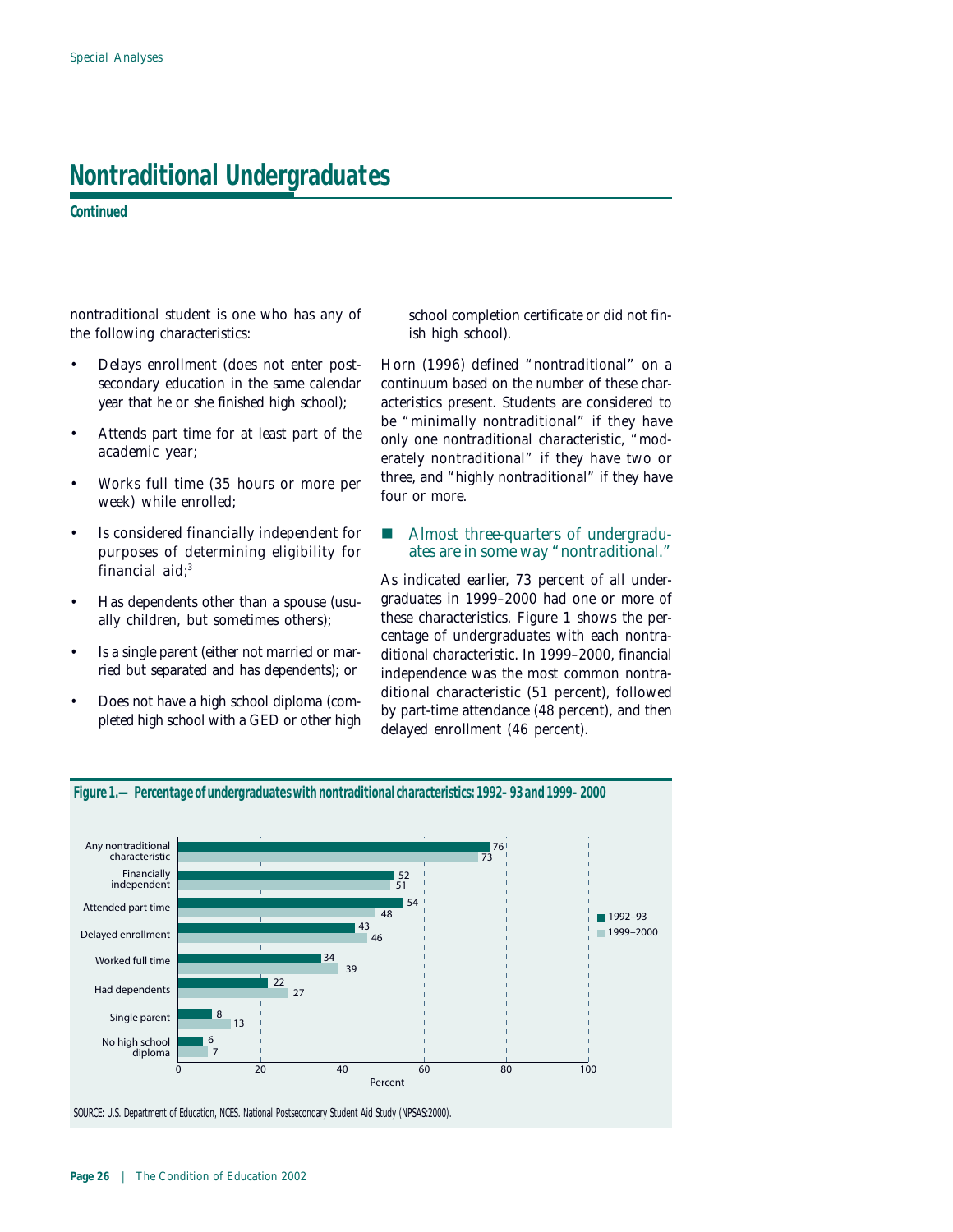**Continued**

#### ! *In the undergraduate population, there are about as many highly nontraditional students as there are traditional students.*

In 1999–2000, 27 percent of all undergraduates were traditional, and 28 percent were highly nontraditional (table 1). Another 28 percent were moderately nontraditional and 17 percent were minimally nontraditional. The character of the undergraduate population varied markedly by type of institution. Public 2-year and private forprofit institutions have much larger proportions of moderately and highly nontraditional students than 4-year institutions, and much smaller proportions of traditional students. At both public 2 year and private for-profit institutions, 89 percent of the students were at least minimally nontraditional, compared with 58 percent at public 4 year institutions and 50 percent at private not-for-profit 4-year institutions.

#### ■ *The percentages of students with some nontraditional characteristics have changed in recent years.*

Between 1992–93 and 1999–2000, the percentages of students who delayed enrollment, worked full time, had dependents, and were single parents all increased (figure 1). The percentage of undergraduates attending part time decreased, a trend that is projected to continue.<sup>4</sup> There were no measurable changes between the 2 years in the percentages who were financially independent or did not have a high school diploma.

### **INTERRELATIONSHIPS AMONG NONTRADITIONAL CHARACTERISTICS**

Table 2 shows the percentages of all undergraduates with each nontraditional characteristic by type of institution and how the characteristics identified as nontraditional are interrelated. Some of the characteristics occur together by definition; for example, a single parent always has dependents and, at least for purposes of assessing eligibility for financial aid, is always considered to be financially independent. Therefore, a single parent will always have at least three nontraditional characteristics. Other nontraditional characteristics, such as full-time employment and part-time enrollment, occur together frequently, but not always: among students who worked full time, 73 percent attended part time.

Among students who were minimally nontraditional (had only one nontraditional characteristic), part-time attendance was the most common

**Table 1.—Percentage distribution of undergraduates according to their student status, by type of institution: 1999–2000**

| Type of institution           | <b>Traditional</b> | Minimally<br>nontraditional | Moderately<br>nontraditional | Highly<br>nontraditional |
|-------------------------------|--------------------|-----------------------------|------------------------------|--------------------------|
| <b>Total</b>                  | 27.4               | 16.6                        | 28.3                         | 27.7                     |
| Public 2-year                 | 10.5               | 14.3                        | 35.0                         | 40.2                     |
| Public 4-year                 | 42.5               | 20.0                        | 23.1                         | 14.4                     |
| Private not-for-profit 4-year | 50.0               | 14.7                        | 16.4                         | 19.0                     |
| Private for-profit            | 11.3               | 14.7                        | 38.5                         | 35.4                     |

NOTE: Total row includes students at types of institutions not shown here. Percentages may not add to 100.0 due to rounding. SOURCE: U.S. Department of Education, NCES. National Postsecondary Student Aid Study (NPSAS:2000).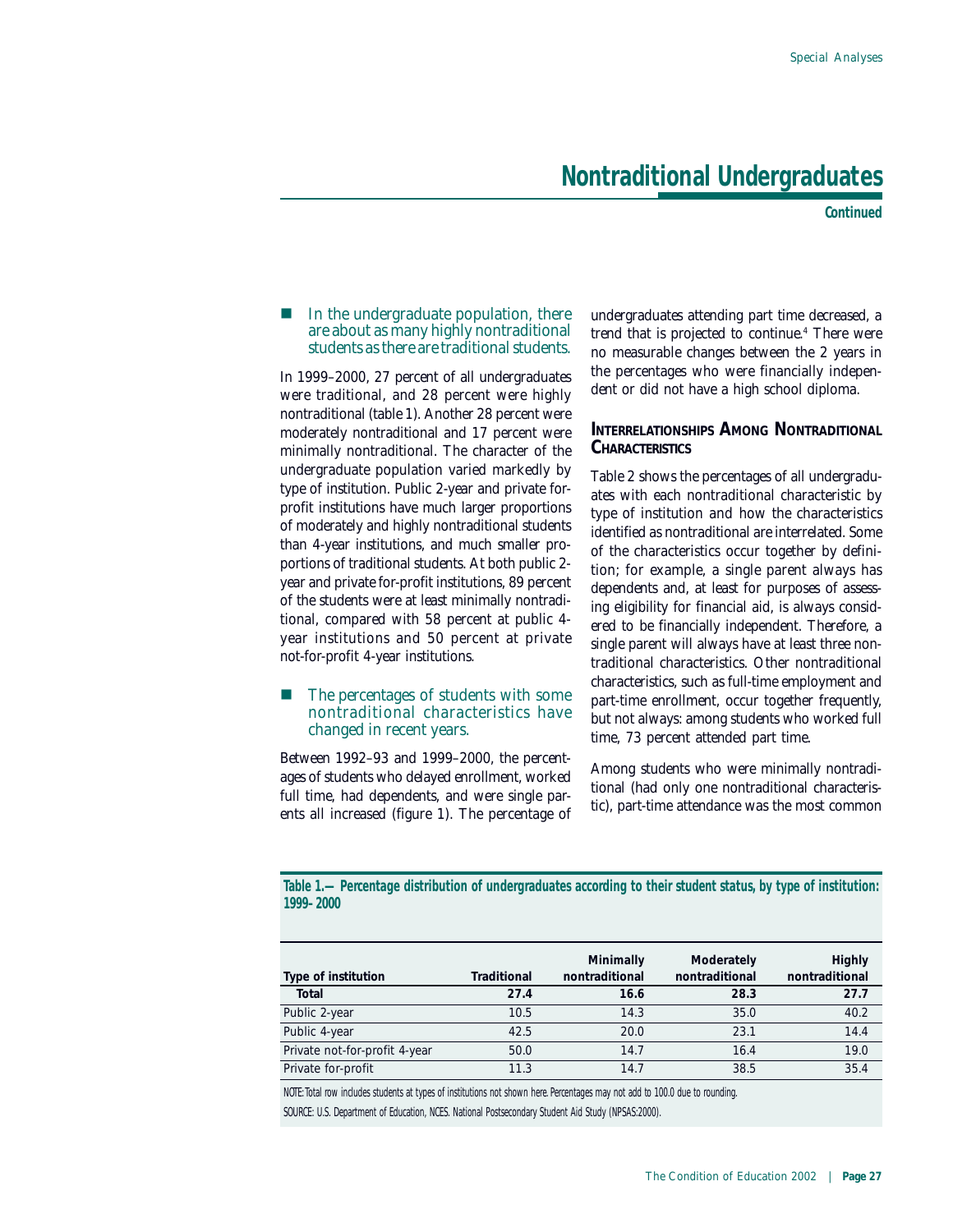**Continued**

**Table 2.—Percentage of all undergraduates with each nontraditional characteristic, by type of institution, and percentage of nontraditional undergraduates with each nontraditional characteristic, by nontraditional characteristic and status: 1999–2000**

| Type of institution, non-                                                                |                             |      | Delayed |                               | Had          |                | No high  |
|------------------------------------------------------------------------------------------|-----------------------------|------|---------|-------------------------------|--------------|----------------|----------|
| traditional characteristic,                                                              | <b>Financially Attended</b> |      | enroll- | Worked                        | depen-       | Single         | school   |
| and nontraditional status                                                                | independent part time       |      | ment    | full time                     | dents        | parent         | diploma* |
|                                                                                          |                             |      |         | All undergraduates            |              |                |          |
| Total                                                                                    | 50.9                        | 47.9 | 45.5    | 39.3                          | 26.9         | 13.3           | 6.5      |
| Type of institution                                                                      |                             |      |         |                               |              |                |          |
| Public 2-year                                                                            | 63.7                        | 69.5 | 58.7    | 53.8                          | 34.5         | 16.4           | 9.8      |
| Public 4-year                                                                            | 37.6                        | 33.3 | 31.5    | 25.5                          | 17.6         | 9.2            | 2.4      |
| Private not-for-profit 4-year                                                            | 36.7                        | 27.6 | 34.0    | 28.5                          | 18.8         | 8.6            | 3.2      |
| Private for-profit                                                                       | 72.9                        | 21.5 | 67.8    | 40.8                          | 44.3         | 26.6           | 15.6     |
|                                                                                          |                             |      |         | Nontraditional undergraduates |              |                |          |
| Nontraditional characteristic                                                            |                             |      |         |                               |              |                |          |
| Any nontraditional characteristic                                                        | 67.8                        | 63.8 | 60.9    | 54.0                          | 35.8         | 17.7           | 8.7      |
| Financially independent                                                                  | 100                         | 66.2 | 66.4    | 57.3                          | 52.8         | 26.1           | 10.1     |
| Attended part time                                                                       | 70.3                        | 100  | 58.8    | 62.0                          | 36.2         | 15.7           | 8.0      |
| Delayed enrollment                                                                       | 74.1                        | 61.7 | 100     | 52.0                          | 39.7         | 19.6           | 9.2      |
| Worked full time                                                                         | 72.0                        | 73.3 | 48.4    | 100                           | 40.7         | 16.6           | 7.1      |
| Had dependents                                                                           | 100                         | 64.5 | 67.6    | 58.2                          | 100          | 49.4           | 11.6     |
| Single parent                                                                            | 100                         | 56.6 | 68.0    | 55.4                          | 100          | 100            | 14.1     |
| No high school diploma                                                                   | 78.7                        | 58.6 | 76.1    | 46.2                          | 47.6         | 28.7           | 100      |
| Nontraditional status                                                                    |                             |      |         |                               |              |                |          |
| Minimally nontraditional                                                                 | 15.2                        | 36.2 | 22.8    | 22.8                          | $\mathbf{0}$ | $\overline{0}$ | 2.2      |
| Moderately nontraditional                                                                | 68.0                        | 63.8 | 42.2    | 51.5                          | 18.7         | 3.8            | 5.2      |
| Highly nontraditional                                                                    | 99.4                        | 80.4 | 76.3    | 75.0                          | 79.6         | 38.6           | 15.1     |
| *Student did not finish high school or completed with a GED or certificate of completion |                             |      |         |                               |              |                |          |

\*Student did not finish high school or completed with a GED or certificate of completion.

NOTE: Total row and nontraditional characteristic and status rows include students at types of institutions not shown here. Students may appear in more than one column. Percentages in the "minimally nontraditional" row (only one nontraditional characteristic) do not add to 100.0 due to rounding.

SOURCE: U.S. Department of Education, NCES. National Postsecondary Student Aid Study (NPSAS:2000).

reason for being in this category (36 percent). Delayed enrollment (23 percent) and working full time (23 percent) were next. Most of the minimally nontraditional students were 24 years or younger (otherwise they would be financially independent, a characteristic of only 15 percent of minimally nontraditional students).

Among moderately nontraditional students (two or three nontraditional characteristics), 68 percent were financially independent, 64 percent

attended part time, 52 percent worked full time, and 42 percent delayed enrollment. Relatively fewer had dependents (19 percent).

A large majority of highly nontraditional students (80 percent) had dependents. In addition, three-quarters or more were financially independent (as they would be automatically if they had dependents), attended part time, worked full time, and had delayed enrollment in postsecondary education.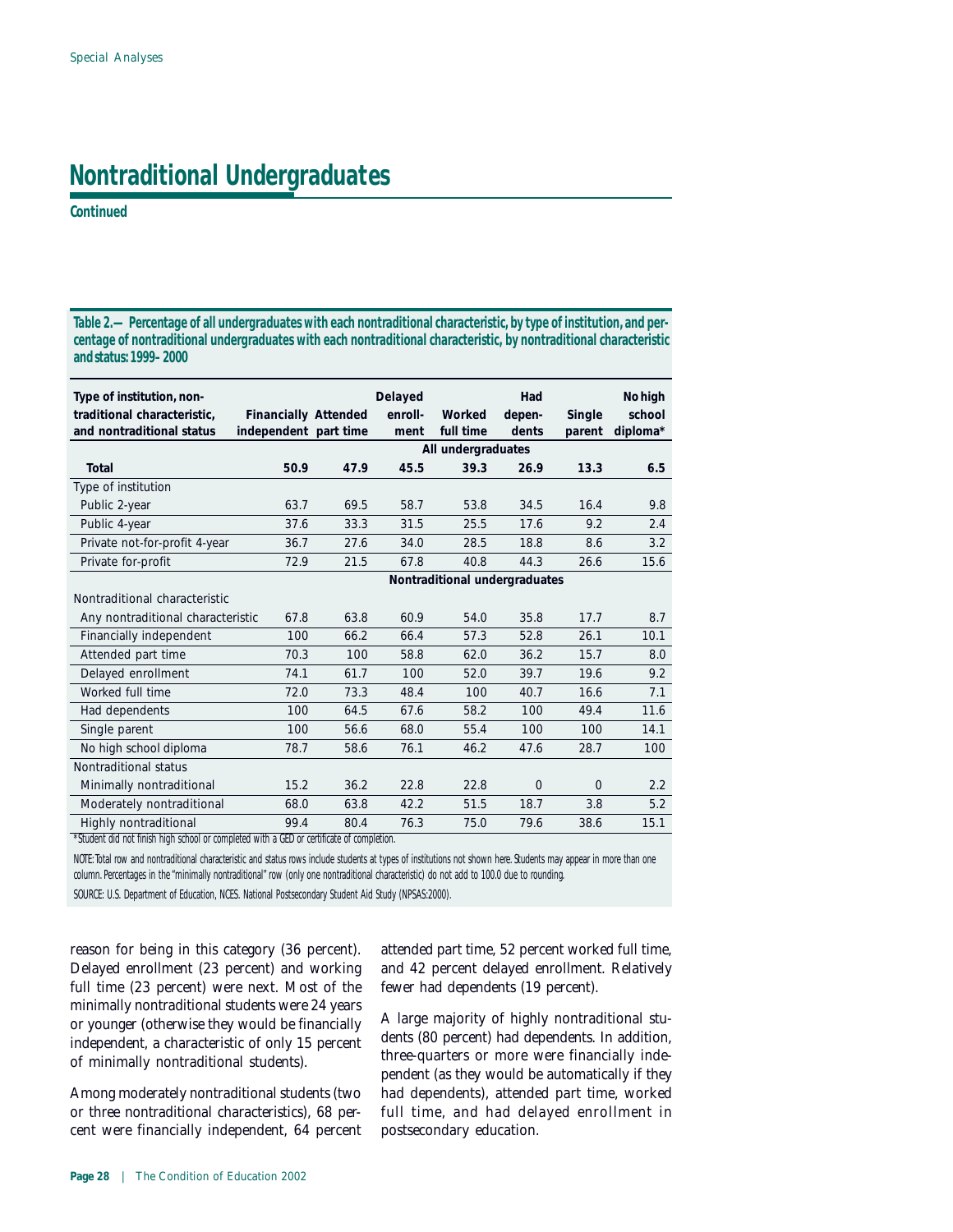**Continued**

#### **ENROLLMENT PATTERNS**

#### ■ *Nontraditional students are particularly likely to choose 2-year institutions.*

Among traditional students, 52 percent enrolled in a public 4-year institution, and another 27 percent enrolled in a private not-for-profit 4-year institution (table 3). Relatively few (17 percent) chose a public 2-year institution. The enrollment pattern of nontraditional students is different. Students who were even minimally nontraditional were much more likely than traditional students to attend a 2-year institution (39 percent), and the more nontraditional they were, the more likely they were to do so. Among highly nontraditional students, 64 percent attended a public 2-year institution.

#### **COMBINING SCHOOLAND WORK**

#### ■ *Two-thirds of highly nontraditional students consider themselves primarily employees.*

Among traditional students, 30 percent did not work while enrolled, and another 67 percent worked but still considered themselves to be primarily students (figure 2). The remaining 3 percent considered themselves primarily employees who enrolled in school. In sharp contrast, 67 percent of highly nontraditional students and 37 percent of moderately nontraditional students considered themselves primarily employees. Even minimally nontraditional students were more likely than traditional students to consider themselves primarily employees (10 versus 3 percent).

#### ! *Working while enrolled has both benefits and limitations.*

Working while enrolled can have benefits. Among employed undergraduates who considered themselves primarily students, 26 percent thought that working helped them with their coursework, and 55 percent thought it helped prepare them for a career (table 4). There were generally no measurable differences between traditional and nontraditional students, with the exception that highly nontraditional students were slightly more likely than traditional or minimally nontraditional students to find that working helped them with their coursework.

Working can interfere with school as well as provide benefits. Undergraduates who worked but considered themselves primarily students

**Table 3.—Percentage distribution of undergraduates according to the type of institution attended, by student status: 1999–2000**

|                           |                     |               |        | Private not-     | Private not- |            |
|---------------------------|---------------------|---------------|--------|------------------|--------------|------------|
|                           | <b>Public less-</b> | <b>Public</b> | Public | for-profit less- | for-profit   | Private    |
| Student status            | than-2-year         | 2-year        | 4-year | than-4-year      | 4-year       | for-profit |
| <b>Total</b>              | 0.7                 | 44.9          | 33.4   | 0.8              | 14.9         | 5.2        |
| Traditional               | 0.2                 | 17.3          | 52.1   | 1.0              | 27.3         | 2.2        |
| Minimally nontraditional  | 0.5                 | 39.3          | 41.0   | 0.9              | 13.5         | 4.7        |
| Moderately nontraditional | 0.9                 | 55.5          | 27.2   | 0.6              | 8.6          | 7.1        |
| Highly nontraditional     | 1.2                 | 64.2          | 17.2   | 0.8              | 10.1         | 6.6        |

NOTE: Percentages may not add to 100.0 due to rounding.

SOURCE: U.S. Department of Education, NCES. National Postsecondary Student Aid Study (NPSAS:2000)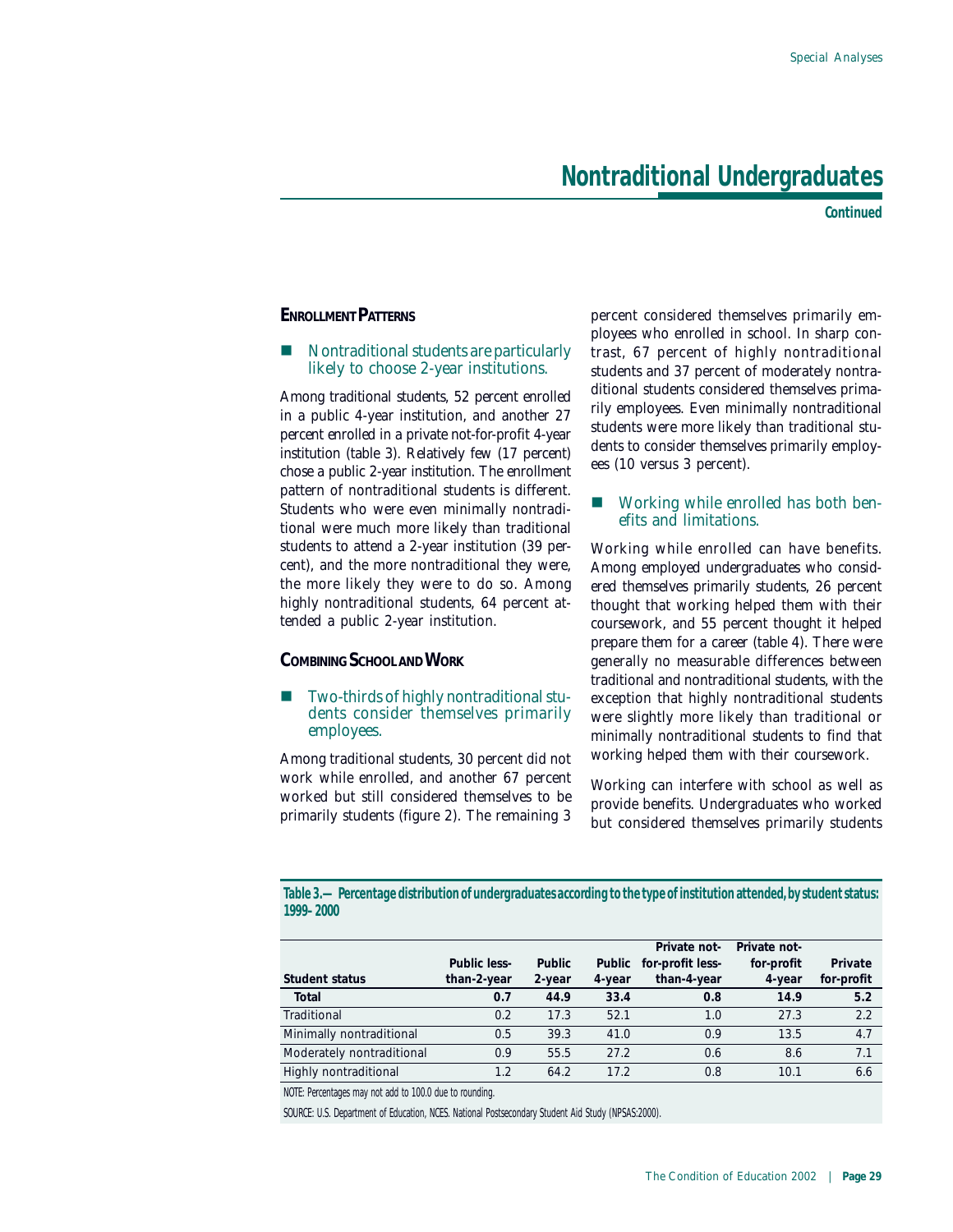**Continued**



SOURCE: U.S. Department of Education, NCES. National Postsecondary Student Aid Study (NPSAS:2000).

**Table 4.—Percentage of undergraduates working while enrolled but considering themselves primarily students who reported various effects of working, by student status: 1999–2000**

|                           | <b>Helped with</b> |                            |       | Limited                              |                  |                      |                                        |  |
|---------------------------|--------------------|----------------------------|-------|--------------------------------------|------------------|----------------------|----------------------------------------|--|
| Student status            | Coursework         | Career<br>prep-<br>aration | Class | <b>Number</b><br>schedule of classes | Class<br>choices | Access to<br>library | Had<br>negative<br>effect on<br>grades |  |
| Total                     | 25.7               | 54.8                       | 46.1  | 38.6                                 | 32.9             | 30.1                 | 34.6                                   |  |
| Traditional               | 24.7               | 53.9                       | 29.0  | 19.6                                 | 19.0             | 18.3                 | 24.7                                   |  |
| Minimally nontraditional  | 24.4               | 56.3                       | 47.4  | 37.6                                 | 31.8             | 29.8                 | 34.8                                   |  |
| Moderately nontraditional | 26.4               | 54.8                       | 57.9  | 54.2                                 | 45.0             | 38.2                 | 43.4                                   |  |
| Highly nontraditional     | 29.7               | 54.1                       | 72.0  | 67.5                                 | 53.5             | 50.4                 | 47.1                                   |  |
|                           |                    |                            |       |                                      |                  |                      |                                        |  |

SOURCE: U.S. Department of Education, NCES. National Postsecondary Student Aid Study (NPSAS:2000).

sometimes found that working limited their class schedule (46 percent), the number of classes they could take (39 percent), their choice of classes (33 percent), or their access to the library (30 percent). Nontraditional students who worked were more likely than their traditional counterparts to report each of these limitations, and in each case, the more nontraditional they were, the more likely they were to report these problems. Among highly nontraditional students, the proportions reporting these limitations ranged from about one-half to almost three-quarters.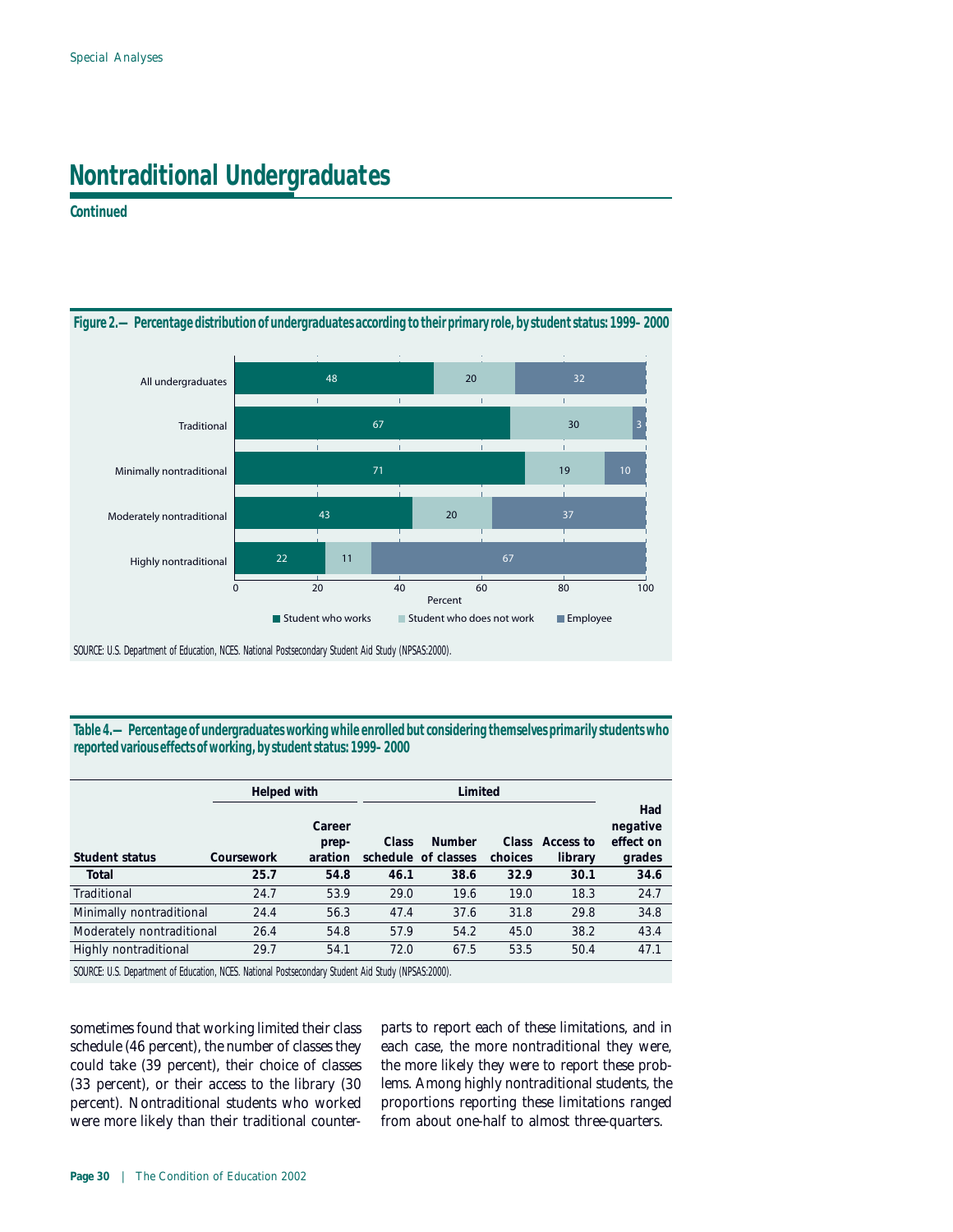**Continued**

Students sometimes report that working has a negative effect on their grades. Highly and moderately nontraditional students (47 and 43 percent, respectively) were more likely than minimally nontraditional students (35 percent) to report this effect, and traditional students (25 percent) were the least likely to do so.

#### ■ *For most nontraditional students, gaining skills, earning a degree, and personal enrichment are important considerations in their decision to enroll.*

Students who considered themselves primarily employees were asked if certain factors were important considerations in their decision to enroll in postsecondary education while working. Regardless of how nontraditional they were, 73 percent or more reported that personal enrichment or interest in the subject, gaining skills to advance in their job or for a new career, and completing a degree or certificate program were important considerations (figure 3). Far fewer (30 to 37 percent) indicated that obtaining additional education required for their job was an important consideration. Too few traditional students considered themselves primarily employees (3 percent) to make comparisons (figure 2).

### **DISTANCE EDUCATION**

Participating in distance education may allow nontraditional students to overcome some of the difficulties they encounter in coordinating their work and school schedules or in obtaining the classes they want.

#### ! *Moderately and highly nontraditional students are more likely than other students to participate in distance education.*

**Figure 3.—Among nontraditional undergraduates who considered themselves primarily employees, percentage who reported each factor to be an important consideration in their decision to enroll, by factor and nontraditional status: 1999–2000**



SOURCE: U.S. Department of Education, NCES. National Postsecondary Student Aid Study (NPSAS:2000).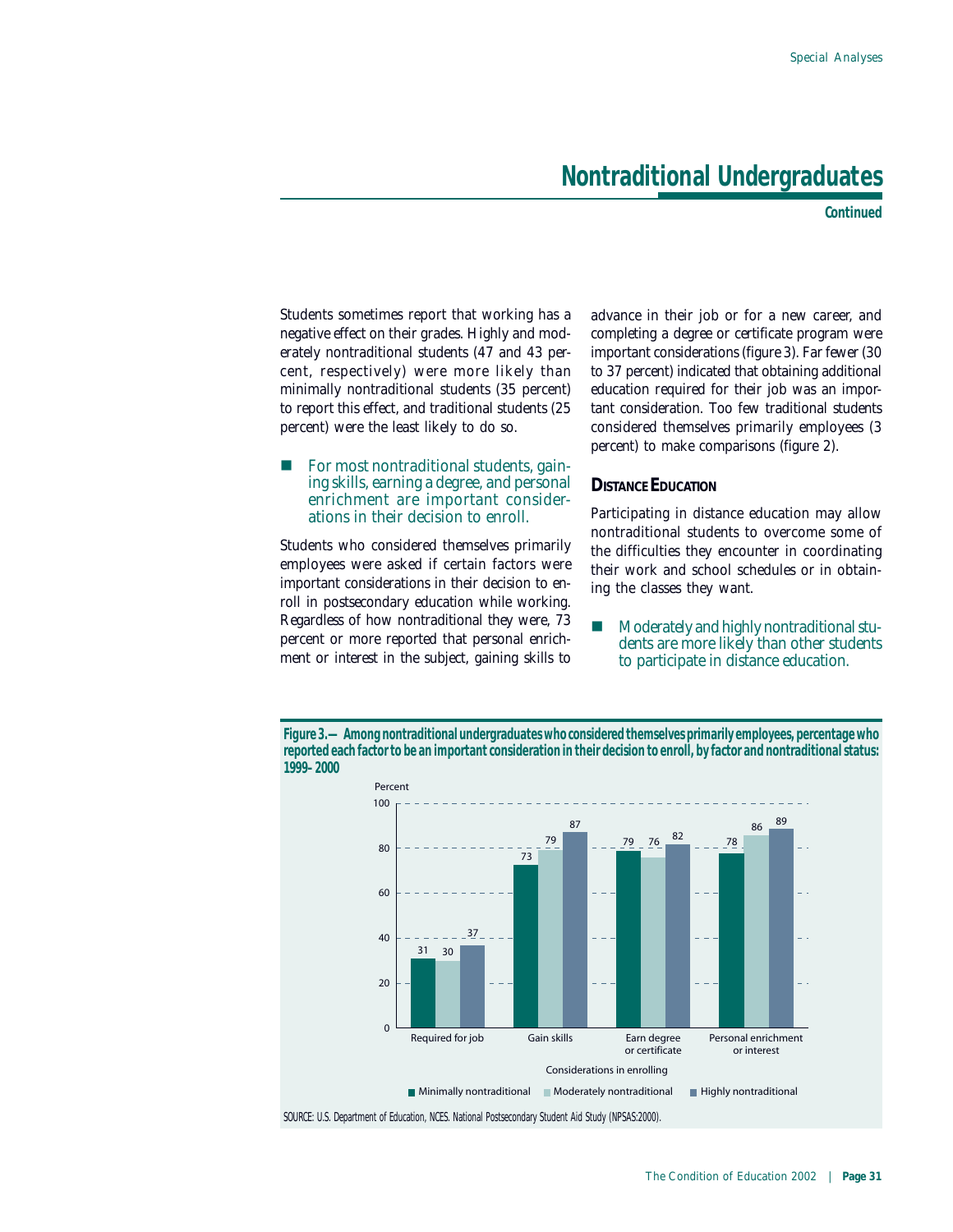**Continued**

In 1999–2000, 8 percent of all undergraduates participated in distance education at the institution in which they were enrolled or at both the institution at which they were enrolled and somewhere else (table 5 and *indicator 38*). Among those who participated, 29 percent were enrolled in programs available entirely through distance education. Moderately or highly nontraditional students were more likely than either traditional students or minimally nontraditional students both to participate in distance education and to be in programs available entirely through distance education.

Among all students who participated in distance education, 60 percent participated via the Internet, 39 percent through prerecorded television or audio, and 37 percent through live television or audio. There were no statistically significant differences between traditional and nontraditional students in the mode they used to participate.

### **PERSISTENCE AFTER 3 YEARS**

The seven characteristics associated with nontraditional status—financial independence, part-time attendance, delayed enrollment, full-time work, dependents, single parenthood, and lack of a high school diploma—have sometimes been called "risk factors" because they are related negatively to persistence (staying in school or earning a degree) (Horn 1996; Horn and Premo 1995). This section uses longitudinal data to examine the relationship between nontraditional characteristics and persistence and attainment after 3 years for students who enrolled in postsecondary education for the first time in 1995–96.5

Persistence is best studied in relation to students' goals. Some students enroll for a limited number of courses without intending to earn a degree or certificate. Without knowing the students' specific goals, it is impossible to know whether they were achieved. Therefore, only students with a degree or transfer goal are included in this discussion of persistence. However, 88 percent of the 1995–96 beginning postsecondary students were in this category (BPS:1996/1998). Students' nontraditional status here refers to their status when they first enrolled and does not take into account any subsequent changes such as having children or shifting enrollment or employment status.

**Table 5.—Percentage of undergraduates who participated in distance education and among those who did, percentage whose entire program was available through distance education and percentage using each mode of participation, by student status: 1999–2000**

|                                                                                                    |                             | Among those who participated                        |                             |                                         |                     |  |  |  |
|----------------------------------------------------------------------------------------------------|-----------------------------|-----------------------------------------------------|-----------------------------|-----------------------------------------|---------------------|--|--|--|
|                                                                                                    | Participated<br>in distance | Entire program<br>was taught<br>through<br>distance | Participated<br>via live TV | Participated<br>via pre-<br>recorded TV | Participated<br>via |  |  |  |
| Student status                                                                                     | education                   | education                                           | or audio                    | or audio                                | Internet            |  |  |  |
| Total                                                                                              | 7.6                         | 29.0                                                | 37.3                        | 39.3                                    | 60.1                |  |  |  |
| Traditional                                                                                        | 5.3                         | 20.6                                                | 39.5                        | 35.4                                    | 60.4                |  |  |  |
| Minimally nontraditional                                                                           | 6.2                         | 22.1                                                | 38.5                        | 36.8                                    | 57.8                |  |  |  |
| Moderately or                                                                                      |                             |                                                     |                             |                                         |                     |  |  |  |
| highly nontraditional                                                                              | 9.3                         | 32.8                                                | 36.4                        | 40.9                                    | 60.5                |  |  |  |
| SOURCE: U.S. Department of Education, NCES. National Postsecondary Student Aid Study (NPSAS:2000). |                             |                                                     |                             |                                         |                     |  |  |  |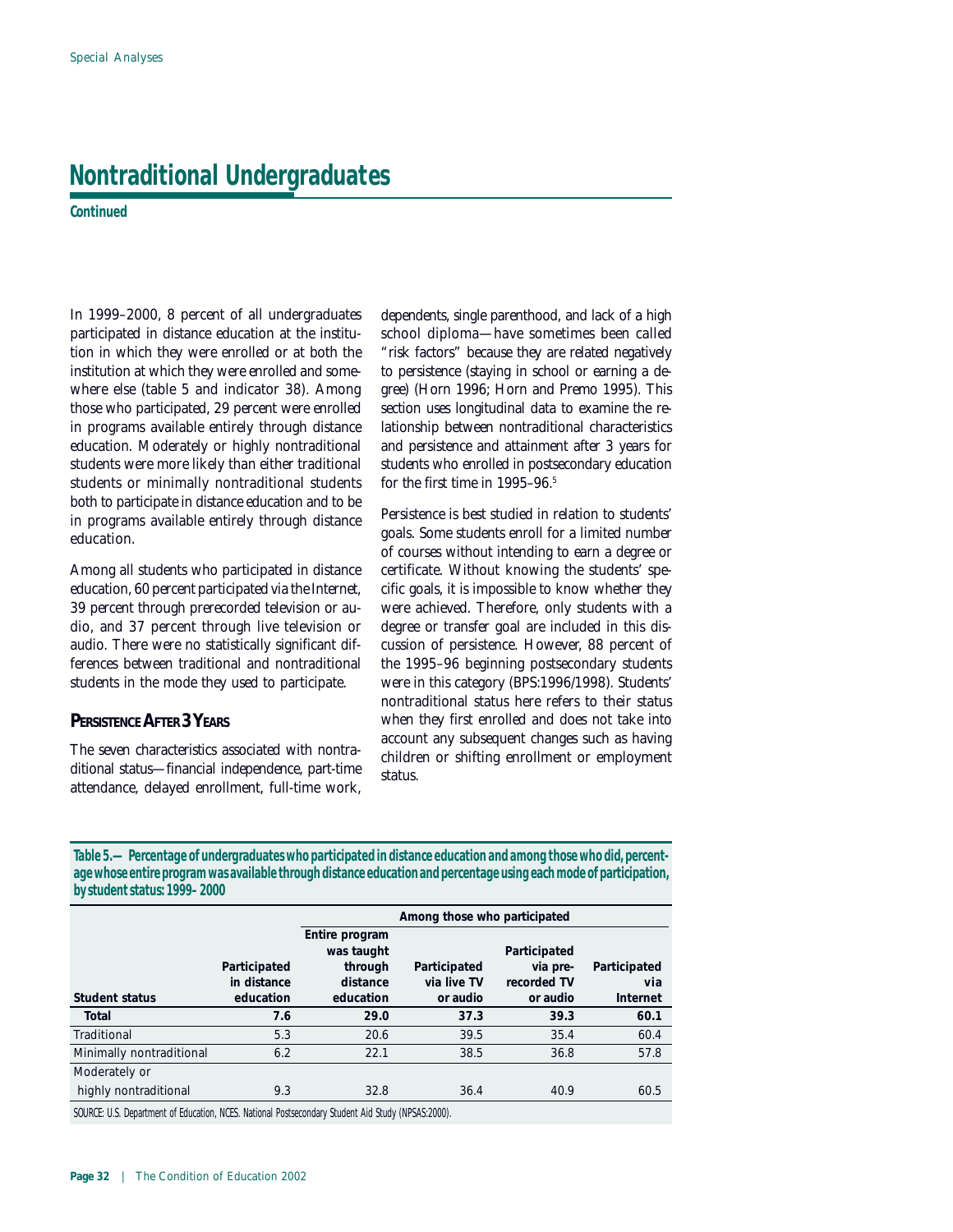**Continued**

One would expect nontraditional students to take longer than traditional students to complete their programs because enrolling part time is one of the most common nontraditional characteristics (table 2). Consequently, comparing their degree attainment rates after only 3 years is not particularly useful. In contrast, comparing the percentages of traditional and nontraditional degree seekers who left postsecondary education without a degree and had not returned (at least within 3 years) is both appropriate and useful.

#### ■ *Nontraditional students are much more likely than traditional students to leave postsecondary education without a degree.*

Among students seeking a bachelor's degree, 50 percent of highly nontraditional students were no longer enrolled (for any degree) 3 years later, compared with 12 percent of traditional students (figure 4). Similarly, among those seeking an associate's degree, 62 percent of highly nontraditional students left without any degree, compared with 19 percent of traditional students. Even minimally nontraditional students seeking a bachelor's or associate's degree were more likely than their traditional counterparts to leave. Apparent differences at the certificate level were not statistically significant.

In addition to being more likely than traditional students to leave postsecondary education without any degree, nontraditional students who had initially planned to earn a bachelor's degree (including those who started at a less-than-4-year institution) were less likely than their traditional counterparts to be still enrolled at a 4-year institution 3 years later (table 6). While 76 percent of traditional students were still enrolled in 4-year institutions, the percentage dropped to 51 percent for minimally nontraditional students and





SOURCE: Berkner, Horn, and Clune (2000), tables 5.1d, 5.2d, and 5.3d. Data from U.S. Department of Education, NCES. Beginning Postsecondary Students Longitudinal Study, "First Follow-up" (BPS:1996/1998).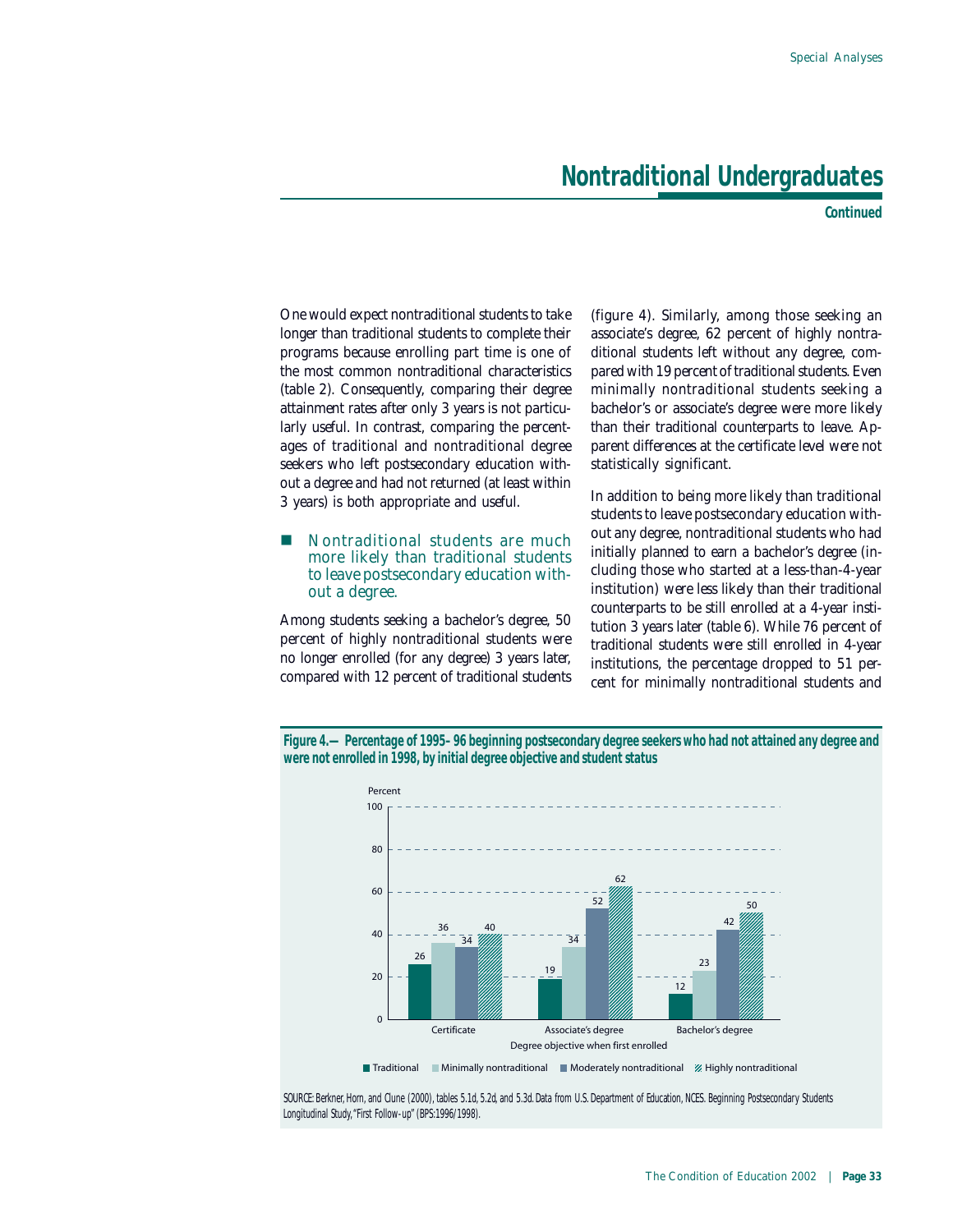**Continued**

**Table 6.—Percentage distribution of 1995–96 beginning postsecondary students with a bachelor's degree objective when they first enrolled according to their status in 1998, by student status**

|                           | Highest degree attained |                        |        |                                       |                         |            |
|---------------------------|-------------------------|------------------------|--------|---------------------------------------|-------------------------|------------|
|                           |                         |                        |        | Enrolled<br>at a less-<br>than-4-year | Enrolled<br>at a 4-year | <b>Not</b> |
| Student status            | Certificate             | Associate's Bachelor's |        | institution                           | institution             | enrolled   |
| Total                     | 1.5                     | 2.7                    | 0.7    | 12.5                                  | 63.2                    | 19.4       |
| Traditional               | 0.8                     | 2.1                    | 0.6    | 8.2                                   | 76.4                    | 12.0       |
| Minimally nontraditional  | 1.9                     | 3.6                    | 1.8    | 19.6                                  | 50.5                    | 22.6       |
| Moderately nontraditional | 3.6                     | 3.6                    | 0.5    | 21.8                                  | 28.3                    | 42.1       |
| Highly nontraditional     | 4.8                     | 3.9                    | $(\#)$ | 15.4                                  | 25.6                    | 50.4       |

#Estimate less than 0.05.

NOTE: Percentages may not add to 100.0 due to rounding.

SOURCE: Berkner, Horn, and Clune (2000), table 5.3d. Data from U.S. Department of Education, NCES. Beginning Postsecondary Students Longitudinal Study, "First Follow-up" (BPS:1996/1998).

even lower percentages for moderately and highly nontraditional students (28 and 26 percent, respectively).

### **PERSISTENCE AND ATTAINMENT AFTER 5 YEARS**

While a 3-year follow-up is useful for examining persistence, a longer interval is needed to assess attainment. For this purpose, 1989–90 beginning postsecondary students were studied using the 1994 follow-up, which occurred approximately 5 years after they had first enrolled.

#### **Persistence and attainment by degree goal**

Students who began their postsecondary education in 1989–90 indicated their degree objectives when they first enrolled. Table 7 shows how many had achieved that objective by 1994 and for those who did not, whether they were still working on that degree, had changed their degree objective, or had left without earning the degree. Those who had changed their degree objective may or may not have been enrolled in 1994.

! *Compared with their traditional counterparts, nontraditional students seeking bachelor's and associate's degrees are less likely to attain their degree goal within 5 years and more likely to leave postsecondary education.*

Among nontraditional students whose goal was to obtain a bachelor's degree at any time, 31 percent had earned one by 1994, compared with 54 percent of traditional students. The attainment rate for highly nontraditional students was 11 percent. Because many nontraditional students enroll part time, one would expect them to take longer than traditional students to complete a bachelor's degree. If time-to-degree were the only issue, one would expect to find more nontraditional than traditional students still enrolled, but there was no statistically significant difference in the percentages still enrolled after 5 years (23 and 20 percent, respectively). Compared with traditional students, nontraditional students were more likely to change their degree objective (13 versus 7 percent) or leave without a degree (33 versus 19 percent).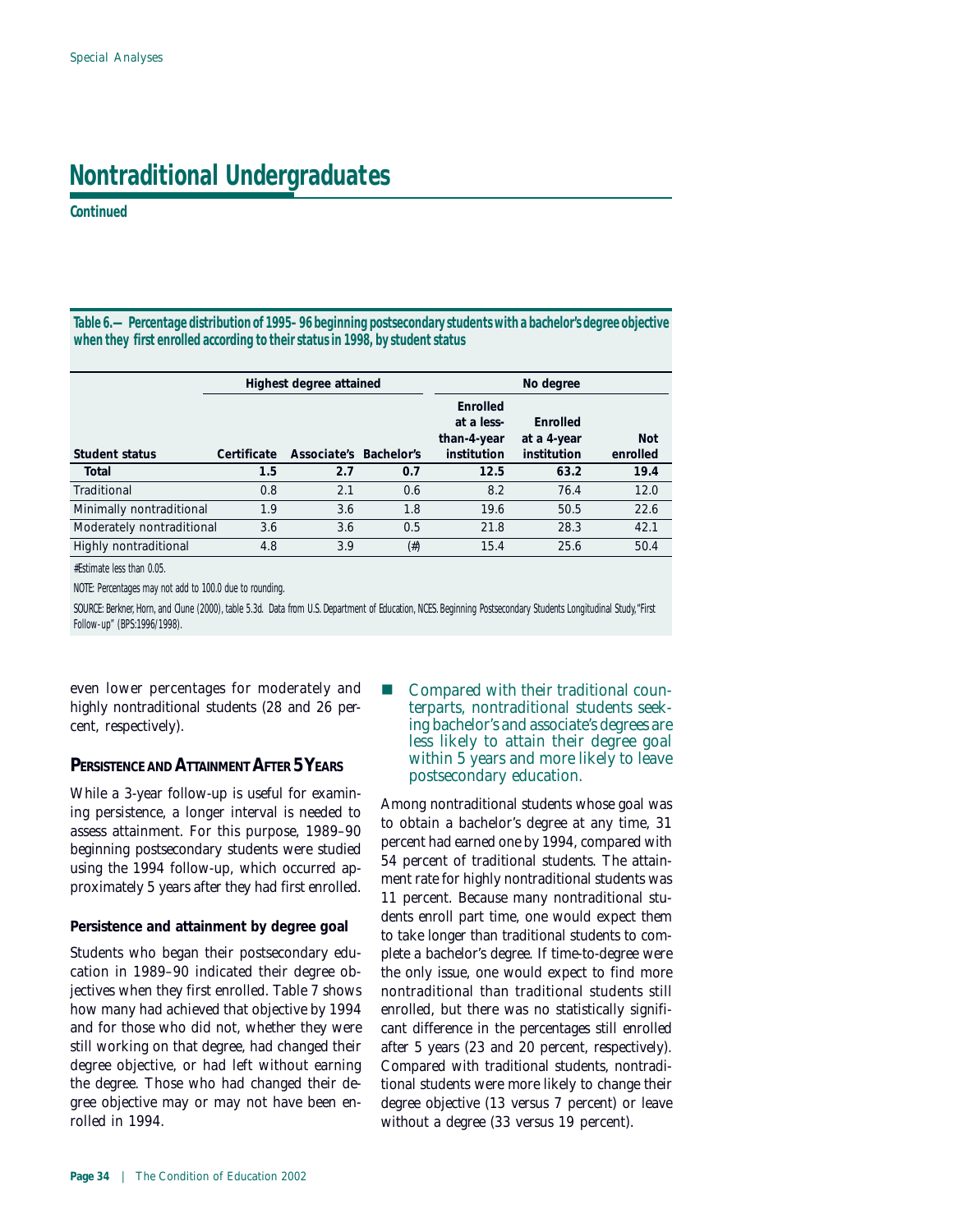**Continued**

**Table 7.—Percentage distribution of 1989–90 beginning postsecondary students with a reported degree objective according to their persistence and attainment of that degree objective by 1994, by student status**

|                           |           | Did not attain degree objective |                                     |                   |  |  |  |
|---------------------------|-----------|---------------------------------|-------------------------------------|-------------------|--|--|--|
|                           |           |                                 | Changed degree                      | No change in      |  |  |  |
|                           | Attained  |                                 | Enrolled toward objective, enrolled | degree objective, |  |  |  |
|                           | degree    | degree objective                | in or not enrolled                  | not enrolled      |  |  |  |
| <b>Student status</b>     | objective | in 1994                         | in 1994                             | in 1994           |  |  |  |
|                           |           |                                 | Bachelor's degree objective         |                   |  |  |  |
| Total                     | 44.5      | 21.2                            | 9.6                                 | 24.7              |  |  |  |
| Traditional               | 53.9      | 19.7                            | 7.2                                 | 19.2              |  |  |  |
| Nontraditional            | 31.3      | 23.2                            | 12.9                                | 32.5              |  |  |  |
| Minimally nontraditional  | 42.4      | 22.5                            | 8.6                                 | 26.6              |  |  |  |
| Moderately nontraditional | 16.9      | 25.4                            | 17.0                                | 40.7              |  |  |  |
| Highly nontraditional     | 11.2      | 21.7                            | 25.0                                | 42.1              |  |  |  |
|                           |           | Associate's degree objective    |                                     |                   |  |  |  |
| Total                     | 35.5      | 8.7                             | 17.2                                | 38.7              |  |  |  |
| Traditional               | 53.4      | 8.4                             | 15.8                                | 22.4              |  |  |  |
| Nontraditional            | 26.7      | 8.8                             | 17.8                                | 46.6              |  |  |  |
| Minimally nontraditional  | 37.2      | 5.8                             | 21.7                                | 35.3              |  |  |  |
| Moderately nontraditional | 24.5      | 6.4                             | 16.5                                | 52.6              |  |  |  |
| Highly nontraditional     | 15.6      | 16.0                            | 14.4                                | 54.0              |  |  |  |
|                           |           |                                 | Certificate objective               |                   |  |  |  |
| Total                     | 55.8      | 4.5                             | 8.7                                 | 31.0              |  |  |  |
| Traditional               | 61.3      | 4.8                             | 10.7                                | 23.2              |  |  |  |
| Nontraditional            | 54.0      | 4.4                             | 8.1                                 | 33.5              |  |  |  |
| Minimally nontraditional  | 55.4      | 6.3                             | 11.3                                | 26.9              |  |  |  |
| Moderately nontraditional | 56.6      | 6.4                             | 8.4                                 | 28.7              |  |  |  |
| Highly nontraditional     | 50.3      | 1.1                             | 5.7                                 | 42.9              |  |  |  |
|                           |           |                                 |                                     |                   |  |  |  |

NOTE: Degree objective means having ever had the specified degree objective. Therefore, it is possible for a student who changed objectives to appear more than once in the table. For example, a student with an initial objective of a bachelor's degree who changed his or her objective to an associate's degree would appear under "changed degree objective" in the bachelor's degree section of the table and would also appear in the associate's degree section. Percentages may not add to 100.0 due to rounding.

SOURCE: Horn (1996), table 13. Data from U.S. Department of Education, NCES. Beginning Postsecondary Students Longitudinal Study, "Second Follow-up" (BPS:1990/1994).

Similarly, nontraditional students seeking an associate's degree were less likely than their traditional peers to earn the degree (27 versus 53 percent) and more likely to leave without the degree (47 versus 22 percent). Among nontraditional students, those seeking an associate's degree were more likely than those

seeking a bachelor's degree to leave without a degree (47 versus 33 percent). The same was not true for traditional students, who left at approximately the same rate regardless of their degree objective. (The difference between 19 and 22 percent was not statistically significant.)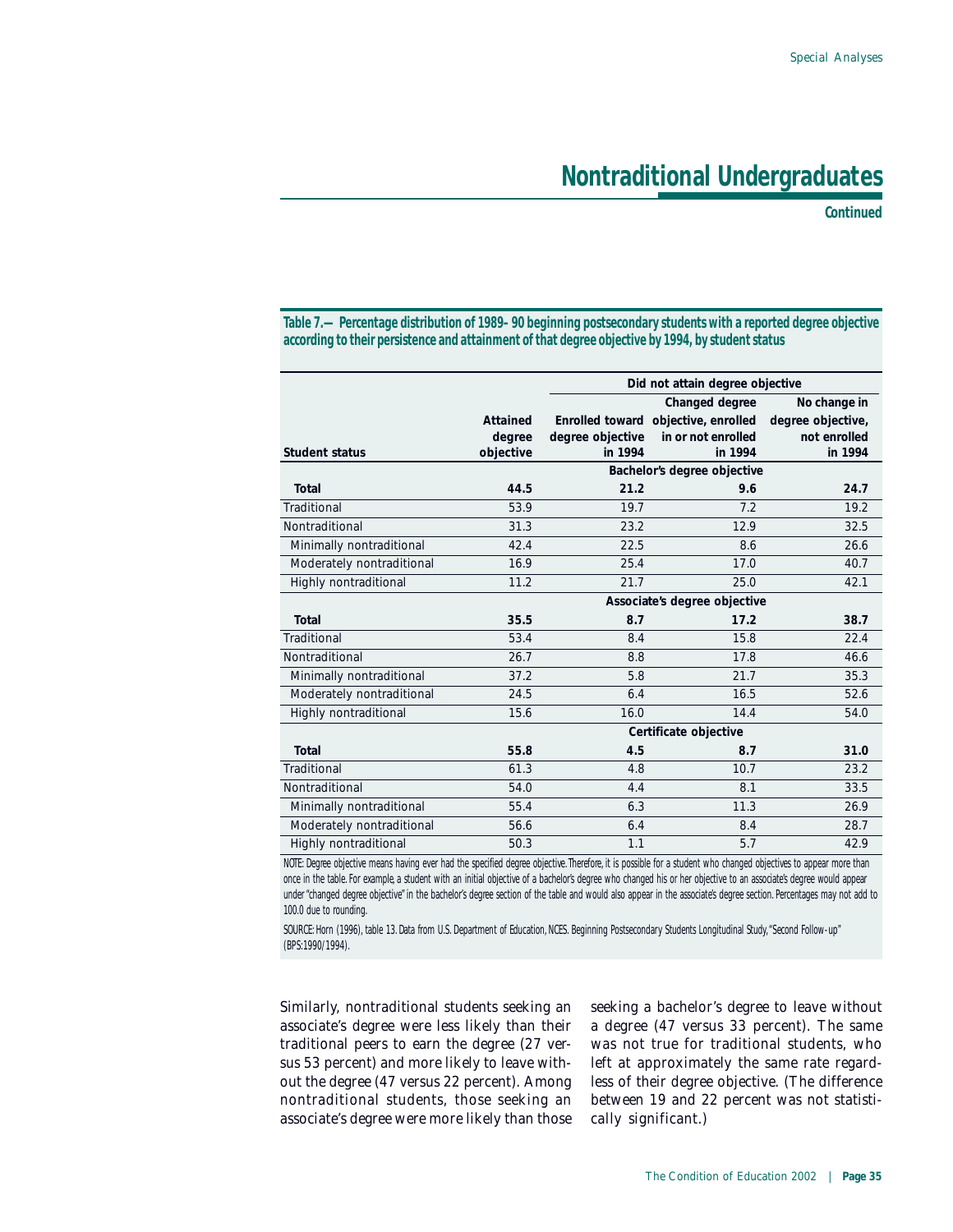**Continued**

For certificate seekers, differences in persistence and attainment rates were not statistically significant except for those of highly nontraditional students. These students were more likely to leave without a certificate (43 percent) than were other nontraditional students (27 to 29 percent) or traditional students (23 percent).

#### **Timing and type of departure**

For postsecondary administrators designing programs to help keep nontraditional students in school, it is important to understand when students most frequently leave postsecondary education. Figure 5 shows the annual attrition rates of students who began their postsecondary education in 1989–90—that is, the percentage who left without returning, transferred downward, or stopped out for more than 4 months.

#### ! *Nontraditional students are most at risk for leaving during their first year, regardless of their degree objective.*

Among nontraditional students seeking bachelor's degrees, 27 percent interrupted their enrollment in their first year, compared with 14 percent of traditional students (figure 5). The annual attrition rate was lower in subsequent years but remained higher than the rate for traditional students until the fourth year. Among those seeking an associate's degree, 46 percent of nontraditional students left in their first year, compared with 23 percent of traditional students. The gap closed somewhat in the second year, but not after that. Among certificate seekers, nontraditional students were more likely than traditional students to leave in their first year (43 versus 23 percent). There was no difference thereafter, but many certificate programs do not require more than a year to complete.

! *Nontraditional students who leave are as likely as their traditional peers to take a break in their enrollment.*

Although one might expect students with family and work responsibilities to be more likely than their traditional peers to take breaks in their enrollment, that was not the case. Among nontraditional and traditional students who left their first institution, the percentages who left but returned later were similar (26 and 28 percent, respectively) (figure 6). The rest of the leavers were different, however. Traditional students who left their first institution were more likely than their nontraditional peers (40 versus 27 percent) to transfer downward (in part because more started at 4-year institutions). In contrast, nontraditional leavers were more likely than traditional ones to leave without returning (47 versus 32 percent).

**Influence of individual nontraditional characteristics on persistence and attainment**

■ *With the exception of single parenthood, each of the nontraditional characteristics has a direct or indirect association with persistence and attainment.*

Horn (1996) investigated the relationships between the various nontraditional characteristics and persistence and attainment, taking into account the effect of other variables also likely to affect persistence, including sex, race/ ethnicity, socioeconomic status, and the control and level of institution. This analysis showed that, controlling for the covariation of these other factors, the following nontraditional characteristics remained negatively associated with persistence: delaying enrollment, enrolling part time, being financially independent, and having a GED or other certificate of completion.

The remaining three nontraditional characteristics—working full time in the first year of enrollment, having dependents, and being a single parent—did not have an independent association with persistence. Further analysis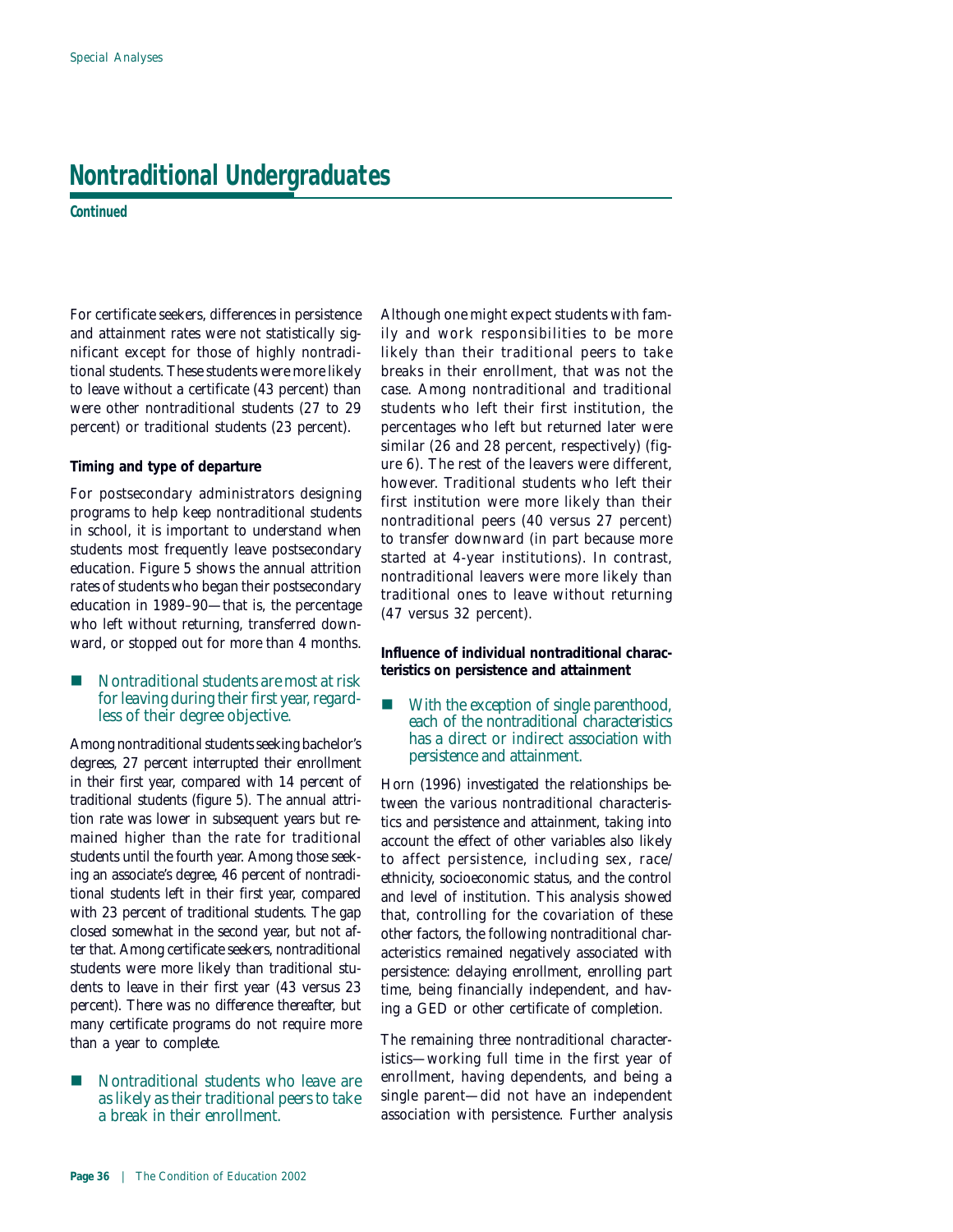**Continued**



NOTE: Represents the percentage of students who interrupted their enrollment each year based on the number still enrolled at the beginning of that year. An "interruption" means leaving without returning, transferring downward, or stopping out for more than 4 months and then returning to the same or higher level of institution.

SOURCE: Horn (1996), table 14. Data from U.S. Department of Education, NCES. Beginning Postsecondary Students Longitudinal Study, "Second Follow-up" (BPS:1990/1994).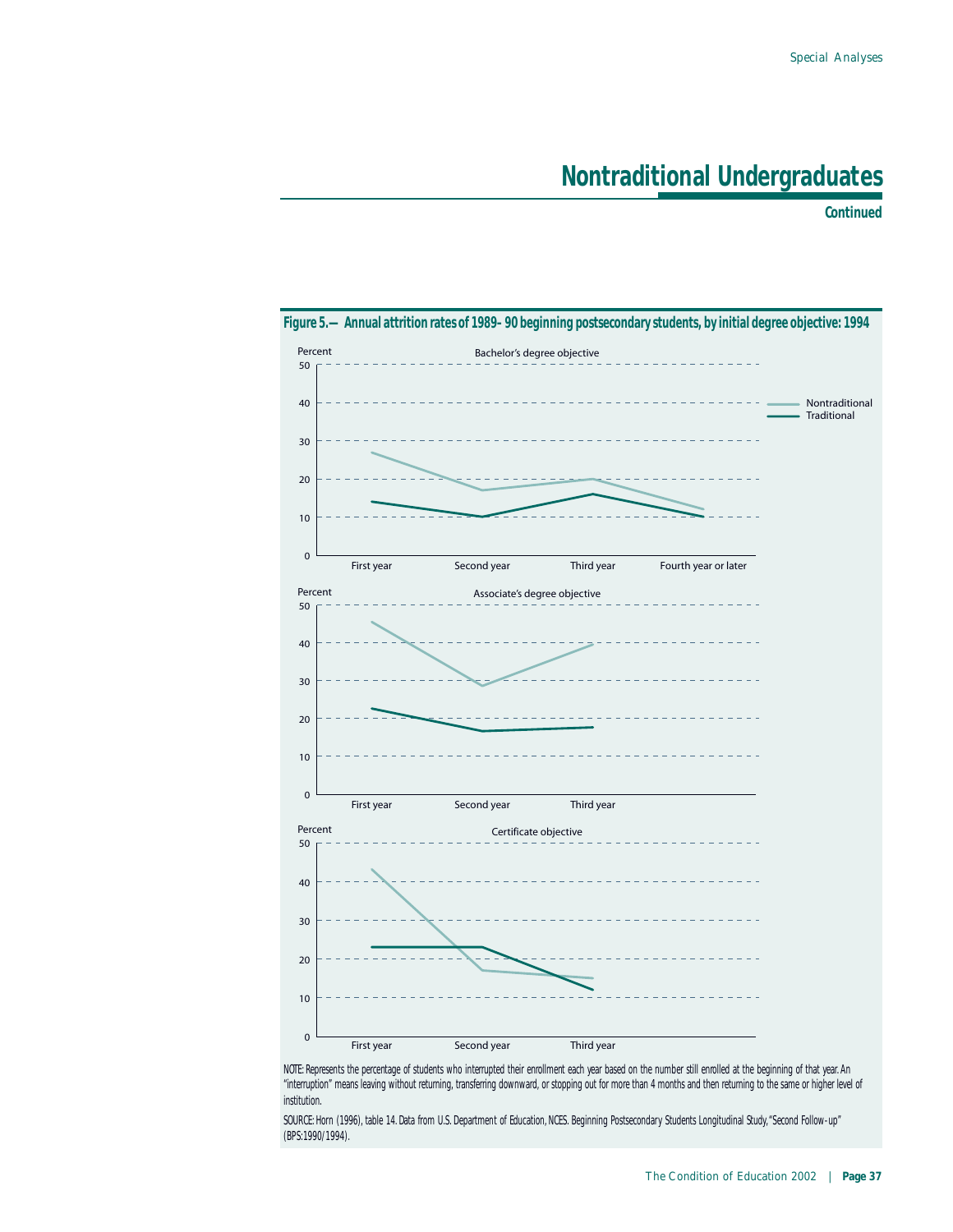**Continued**



**Figure 6.—Percentage distribution of beginning postsecondary degree seekers who left their first institution according to the type of leaving, by student status: 1994**

1 From a 4-year to 2-year institution, for example (with or without taking time off).

2 Left school for a period of 4 or more months and then returned to the same level of institution.

SOURCE: Horn (1996), table 15. Data from U.S. Department of Education, NCES. Beginning Postsecondary Students Longitudinal Study, "Second Follow-up" (BPS:1990/1994).

demonstrated, however, that working full time and having dependents predicted part-time and delayed enrollment and therefore indirectly affected persistence. Only single parenthood did not have a measurable independent direct or indirect effect.

### **CONCLUSION**

The "traditional" student is not typical. Fully three-quarters of all postsecondary students in 1999–2000 had at least one nontraditional characteristic. The most highly nontraditional students (those with four or more nontraditional characteristics) were concentrated in public 2 year institutions, with two-thirds enrolled in this type of institution.

Two-thirds of highly nontraditional students perceived their primary role to be that of an employee, suggesting that school did not have first claim on their time and energy. Among highly nontraditional students who considered themselves primarily students, many found that work limited their class and scheduling options.

Among beginning postsecondary students seeking bachelor's and associate's degrees, nontraditional students were much more likely than traditional students to leave without earning any degree. They were most at risk of dropping out in their first year. Compared with their traditional counterparts, nontraditional beginning students who left their first institution were more likely to leave postsecondary education altogether and less likely to transfer downward. The percentages who interrupted their enrollment were similar for the two groups.